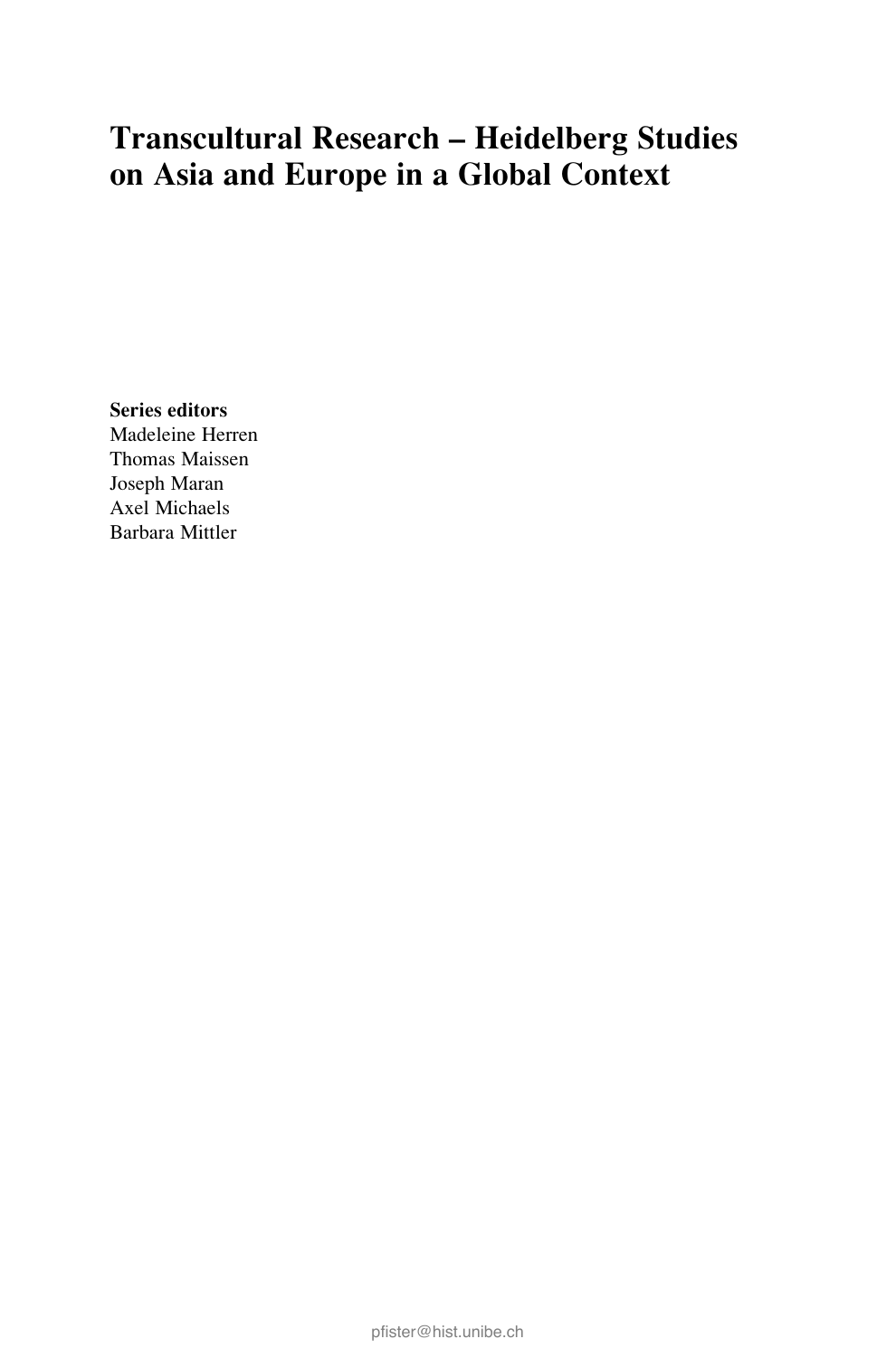More information about this series at http://www.springer.com/series/8753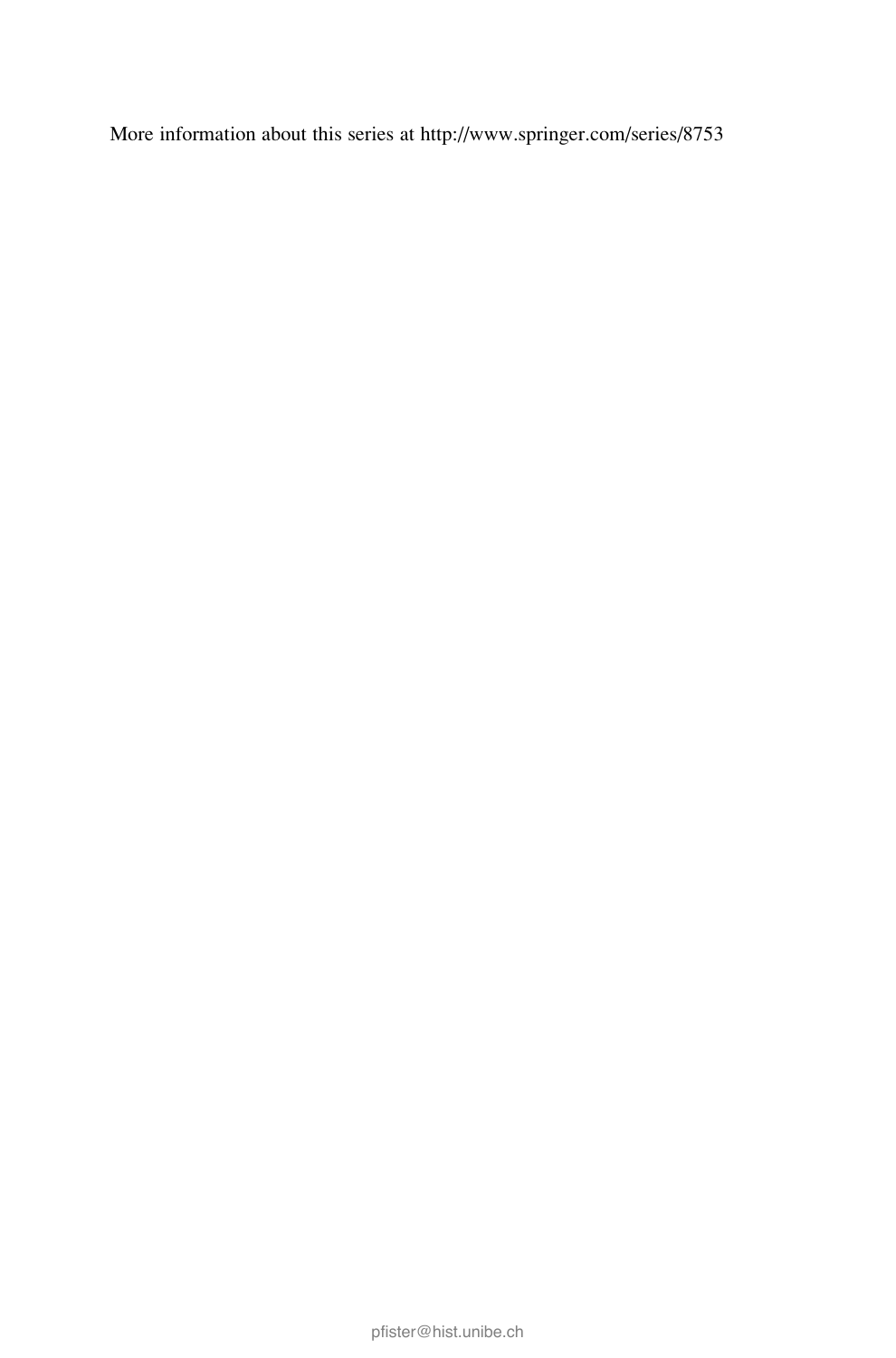Gerrit Jasper Schenk Editor

# Historical Disaster Experiences

Towards a Comparative and Transcultural History of Disasters Across Asia and Europe



pfister@hist.unibe.ch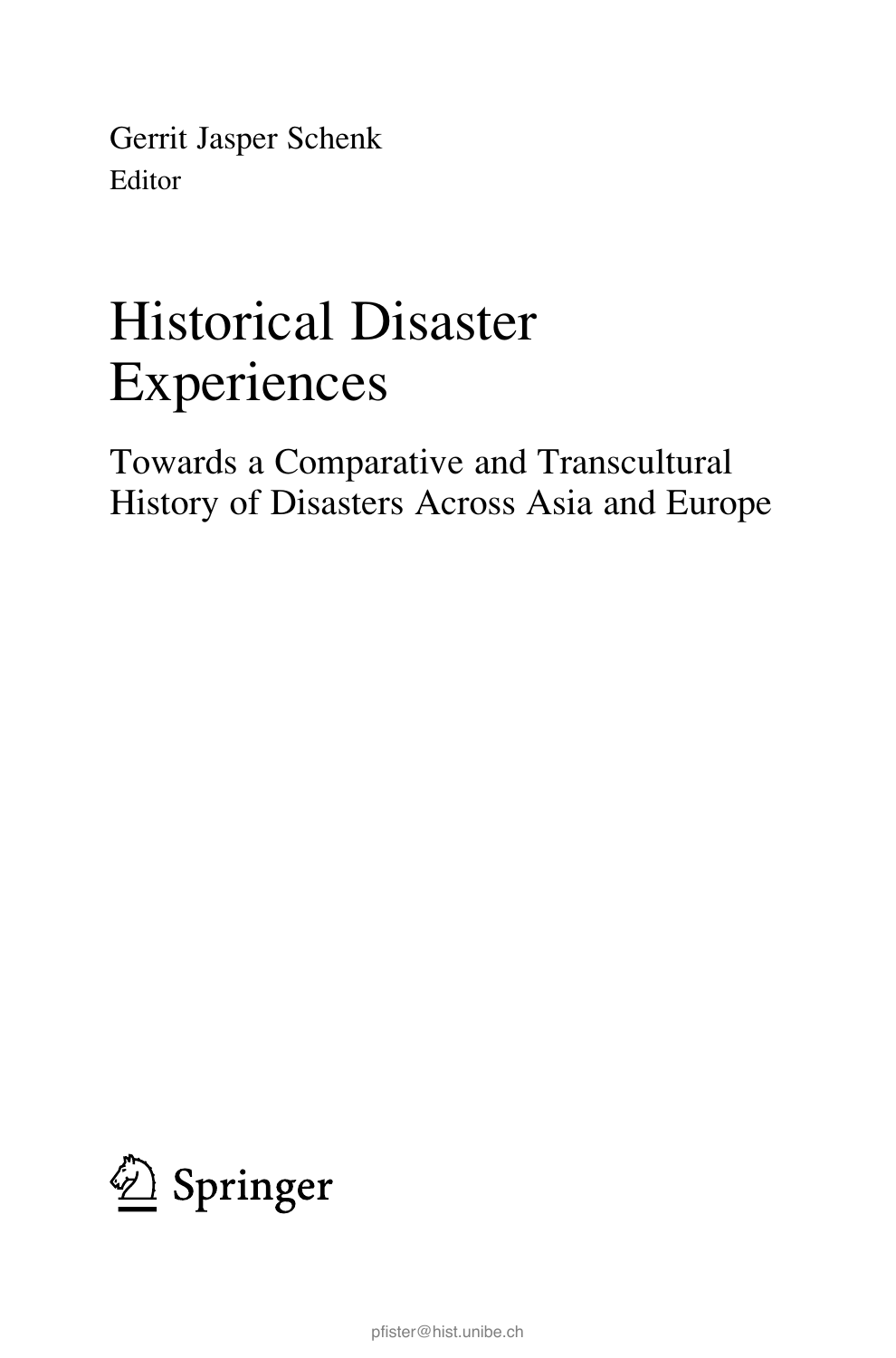**Editor** Gerrit Jasper Schenk Fachgebiet Mittelalterliche Geschichte Institut für Geschichte Darmstadt, Germany

ISSN 2191-656X ISSN 2191-6578 (electronic) Transcultural Research – Heidelberg Studies on Asia and Europe in a Global Context  $ISBN 978-3-319-49163-9$  (eBook) DOI 10.1007/978-3-319-49163-9

Library of Congress Control Number: 2017934489

#### © Springer International Publishing AG 2017

This work is subject to copyright. All rights are reserved by the Publisher, whether the whole or part of the material is concerned, specifically the rights of translation, reprinting, reuse of illustrations, recitation, broadcasting, reproduction on microfilms or in any other physical way, and transmission or information storage and retrieval, electronic adaptation, computer software, or by similar or dissimilar methodology now known or hereafter developed.

The use of general descriptive names, registered names, trademarks, service marks, etc. in this publication does not imply, even in the absence of a specific statement, that such names are exempt from the relevant protective laws and regulations and therefore free for general use.

The publisher, the authors and the editors are safe to assume that the advice and information in this book are believed to be true and accurate at the date of publication. Neither the publisher nor the authors or the editors give a warranty, express or implied, with respect to the material contained herein or for any errors or omissions that may have been made. The publisher remains neutral with regard to jurisdictional claims in published maps and institutional affiliations.

Cover illustration: Ambrosius Theodosius Macrobius, Commentary of Cicero's 'Somnium Scipionis' (Venice: Lucantonio Giunti/Augustino de Zannis da Portese, 1513), fol. 1r, woodcut. Bayerische Staatsbibliothek, Munich: 2 A.lat. b 493. Credit by Bayerische Staatsbibliothek München.

Printed on acid-free paper

This Springer imprint is published by Springer Nature The registered company is Springer International Publishing AG The registered company address is: Gewerbestrasse 11, 6330 Cham, Switzerland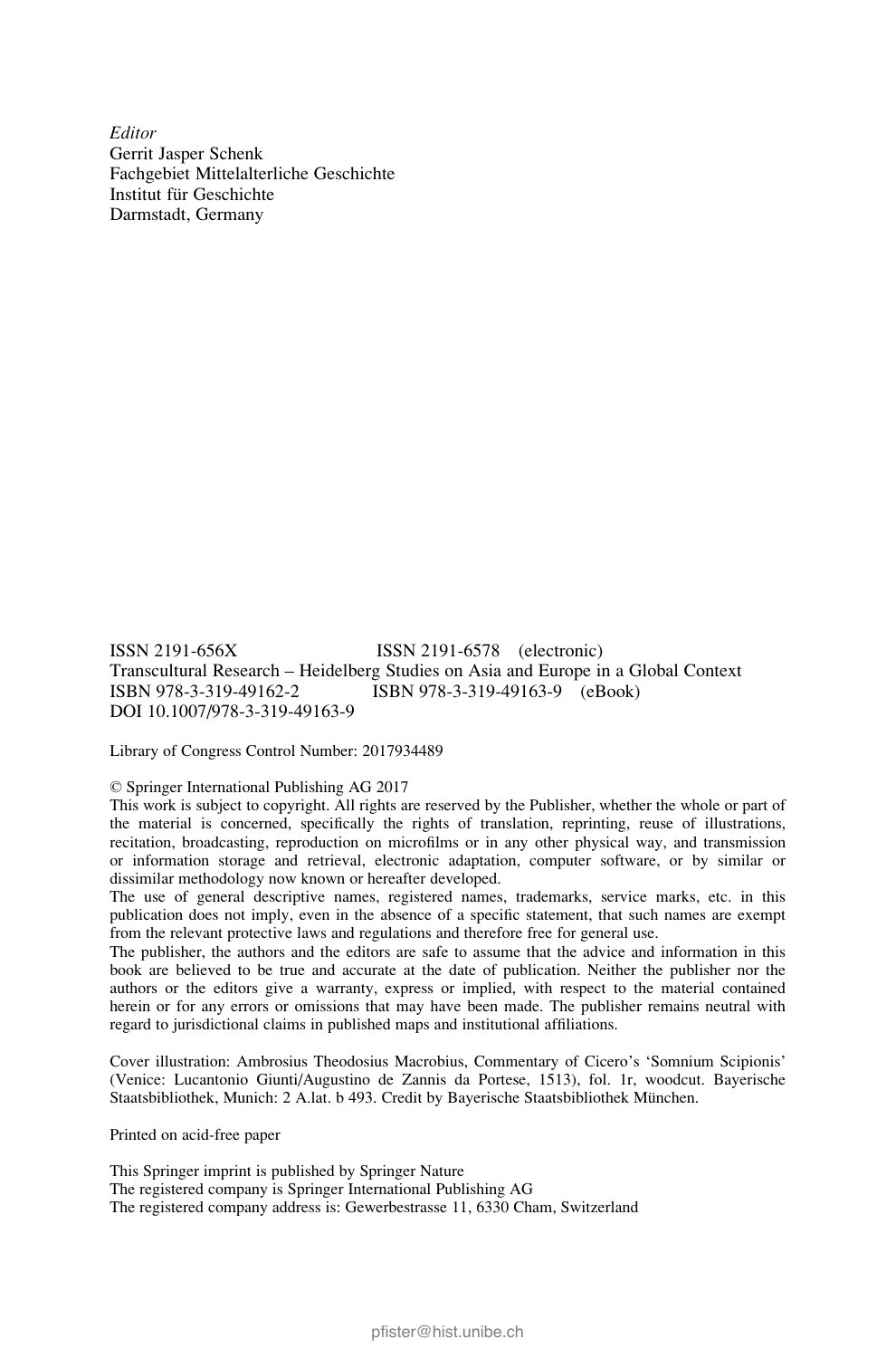# Acknowledgments

That books also have a destiny prior to their making is well known. This volume is no exception. As the editor, I am happy and relieved that the long process of editing and printing, which really stretched the patience of the authors, has come to an end. Therefore, I wish to express my gratitude first of all to the contributors of this volume for their faith in the project.

Thanks to all those who have supported the work on the long road to printing, in particular Kristine Chalyan-Daffner, Eleonor Marcussen, Martin Bauch, Julia Itin, Benedikt Mette, Susanne Dressler-Mutz, Robert Schwank, and Andrea Hacker—all team members in Heidelberg and Darmstadt, who have contributed to the success of the preceding conferences in Heidelberg, Beirut, and New Delhi and thus to the development of the volume. Without Elaine Griffiths' thorough editing, the adventure of assembling a volume of English texts from all kinds of linguistic and cultural backgrounds into a readable whole would certainly not have been possible. Language nuances and coloring, however, are unavoidable: those who do research in a cross-cultural perspective consider variation an enrichment.

The topic of this volume may be gloomy at first glance, but it is worth the effort: research on the historical dimension of disaster experiences shows not only that cultures are sensitive tissues but also how elastic they are and what surprising patterns, combinations, and opportunities for change they offer. This book invites the reader to discover the diversity and similarities of these experiences and thus to learn about oneself. As the editor, this is what I am grateful for: the additional insight that I have gained from the collected research on the topic of this volume. I hope and wish that the readers will be able to share the same experience.

December 2015 Gerrit Jasper Schenk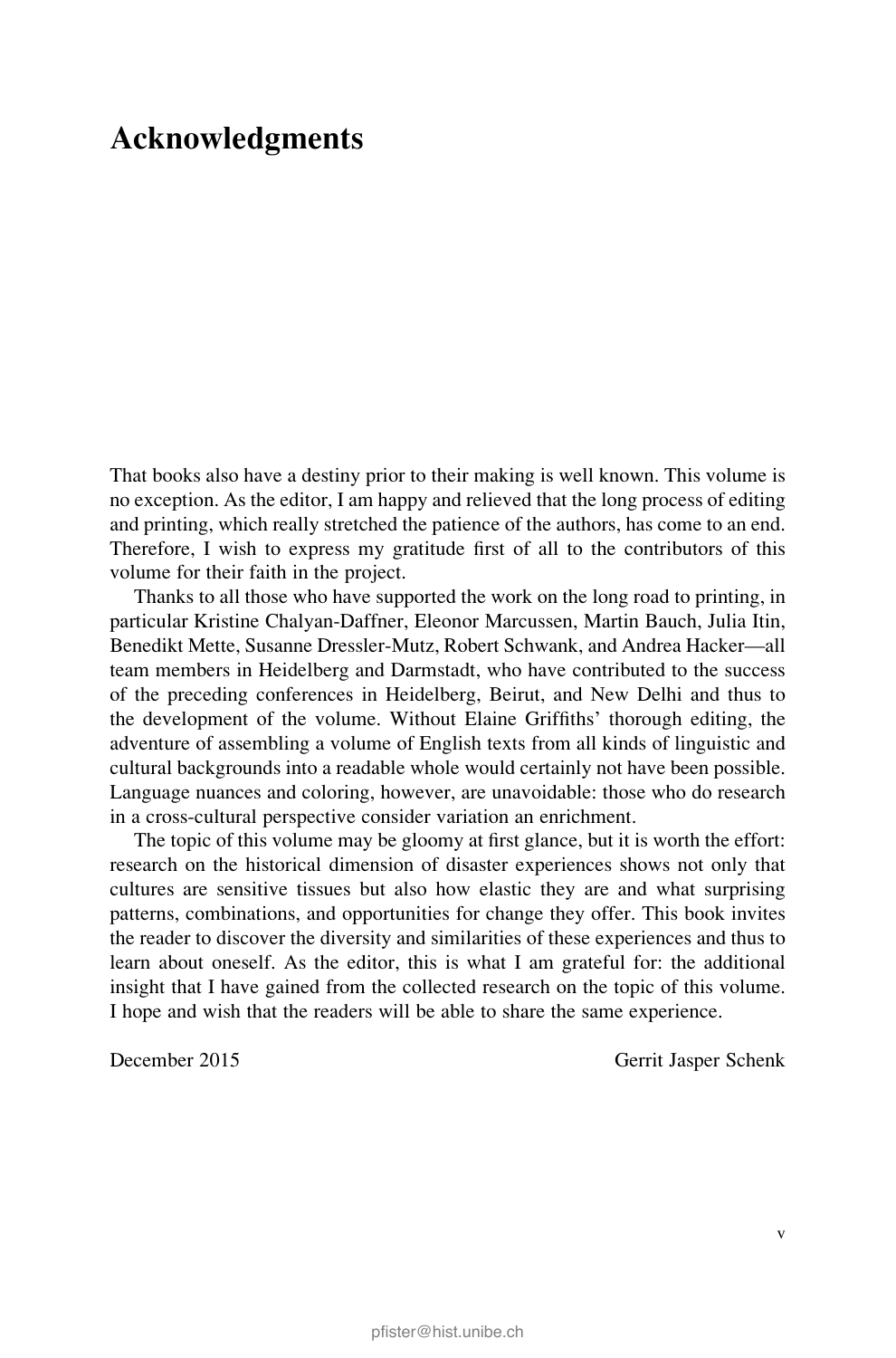# **Contents**

| Part I State of Research, Concepts, and Methods |
|-------------------------------------------------|
|                                                 |

| <b>Historical Disaster Experiences: First Steps Toward a Comparative</b><br>and Transcultural History of Disasters Across Asia and Europe<br>Gerrit Jasper Schenk | 3   |
|-------------------------------------------------------------------------------------------------------------------------------------------------------------------|-----|
| Living with Hazard: Disaster Subcultures, Disaster Cultures<br>Greg Bankoff                                                                                       | 45  |
| Part II Materiality of Disasters: Natural Impact, Social Experience                                                                                               |     |
| Several Natural Disasters in the Middle East (at the Beginning<br>of the Eleventh Century) and Their Consequences<br>Juliette Rassi                               | 63  |
| Fanā' and Fasad: Perceptions and Concepts of Crises and Disasters<br>Sarah Büssow-Schmitz                                                                         | 81  |
| The Black Death and the Human Impact on the Environment<br><b>Stuart Borsch</b>                                                                                   | 93  |
| The Day the Sun Turned Blue: A Volcanic Eruption in the Early<br>1460s and Its Possible Climatic Impact—A Natural Disaster<br>Martin Bauch                        | 107 |
| <b>Cultural Implications of Natural Disasters: Historical Reports</b><br>George Saliba                                                                            |     |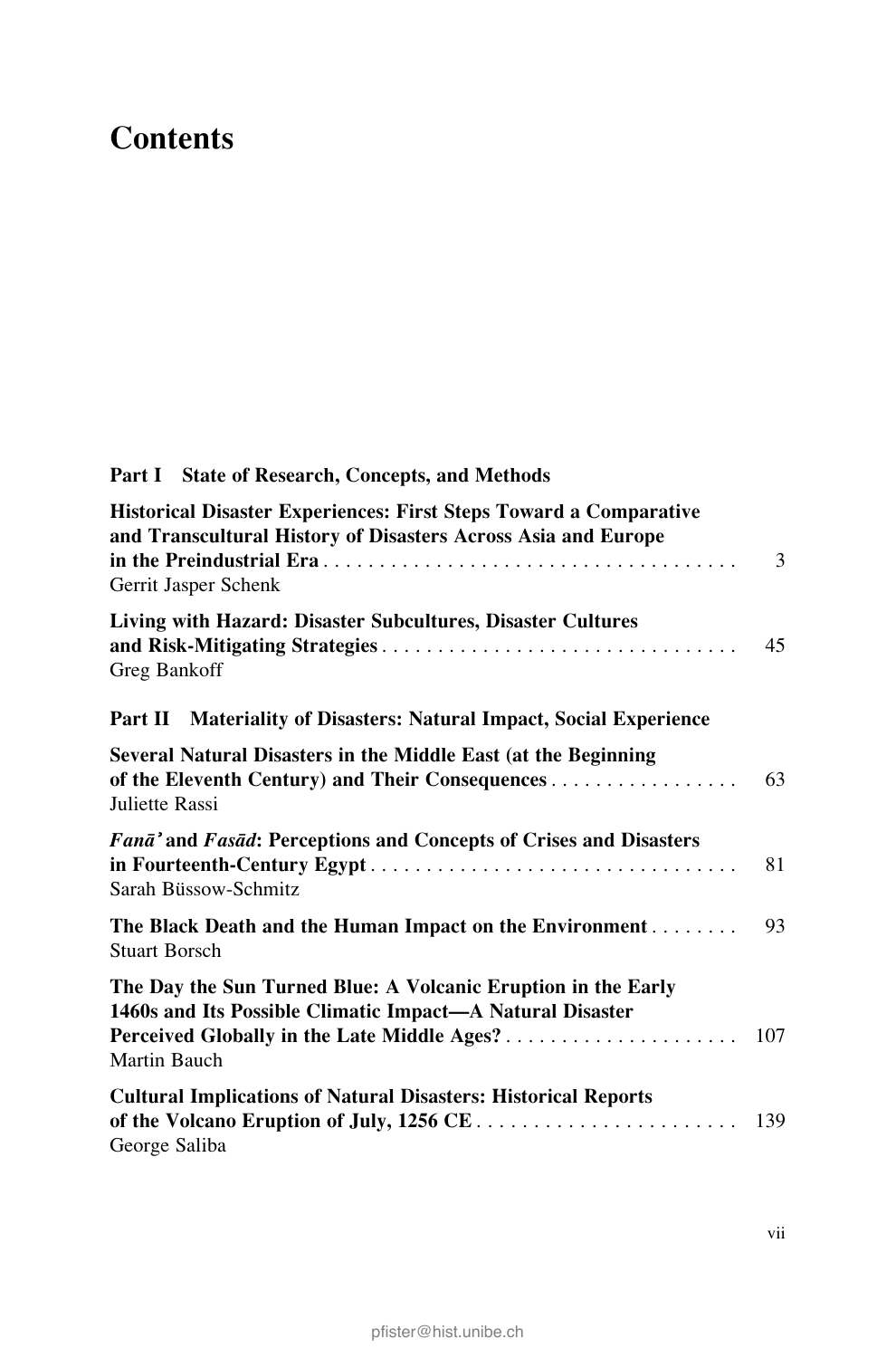| When Europe Was Burning: The Multi-season Mega-drought<br>of 1540 and Arsonist Paranoia<br>Christian Pfister                                               | 155 |  |  |  |  |
|------------------------------------------------------------------------------------------------------------------------------------------------------------|-----|--|--|--|--|
| <b>Heaven and Earth: Searching for Reasons</b><br>Part III                                                                                                 |     |  |  |  |  |
| "Assur Will Suffer:" Predicting Disaster in Ancient Egypt<br>Joachim Friedrich Quack                                                                       | 189 |  |  |  |  |
| "Natural" Disasters in the Arabic Astro-meteorological Malhama<br>Kristine Chalyan-Daffner                                                                 |     |  |  |  |  |
| Tracing the Will of the Stars: Indian Astrology and Divination About<br>Natural Disasters and Threats<br>Audrius Beinorius                                 | 225 |  |  |  |  |
| Explaining the 1934 Bihar-Nepal Earthquake: The Role of Science,<br><b>Eleonor Marcussen</b>                                                               | 241 |  |  |  |  |
| Part IV Urban Experience: Earthquakes and Fires                                                                                                            |     |  |  |  |  |
| The 1173/1759 Earthquake in Damascus and the Continuation<br>Verena Daiber                                                                                 | 269 |  |  |  |  |
| Living with Disaster: Aleppo and the Earthquake of 1822<br>Stefan Knost                                                                                    | 295 |  |  |  |  |
| "The Great Fire in Cairo in 1321:" Interactions Between Nature<br>Syrinx von Hees                                                                          | 307 |  |  |  |  |
| Perceiving Urban Fire Regimes in Europe and China (1830 to 1870):<br><b>British Fire Insurance Businesses and the Sudden Challenge</b><br>Cornel Zwierlein | 327 |  |  |  |  |
| Part V<br><b>Frequent Experience and Adaptations: Floods and Landscapes</b><br>of Defence                                                                  |     |  |  |  |  |
| Economic Adaptation to Risky Environments in the Late Middle Ages:<br>The Case of the Accrues of the Doubs in Chaussin (Jura, France) from<br>Thomas Labbé | 355 |  |  |  |  |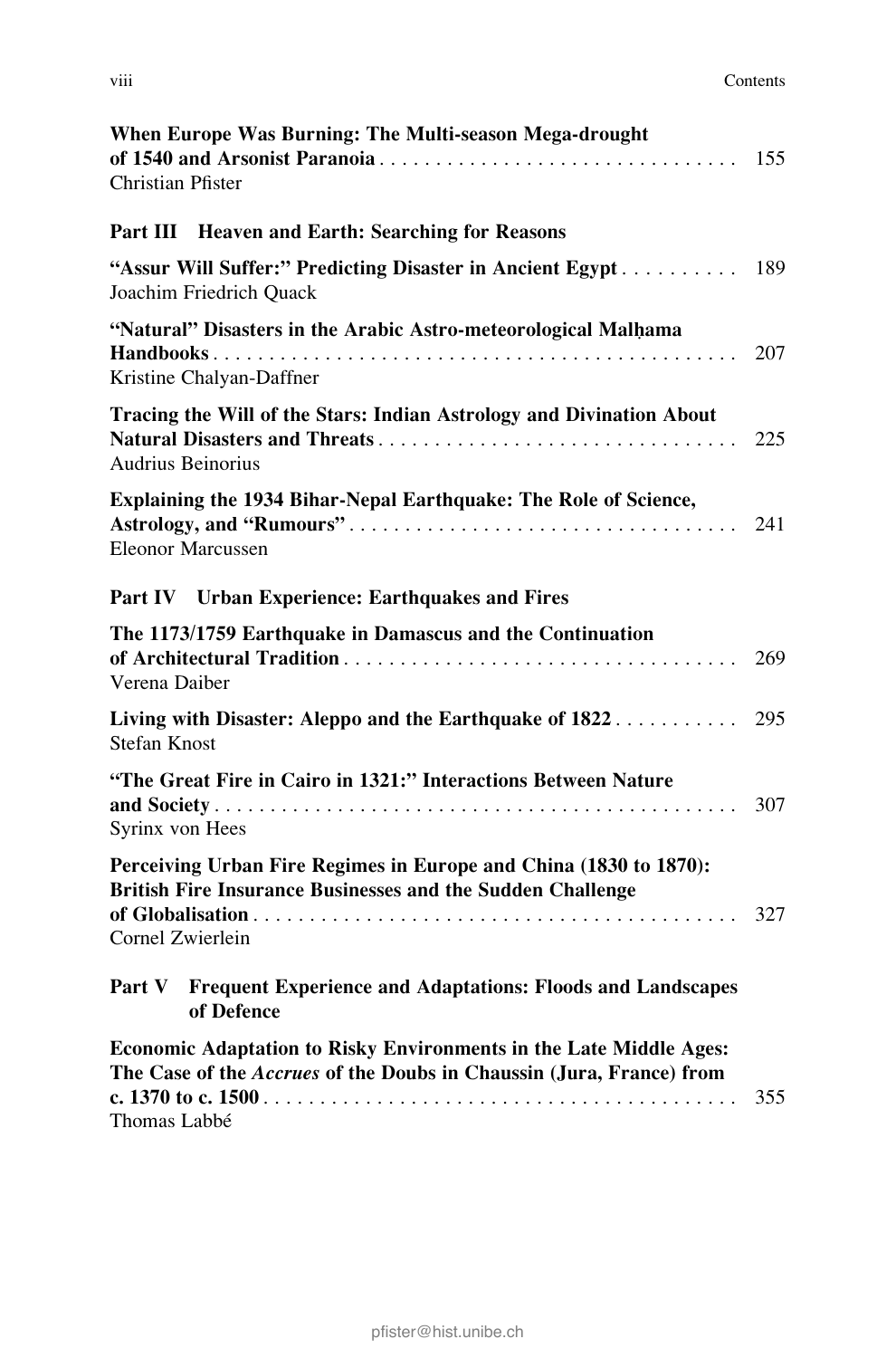| <b>Measuring "Disaster": The "Everydayness" of Fluvial Landscapes</b><br>Nitin Sinha |  |
|--------------------------------------------------------------------------------------|--|
| When the "Deluge" Happened: The Flood of 1929 in the Surma-Barak<br>Monisankar Misra |  |
| Alpine Landscapes of Defence: On Modern-Vernacular Avalanche<br>Michael Falser       |  |
|                                                                                      |  |
|                                                                                      |  |
|                                                                                      |  |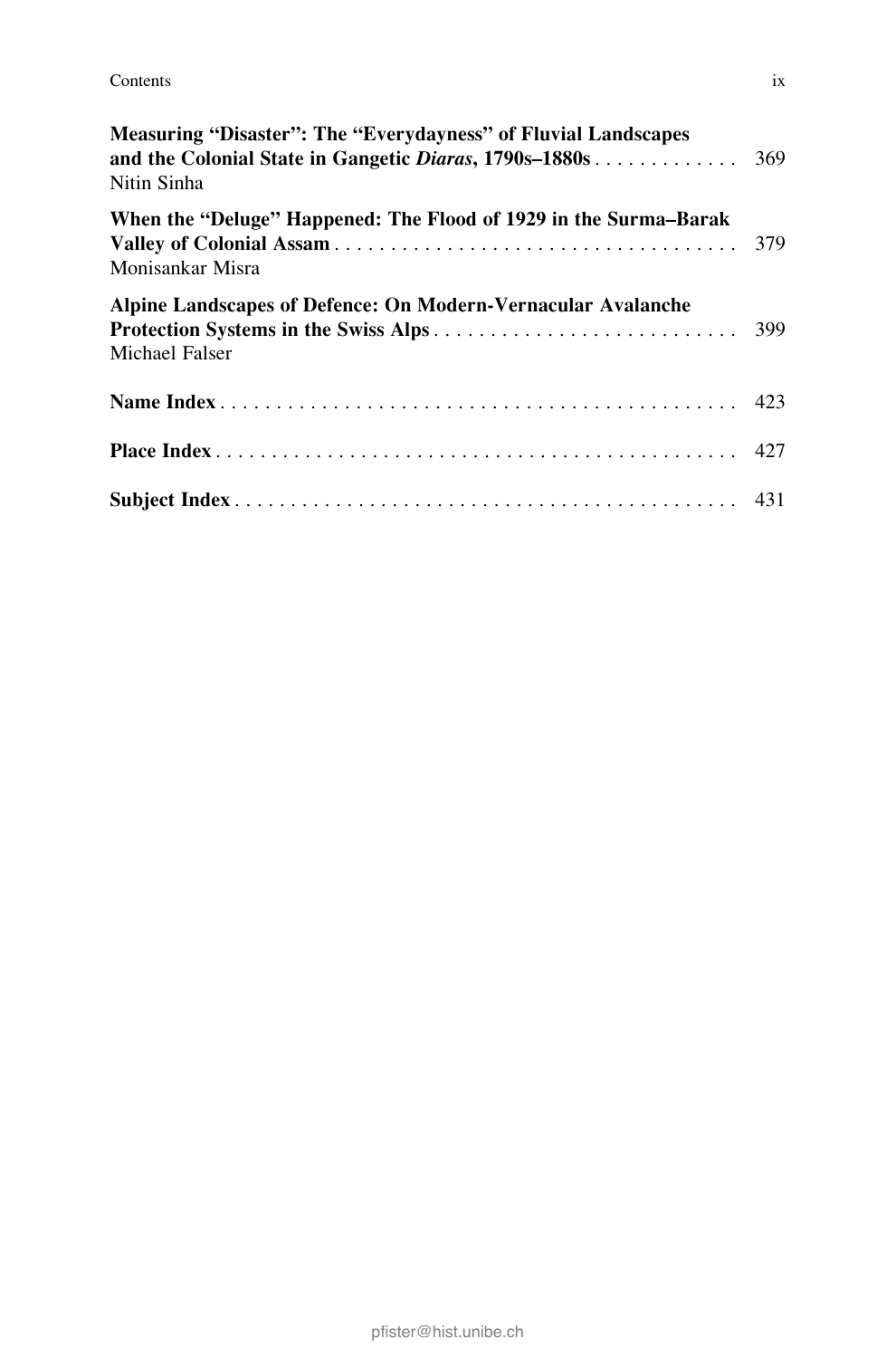# When Europe Was Burning: The Multiseason Mega-drought of 1540 and Arsonist Paranoia

#### Christian Pfister

Abstract The year 1540 is known in German cultural history for the persecution of alleged arsonists (Mordbrenner) blamed for starting frequent town, village, and forest fires. Most fires were related to a ten-month long and Europe-wide recordbreaking heat wave and drought. Proceeding from the blaze of the German town in Einbeck which resulted in a confessional conflict fought out on the level of the Reich, the article outlines the arsonist paranoia from the literature and puts it into the larger context of the mega-drought. The physical reality of this event and its multi-faceted impact upon humans and the natural environment (such as the mass death of cattle and devastating forest fires) are reconstructed from coherent narratives laid down by chroniclers from France, Switzerland, Germany, Poland, and Italy. The author concludes from their reports that palaeo-climatic evidence such as tree-rings and grape harvest dates are no longer valid indicators of the earlier climate due to the severe impact of droughts (untimely leaf-fall of trees, and the dried out grapes at the time of maturity). The arsonist paranoia is finally placed in a larger cultural historical context. Fire-raising was a gender-specific crime attributed to males, whereas witchcraft arising from cold and wet extremes such as frost, hailstorms, and cold rains since the 1430s was mainly attributed to women.

## The Blaze of Einbeck

Around 6 p.m. on the evening of 4 August 1540, a fire broke out in the Protestant town of Einbeck (Lower Saxony).<sup>1</sup> Within a few hours, the entire town was reduced to ashes. Between 100 and 500 victims perished in the smoke and the flames. The

<sup>&</sup>lt;sup>1</sup>Christian Pfister, Professor emeritus of Economic, Social and Environmental History at Bern University, is a Senior Researcher at the Oeschger Center for Climatic Change Studies. Acknowledgments are due to Dr. Antonio Contino (Palermo), Prof. Dr. Mariano Barriendos (Barcelona),

C. Pfister  $(\boxtimes)$ 

Oeschger Center for Climate Change Research, Falkenplatz 16, 3012 Bern, Switzerland e-mail: [Pfister@hist.unibe.ch](mailto:Pfister@hist.unibe.ch)

<sup>©</sup> Springer International Publishing AG 2017

G.J. Schenk (ed.), Historical Disaster Experiences, Transcultural Research – Heidelberg Studies on Asia and Europe in a Global Context, DOI 10.1007/978-3-319-49163-9\_8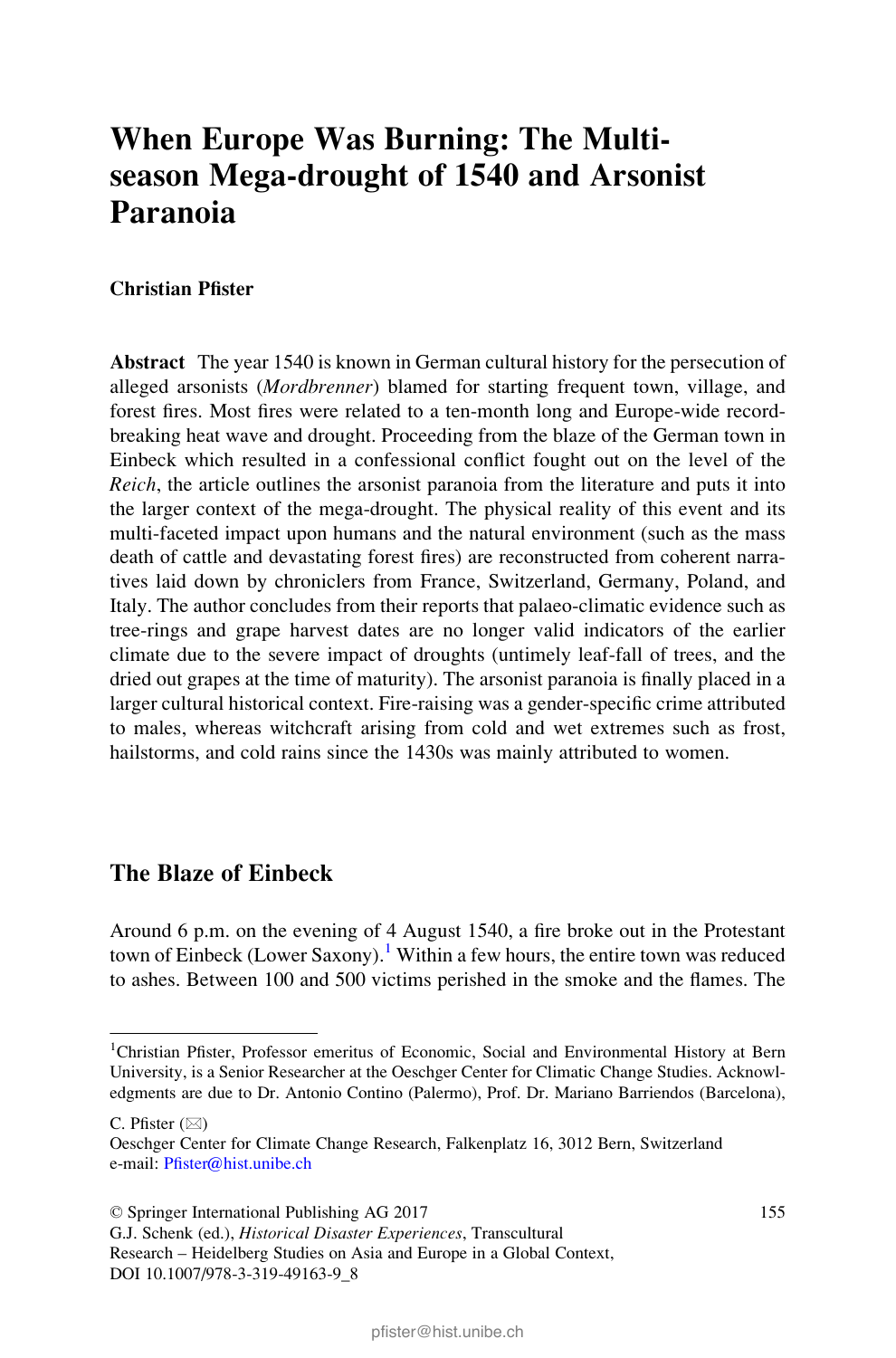survivors were housed by friends and relatives.<sup>2</sup> Town and village fires were frequent events at that time. Crowded construction, wooden houses, and thatched roofs created a favourable environment for runaway fires.<sup>3</sup> Admittedly, the houses of wealthy townspeople were already built with bricks and covered with tiles, but the huts of the lower urban strata still consisted of timber, straw, and shingles. In hot and windy weather, fire could seize settlements with such speed that it was not possible to save anything. In the end, this meant swift, total, and long-lasting destruction.<sup>4</sup> "If war, famine, disease and death were the four horsemen of the Apocalypse, fire surely could have been a fifth.<sup> $5$ </sup> The conflagration of a town involving several hundred or even a thousand dwellings was a mega-disaster.<sup>6</sup> No wonder chroniclers put large fires on an equal footing with natural disasters such as floods, earthquakes or severe windstorms.<sup>7</sup> "Disasters are," in the words of Anthony Oliver-Smith, "all-encompassing occurrences, sweeping across every aspect of human life, impacting environmental, social, economic, political, and biological conditions." Consequently, disaster research literature became fragmented along disciplinary lines, with each field focussing on its own domain of interest.<sup>8</sup>

Urban historians have systematically investigated town fires since the emergence of disaster studies in the wake of the UN Decade for Natural Disaster Reduction (1990–2000). The results of an international project on the topic,

<sup>4</sup>Frierson, All Russia is Burning, 66-67.

Prof. Dr. Rüdiger Glaser (Freiburg i. Br.), Dr. Thomas Labbe´ (Dijon), Dr. Laurent Litzenburger (Nancy), Dr. Adriaan Kraker (Utrecht), Dr. Franz Mauelshagen (Potsdam), and Dr. Kathleen Pribyl (Brighton) for providing valuable sources on the year 1540. Thanks also to Prof. Dr. Reinhold Reith (Salzburg), Dr. Eleonora Rohland (Bielefeld), Prof. Dr. Christian Rohr (Bern), Prof. Dr. Gerrit Jasper Schenk (Darmstadt), and Dr. Cornel Zwierlein (Bochum) for providing helpful amendments and suggestions. Gerrit J. Schenk read the manuscript, and Dr. phil. Daniel Krämer and Dr. Martin Bauch invested a great deal of skillful work in formatting and correcting the footnotes. This work was supported by the Oeschger Centre for Climate Change Research, University of Bern, Bern, Switzerland.

 $^2$ Cornel Zwierlein, Der gezähmte Prometheus: Feuer und Sicherheit zwischen Früher Neuzeit und Moderne (Göttingen: Vandenhoeck & Ruprecht, 2011), 104.

<sup>&</sup>lt;sup>3</sup>Cathy A. Frierson, All Russia is Burning: A Cultural History of Fire and Arson in Late Imperial Russia Seattle and London (Seattle: University of Washington Press, 2002), 53, Although this statement is about about Russia, it is also true for sixteenth-century central Europe.

<sup>&</sup>lt;sup>5</sup>Mark Tebeaud, *Eating Smoke: Fire in Urban America, 1800-1950* (Baltimore: John Hopkins, 2003), 4.

<sup>&</sup>lt;sup>6</sup>Zwierlein, Der gezähmte Prometheus, 23.

 $^7$ Monika Spicker-Beck, Räuber, Mordbrenner, umschweifendes Gesind: Zur Kriminalität im 16. Jahrhundert (Freiburg i. Br.: Rombach Historiae, 1995), 46.

<sup>&</sup>lt;sup>8</sup> Anthony Oliver-Smith, "Theorizing Disasters," in Catastrophe and Culture: The Anthropology of Disaster, ed. Anthony Oliver-Smith and Susanna M. Hoffman (Santa Fe: School of American Research Press, 2001), 24.

<sup>&</sup>lt;sup>9</sup> Gerrit Jasper Schenk, "Historical Disaster Research: State of Research, Concepts, Methods, and Case Studies," Historical Social Research 32, no. 3 (2007): 9–31.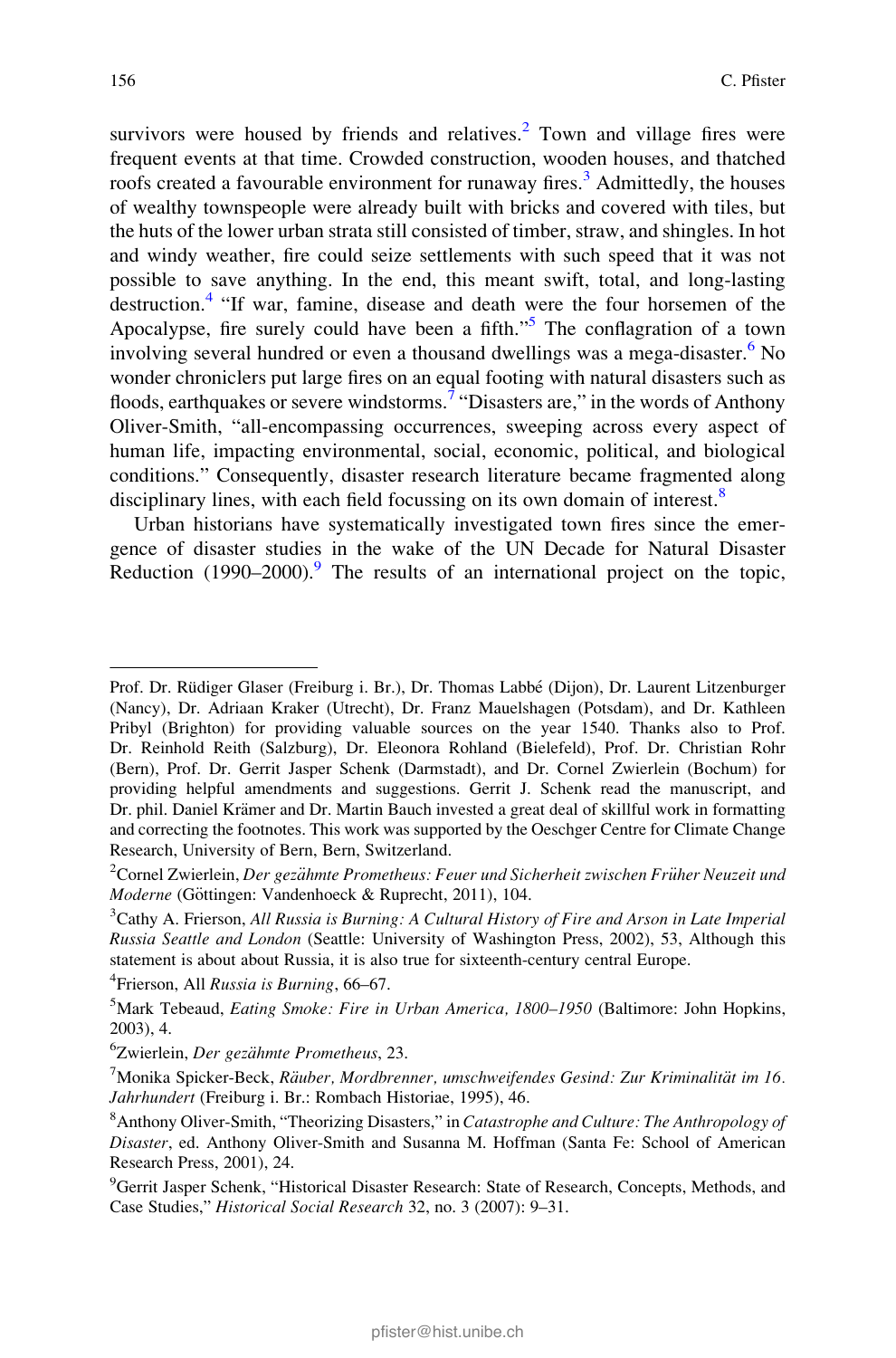summarised in three volumes of essays edited by Martin Körner,  $10<sup>10</sup>$  stimulated much further work, $\frac{11}{11}$  quite apart from the many studies devoted to city fires outside of Europe.<sup>12</sup> Cornel Zwierlein provides an extended review of the field in his groundbreaking study.<sup>13</sup> Due to its "literally undisciplined character,"<sup>14</sup> environmental history provides a disciplinary umbrella for historical disaster studies reaching beyond the "two cultures" (C.P. Snow).<sup>15</sup> This essay puts the blaze of Einbeck into the context of both cultural and climate history, with Historical Climatology considering the relationship between the two.<sup>16</sup> The subsequent part looks at the perception of conflagrations from the angle of cultural history, illustrating that fires were frequently attributed to arsonist plots allegedly inspired by foreigners and put into effect by paid vagrants and beggars, which resulted in these groups being persecuted as scapegoats. The third section, which concerns the climatic aspects of fire, introduces the physical connectivity of fire and drought, as 1540 is known as a record-breaking hot and dry year. The fourth part demonstrates that the scale, duration, and severity of this heat and drought event were unique, even by today's standards, highlighting the multiple physical and societal aspects of the disaster and relating back to the arson paranoia. The fifth part outlines the human and environmental impact of this extreme event. The sixth and final part situates this paranoia within a broader cultural and historical context.

 $^{10}$ Martin Körner, ed., Destruction and Reconstruction of Towns, 3 vols. (Bern: Haupt, 1999–2000).

 $11E.g.$  Gerhard Fouquet, Bauen für die Stadt: Finanzen, Organisation und Arbeit in kommunalen Baubetrieben des Spätmittelalters; Eine vergleichende Studie vornehmlich zwischen den Städten Basel und Marburg (Köln: Böhlau, 1999); Gerhard Fouquet and Gabriel Zeilinger, Katastrophen im Spätmittelalter (Darmstadt: Wissenschaftliche Buchgesellschaft, 2011); Eleonora Rohland, Sharing the Risk: Fire, Climate, and Disaster; Swiss Re 1864–1906 (Lancaster: Crucible Books, 2011).

<sup>&</sup>lt;sup>12</sup>Louise Chipley Slavicek, *The San Francisco Earthquake and Fire of 1906* (New York: Chelsea House, 2008); Carl S. Smith, Urban Disorder and the Shape of Belief: The Great Chicago Fire, the Haymarket Bomb, and the Model Town of Pullman, 2nd ed. (Chicago: The University of Chicago Press, 2007); Anthony Mitchell Sammarco, The Great Boston Fire of 1872 (Charleston, SC: Arcadia Publishing, 2005).

 $13$ Zwierlein, Der gezähmte Prometheus, 24–39.

<sup>&</sup>lt;sup>14</sup>Uwe Luebken, "Undiszipliniert: Ein Forschungsbericht zur Umweltgeschichte," *H-Soz-Kult*, July 14, 2010, accessed April 14, 2012, [http://hsozkult.geschichte.hu-berlin.de/forum/2010-07-](http://hsozkult.geschichte.hu-berlin.de/forum/2010-07-001) [001](http://hsozkult.geschichte.hu-berlin.de/forum/2010-07-001)

<sup>&</sup>lt;sup>15</sup>C. P. Snow, Two Cultures and the Scientific Revolution Description (London: Cambridge University Press, 1969).

<sup>&</sup>lt;sup>16</sup>Christian Pfister, "Klimawandel in der Geschichte Europas: Zur Entwicklung und zum Potenzial der Historischen Klimatologie," Österreichische Zeitschrift für Geschichtswissenschaften 12 (2001), 7.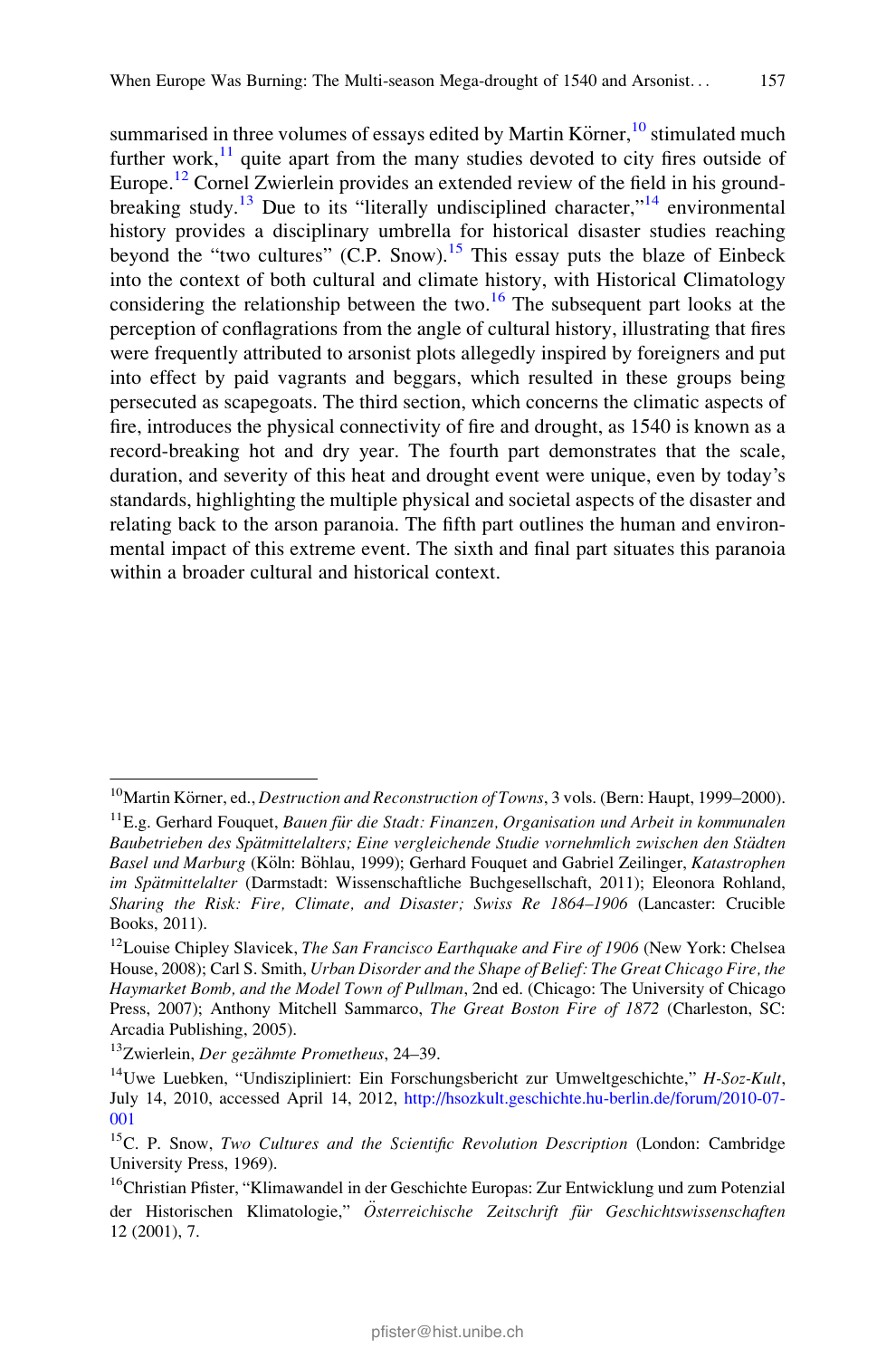### The Search for Culprits

Climatic extremes and nature-induced disasters are hot spots of cultural history. As Oliver Smith notes:

In disasters the linkages between concrete material circumstances and ideological structures may be directly observed as people attempt to come to terms, to construct meanings and logics that enable individuals and groups to understand what has happened to them and to develop strategies to gain some degree of control over what is transpiring. [...] The extreme conditions created by disaster occurrence frequently challenge people's worldviews with profound existential questions for which meanings consistent with circumstances must be elaborated. $17$ 

There is a general tendency to blame humans for misfortunes befalling those whose behaviour did not seem to merit it. Such interventions were understood in terms of the individual, or groups of individuals, and not as the result of impersonal socioeconomic forces.<sup>18</sup> All the social characteristics that significantly structure people in a society will play a role in the way those meanings and explanations are constructed, giving broad disclosure to the internal variance of a community and underscoring the difficulty of reaching an absolute or objective determination of the nature of the disaster. Most research devoted to conspiracy in the early modern period deals with the impact of the Reformation "which reinforced the conspiratorial mindset. Both majority and minority groups interpreted the actions of their religious rivals in terms of plots."<sup>19</sup> Conspiracy theory also became relevant in the case of the arsonist scare in 1540, albeit in its own form.

In the case of Einbeck, a drunken shepherd, arrested on suspicion and interrogated under torture, confessed to having set the town on fire together with four accomplices.<sup>20</sup> He disclosed that he had happened to meet the bailiff of Hohenbüchen, Heinrich Diek, a person he knew superficially. Diek, an Einbeck opponent to the Lutheran confession, allegedly paid him to torch the town. Diek was arrested when he next entered the town. Under torture, he confessed to having been recruited by two lords, Claus von Mandelsloh and Christoph von Oberg, who were engaged in a plot against Einbeck and other Protestant towns. Oberg let him know that he had received 800 guilders from Duke Heinrich the Younger of Brunswick, the leader of the Catholic princes, to advance this plot, and that he had paid 50 guilders to Diek for burning down Einbeck by means of paid

<sup>&</sup>lt;sup>17</sup>Oliver-Smith, "Theorizing Disasters," 38.

 $18$ Barry Coward and Julian Swann, eds., introduction to *Conspiracies and Conspiracy Theory in* Early Modern Europe: From the Waldensians to the French Revolution (Aldershot: Ashgate 2004), 2.

<sup>&</sup>lt;sup>19</sup>Coward and Swann, introduction to Conspiracies and Conspiracy Theory, 4; see also Malcolm R. Thorp, "Catholic Conspiracy in Early Elizabethan Foreign Policy," Sixteenth Century Journal 15, no. 4 (1984): 431-448; Yves-Marie Bercé and Elena Fasano Guarini, eds., Complots et conjurations dans l'Europe moderne (Rome: Ecole française de Rome, 1996).

<sup>&</sup>lt;sup>20</sup>Wolfgang Kampa, "Der grosse Stadtbrand von 1540," accessed June 15, 2011, [http://www.](http://www.einbeck1.de/html/brand_1540.html) [einbeck1.de/html/brand\\_1540.html](http://www.einbeck1.de/html/brand_1540.html)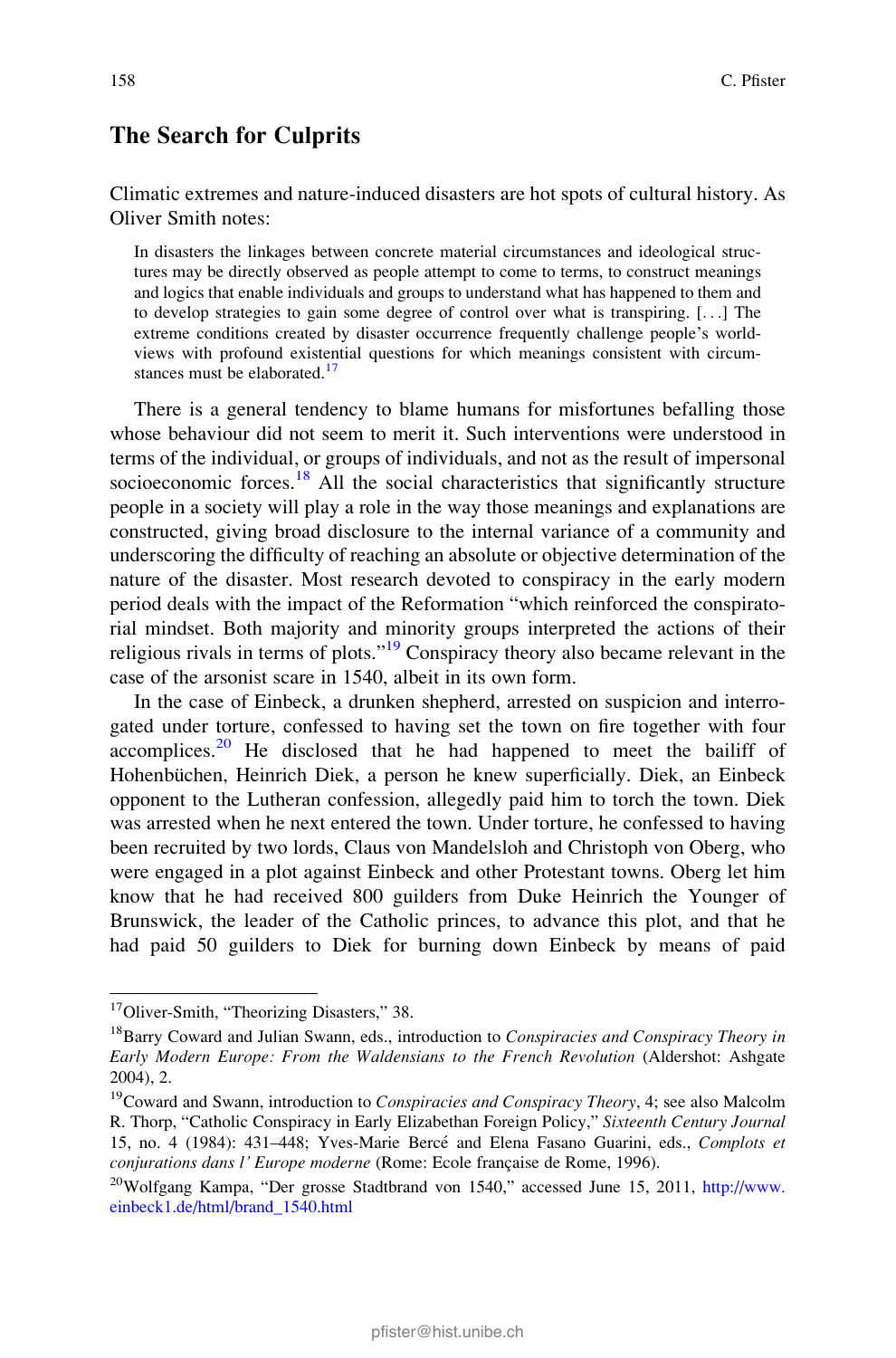arsonists.<sup>21</sup> The Einbeck conflagration raised a country-wide wave of indignation and became a major conflict fought out at the level of the Reich (Empire). The town was a member of the Schmalkaldian Alliance, which consisted of Protestant towns and princes standing against the emperor and the Catholic princes. The Landgrave of Hessen, leader of the alliance, openly accused Heinrich the Younger of Brunswick of anti-Protestant arsonist conspiracy, and Martin Luther supported this point of view in a pamphlet against "Hans Worst."<sup>22</sup> At the imperial diet of Regensburg in 1540, the Protestant estates demanded that Emperor Charles V should take action against a Catholic conspiracy allegedly planning to eradicate the new creed by arsonist attacks. The Pope was blamed for pulling the strings.<sup>23</sup> Heinrich contested the Protestants' accusation, indicating that towns had also been burnt down in his territory.<sup>24</sup> Organised arsonists were called *Mordbrenner* in German, which originally suggested "clandestine arsonists" but came to be understood as "murder arsonists."<sup>25</sup> Fragments of court records published in the early twentieth century sparked historians' interests in the Mordbrenner. Karl Helleiner wrote the first  $\frac{1}{2}$  essay devoted to this issue in 1930.<sup>26</sup> The transition from the history of events to cultural history, which entails the history of individuals, led to a focus on the fate of the culprits as documented in the criminal proceedings. Thus Bob Scribner, a leading English-speaking scholar of his generation in the field of German Reformation history, investigated 125 accusations of arson from 1496 to 1569 in the South German Duchy of Württemberg, now housed in the Hauptstaatsarchiv Stuttgart.<sup>27</sup> In her dissertation, Monika Spicker-Beck attempted an in-depth analysis of 78 confessions by alleged clandestine arsonists caught in Southern Germany.<sup>28</sup>

The idea that crimes threatening the basis of society must be prosecuted by public authority goes back to Carolingian times.<sup>29</sup> It was *communis opinio* among jurists that secret criminal organisations, usually in the pay of a "foreign" or enemy power, were responsible for arson.<sup>30</sup> All arsonists were, according to their

<sup>&</sup>lt;sup>21</sup>Bob Scribner, "The 'Mordbrenner' Fear in Sixteenth Century Germany: Political Paranoia or the Revenge of the Outcast?" in The German Underworld: Deviants and Outcasts in German History, ed. Richard J. Evans (London: Routledge 1988), 29.

 $^{22}$ Zwierlein, Der gezähmte Prometheus, 106.

<sup>&</sup>lt;sup>23</sup>Johannes Dillinger, "Organized Arson as a Political Crime: The Construction of a 'Terrorist' Menace in the Early Modern Period," Crime, History & Societies 10, no. 2 (2006): 101.

 $^{24}$ Zwierlein, Der gezähmte Prometheus, 105.

<sup>&</sup>lt;sup>25</sup>Spicker-Beck, *Räuber Mordbrenner, umschweifendes Gesind*,  $100-113$ ,  $169-70$ ; Dillinger, Arson, 101.

<sup>&</sup>lt;sup>26</sup>Karl Helleiner, "Brandstiftung als Kriegsmittel," Archiv für Kulturgeschichte  $20$  (1930), 326–349.

 $27$ Scribner, "The 'Mordbrenner' Fear in Sixteenth Century Germany," 42.

<sup>&</sup>lt;sup>28</sup>Spicker-Beck, Räuber, Mordbrenner, Umschweifendes Gesind, 19.

<sup>&</sup>lt;sup>29</sup>Ester Cohen, "Inquiring Once More after the Inquisitorial Process," in Die Entstehung des öffentlichen Strafrechts, ed. Dietmar Willoweit (Köln: Böhlau, 1999), 55.

<sup>&</sup>lt;sup>30</sup>Dillinger, "Organized Arson as a Political Crime," 111.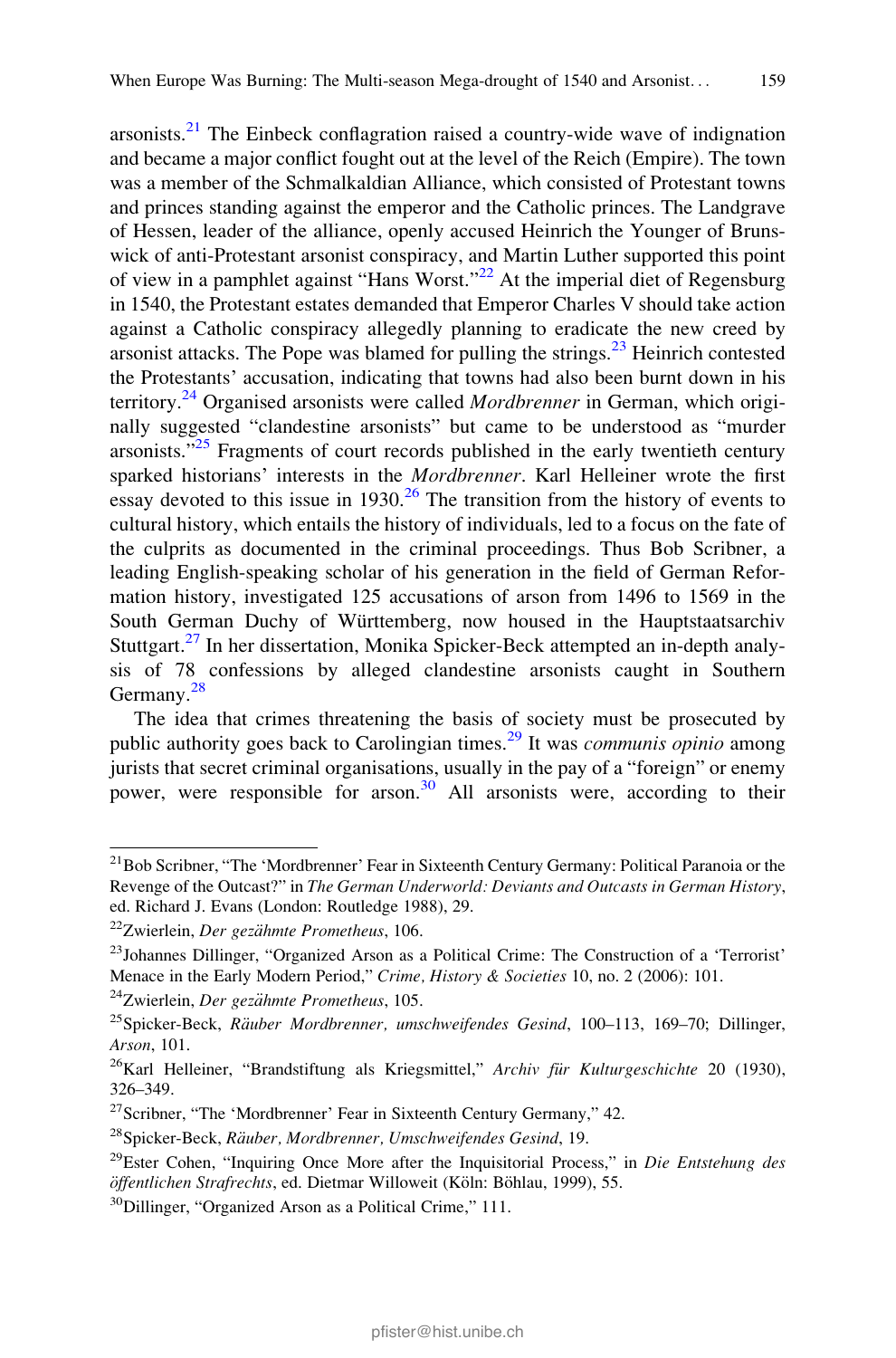"confessions," recruited in roughly the same way. They met a person who presented himself as the agent of some foreign potentate. The agent paid them a sum of money to start fires in a certain region.<sup>31</sup> Arson was thought to be, to some extent, the work of Raubritter (robber barons), members of the lower nobility, who engaged in robbery, theft, and intimidation largely as a profession. The crime was also attributed to petty delinquents and vagrants, which were excluded from the protection of the public peace. $32$  Beggars and vagabonds supposedly formed secret societies, had a secret language (*Rotwelsch*), and used secret signs such as girdles made from straw to recognise each other.<sup>33</sup> Johannes Dillinger points out that organised arson was regarded as the most dangerous political crime of the early modern period, as the attacks were not directed to individuals, but aimed at spreading insecurity and chaos within communities and territories, similar to terrorist attacks today.<sup>34</sup>

Nicolaus Thoman describes the situation in his *Chronik von Weissenhorn* (near Ulm) as follows:

In this year [1540] there was much fire-raising in all places in the land, and many of these fire-raisers, men and women, were seized and killed, but no one could learn the proper truth from whom or whence this came, and they seldom knew who paid the money. One said that someone had come to him at Strasbourg, another mentioned another place, a third something else, that people had come to him and given him money, and told him when they could come to him again to learn how much forest had been burned, and that they would give him more money for various houses or barns [...] and watch was kept in all the towns and villages by day and night.<sup>35</sup>

Thoman's report is in many respects paradigmatic. Repeat news and rumours about burnt down villages, towns, and forests maintained continuous fear of arsonist attacks. In this mood of latent insecurity and anxiety, settlements were guarded around the clock. In July of 1540, the authorities of the town of Ulm sent a warning against arsonists to the guilds.<sup>36</sup> In August, the council of Freiburg (Baden-Württemberg) appointed two armed guild members to stand at the city gates, to keep out foreign beggars and peddlers who might be suspected of being arsonists.<sup>37</sup> Forests were scoured for fire-raising gangs.<sup>38</sup> Special attention was paid to secret

<sup>31</sup>Dillinger, "Organized Arson as a Political Crime," 104.

<sup>&</sup>lt;sup>32</sup>Scribner, "The 'Mordbrenner' Fear in Sixteenth Century Germany," 34.

<sup>33</sup>Helleiner, "Brandstiftung als Kriegsmittel," 330.

<sup>34</sup>Dillinger, "Organized Arson as a Political Crime," 111.

<sup>&</sup>lt;sup>35</sup>Nikolaus Thomann, "Weissenhorner Historie", in F.L. Baumann (ed), Quellen zur Geschichte des Bauernkrieges in Oberschwaben (Tübingen: H. Laupp, 1876), 225, translated in Scribner, "The 'Mordbrenner' Fear in Sixteenth Century Germany," 32.

<sup>&</sup>lt;sup>36</sup>Zedel an alle Zünfte gegeben [Warnung wegen der Mordbrenner], 2 July 1540, StdA A 3680, fol. 283, in Reichsstädte 3: Ulm, ed. Susanne Kremmer and Hans Eugen Specker, in Repertorium der Policeyordnungen der Frühen Neuzeit, ed. Karl Härter and Michael Stolleis, vol. 8, Studien zur europa¨ischen Rechtsgeschichte 218 (Frankfurt am Main: Klostermann, 2007), 42.

 $37$ Spicker-Beck, Räuber, Mordbrenner, umschweifendes Gesind, 192.

<sup>38</sup>Ibid., 198.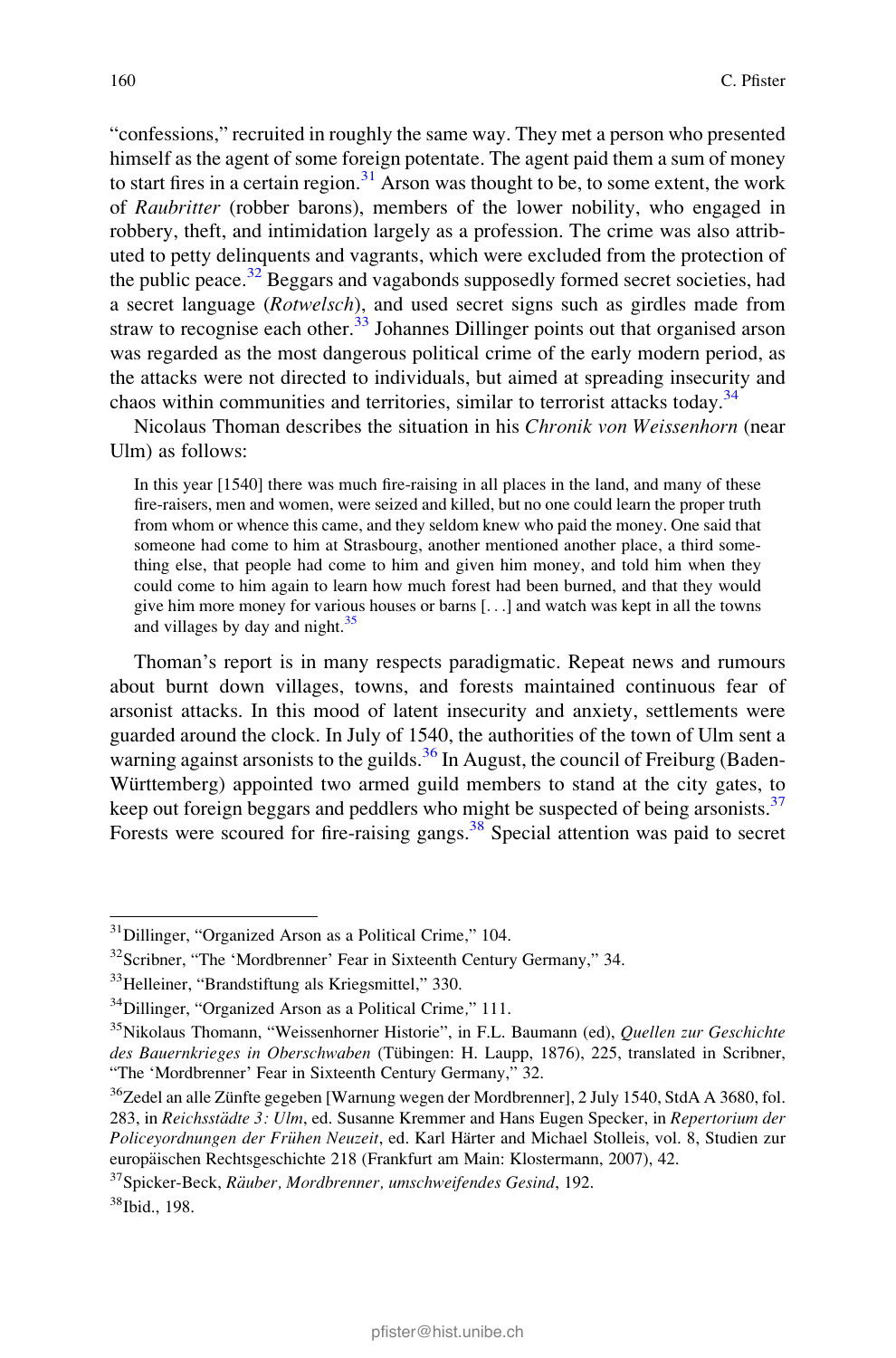arsonists' marks on town gates or inn doors. $39$  Police forces and emerging state authorities, cooperating with their counterparts beyond the confines of their small territories, became increasingly busy collecting, storing, and exchanging information about itinerant arsonists. $40$  Even though such papers contained numerous errors and were often outdated, they had considerable influence on criminal investigations and on the idea of arson in the popular mind.<sup>41</sup> Arson was clearly one of those crimes that particularly well suited to inspire a feeling of solidarity between the subjects and their respective lords. No wonder that peasants and townspeople therefore supported the authorities in their fight against organised arson by denouncing supposed arsonists.<sup>42</sup> Likewise, Switzerland was full of fire-stricken homeless people asking for donations from residents and authorities. $43$  Zürich complained about the high expenditures required to guard the long border with the German Reich.<sup>44</sup> The Diet of the Swiss Confederation, a meeting of cantonal delegates, decided to interrogate beggars and able bodied men suspected of starting fires throughout the country under torture. These men, they determined, should be punished or banished.<sup>45</sup>

Scribner refers to such behaviour as paranoia.<sup>46</sup> This term designates thought processes that are heavily influenced by [anxiety](http://en.wikipedia.org/wiki/Anxiety) or fear, often to the point of [irrationality](http://en.wikipedia.org/wiki/Irrationality) and [delusion](http://en.wikipedia.org/wiki/Delusion).<sup>47</sup> Paranoid thinking typically includes "persecutory beliefs, or beliefs of [conspiracy](http://en.wiktionary.org/wiki/conspiracy) concerning a perceived threat towards oneself."<sup>48</sup> It may be directed against innocents. As chronicler Nicolaus Thoman remarked, "many pious people were also arrested and visited to see whether anything suspicious could be found on them."<sup>49</sup> Bob Scribner supports his appraisal: "People seemed to have been arrested largely because they belonged to the 'dangerous classes.' Those eventually convicted were found guilty of a variety of other offences: blasphemy, petty theft, being fake beggars, crooked gambling, wife desertion, disorderly behaviour or threatening words."<sup>50</sup>

The lesson to be learned from this micro-history is that we often need to get pretty close to events in order to grasp their meaning and their significance for the

<sup>39</sup>Ibid., 192.

<sup>40</sup>Dillinger, "Organized Arson as a Political Crime," 112.

 $41$ Ibid.

 $42$ Ibid.

<sup>43&</sup>quot;Baden. 1540, 23rd Aug/2nd Sep 1540," Die Eidgenössischen Abschiede aus dem Zeitraume von 1533 bis 1540, ed. Karl Deschwanden, Amtlichen Sammlung der älteren eidgenössischen Abschiede 4.1c, part 2 (Luzern: Meyer'sche Buchdruckerei, 1878), 1251.

<sup>44</sup> Deschwanden, Die Eidgenössischen Abschiede, 7/17th June 1540, 1210.

<sup>&</sup>lt;sup>45</sup>Deschwanden, Die Eidgenössischen Abschiede, 13/23th Dec. 1540, 1280.

<sup>&</sup>lt;sup>46</sup>Scribner, "The 'Mordbrenner' Fear in Sixteenth Century Germany," 33.

<sup>&</sup>lt;sup>47</sup>Merriam-Webster OnLine, s.v. "paranoia," accessed December 12, 2011.

<sup>&</sup>lt;sup>48</sup>Wikipedia, s.v. "paranoia," accessed December 12, 2011, [http://en.wikipedia.org/wiki/](http://en.wikipedia.org/wiki/Paranoia#References) [Paranoia#References](http://en.wikipedia.org/wiki/Paranoia#References)

<sup>&</sup>lt;sup>49</sup>Franz Ludwig Baumann, quoted and translated by Scribner, "The 'Mordbrenner' Fear in Sixteenth Century Germany," 32.

<sup>&</sup>lt;sup>50</sup>Scribner, "The 'Mordbrenner' Fear in Sixteenth Century Germany," 49.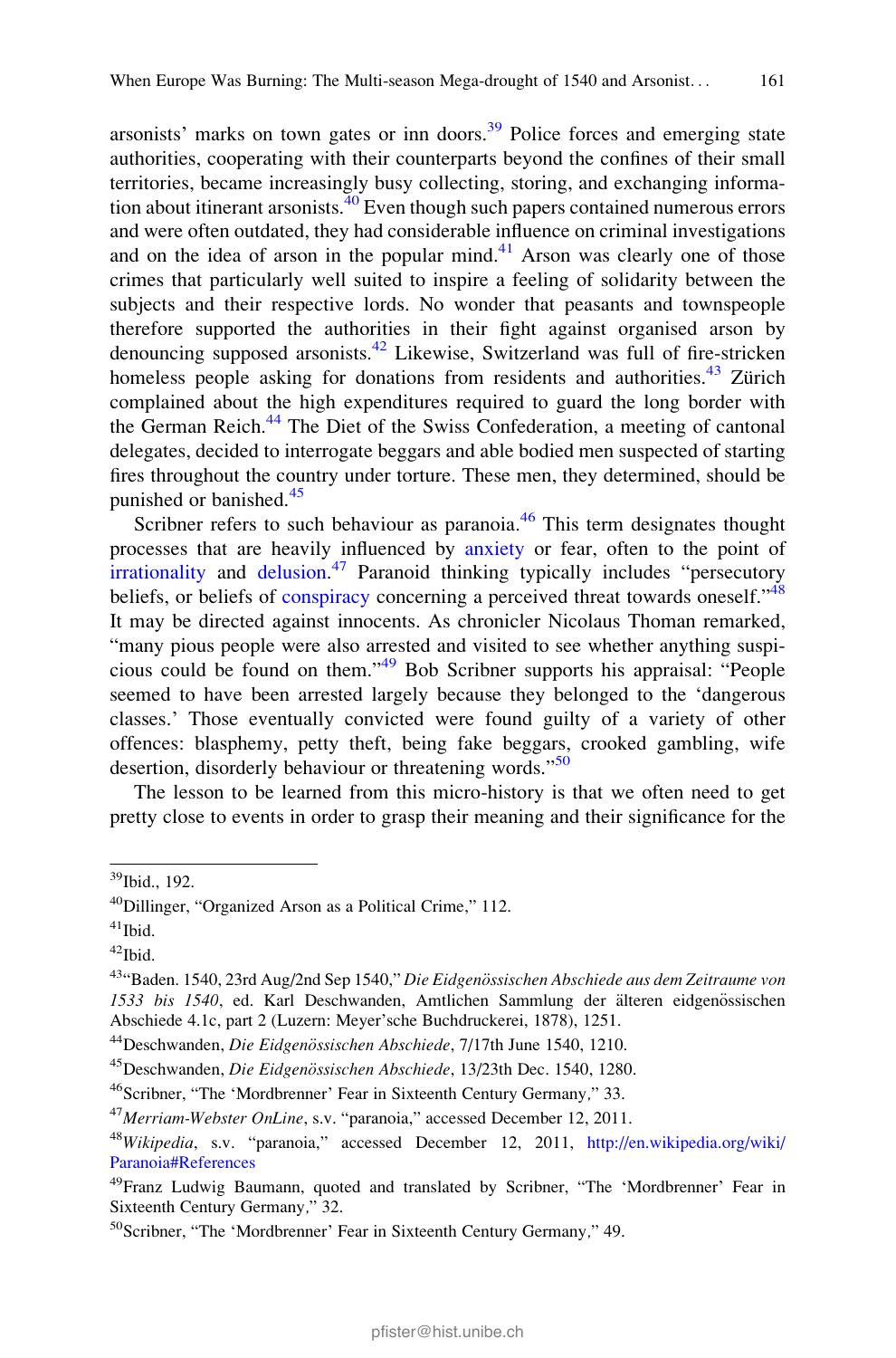people involved. In the case of arsonist paranoia, micro-history allows for personalising the suffering of countless victims by portraying the destiny of an individual. The case of Jörg Riel from Neuenstadt am Kocher (Baden-Württemberg) is quite illustrative. In 1540, he was begging in the village of Wolpertswende. After a dispute with a woman, he threw his charity, a loaf of bread, in her face, threatening to set her roof ablaze. People then denounced him as a supposed arsonist. Riel was imprisoned with his wife Anna Keirin in the town of Ravensburg situated close to Lake Constance. At first he rejected the charge, as did his wife, even under torture. When witnesses from Wolpertswende confirmed the incident, Riel was tortured again and then confessed to having uttered the threat. However, even after enduring the torture three more times he staunchly repeated that he had done no evil. Finally, he was released, together with his wife, after having sworn never to set foot again in the Ravensburg district.<sup>51</sup>

The "preliminary proceedings" in this case are quite typical. Virtually all statements by the suspects were made under torture or threat of torture.<sup>52</sup> Scribner concedes the overreaction by authorities and settled people in persecuting vagrants for fire-raising. However, he holds that the existence of the Mordbrenner was "irrefutable."<sup>53</sup> Likewise, Spicker-Beck considers the existence of organised arson certain "because it was still an existing form of covert warfare."<sup>54</sup> On the other hand, Johannes Dillinger criticises the lack of plausibility in the "confessions" of the culprits and points to the lack of effective means for the alleged "employer" to control the vagabonds after payment of the bribe.<sup>55</sup> More surprisingly, even circumstantial evidence of individually motivated arson or accidental fire-raising was rarely found in the arson accusations levelled against vagrants, though some of them might have involuntarily raised a blaze when they sought overnight shelter in barns, by lighting a fire to keep warm amidst dry tinder in the form of hay or straw.<sup>56</sup>

#### The Spark of Sundsvall

"Disasters come into existence in both the material and the social worlds," states Oliver Smith, "and, perhaps, in some hybrid spaces between them."<sup>57</sup> Therefore, they offer a context in which to pursue these more inclusive understandings of the mental and the material. As already mentioned, disasters are social constructs in the

<sup>51</sup> Spicker-Beck, Räuber, Mordbrenner, umschweifendes Gesind, 256-259.

<sup>52</sup>Dillinger, "Organized Arson as a Political Crime," 104.

<sup>53</sup> Scribner, "The 'Mordbrenner' Fear in Sixteenth Century Germany," 42.

<sup>&</sup>lt;sup>54</sup>Spicker-Beck, Räuber Mordbrenner, umschweifendes Gesind, 322–330.

<sup>55</sup>Dillinger, "Organized Arson as a Political Crime," 105.

<sup>56</sup>Scribner, "The 'Mordbrenner' Fear in Sixteenth Century Germany," 42.

<sup>57</sup>Oliver-Smith, "Theorizing Disasters," 24.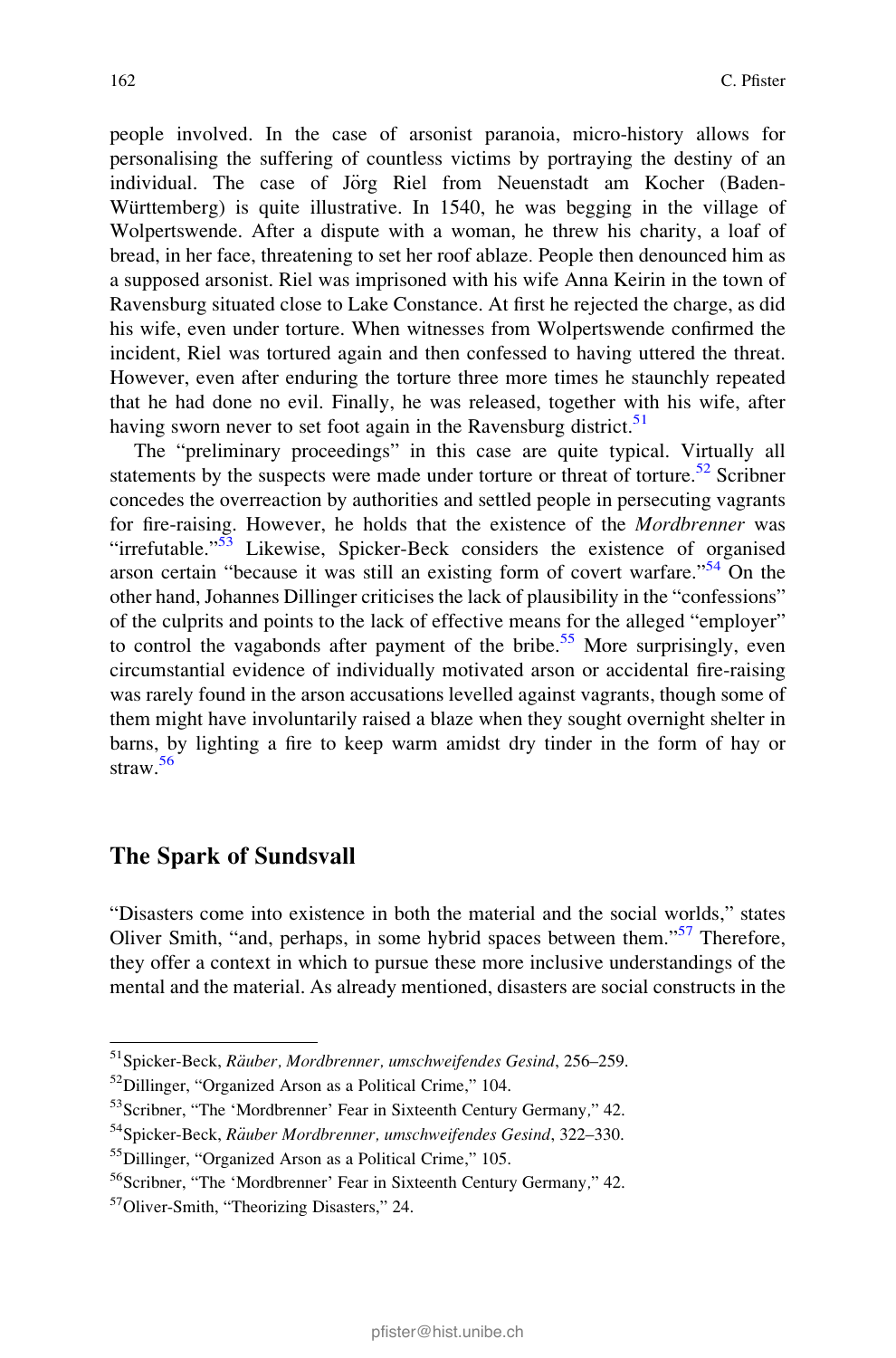sense that the meanings and explanations given to such events are rooted in collective worldviews and characteristics that structure people in a society. However, to say that disasters are social constructs does not disembed them from the materiality of the world. "The physical reality of disaster explicitly challenges theoretical currents that hold that nature is a purely social construction at the ontological level."<sup>58</sup> Another aspect concerns the time horizon under which disasters should be conceived. For Oliver Smith, they should be considered a process, rather than an event.<sup>59</sup> His argument particularly relates to the connectivity of fire and drought. Droughts, if they last long enough, increase the likelihood that wooden cities and straw thatched villages will catch fire according to the same rules as fires in open country.<sup>60</sup> The event, the eruption of fire in a sudden flash, be it by human negligence, arson, or self-ignition, is always the final phase of a process that may have lasted for anything from hours to weeks.

Fire is a disaster traditionally attributed to human practice and is not clearly assigned the status of "natural hazard" in research. As the focus of most historical studies is upon individuals and societies, there is seldom more than an oblique reference to climate as a conditioning factor for fire.<sup>61</sup> Eleonora Rohland is the first historian who systematically integrated extreme climatic conditions into the history of fire. Admittedly, Marjatta Hietala, dealing with fires in nineteenth-century Finnish towns, already subsumed fires to natural disasters similar to floods, windstorms, and earthquakes. She correlates fires in Finland with the season, noting that the majority of fires occurred during the summer months. However, she does not investigate the climatic situations leading to town fires.<sup>62</sup> Likewise, Cathy A. Frierson remarks that the risk of town and village fires in Imperial Russia was greatest during the hottest and driest season in July, $63$  when droughts often provided the fuel and opportunity for fire to feed itself. $64$ 

In her case study about a fire in the Swedish town of Sundsvall in 1888, Rohland notes that the spring and early summer of that year were unusually warm and dry throughout Sweden. Sunshine from a cloudless sky prevailed for weeks, and the amount of rain was extremely low.<sup>65</sup> Under these conditions, forests and wooden buildings became highly fire prone. On 25 June, the towns of Sundsvall and Umea, both situated in the northern part of Sweden, burnt down almost completely within a few hours. In Sundsvall's case, sparks emitted from a steamboat were sufficient to

<sup>58</sup>Woolgar and Tester, quoted in Oliver Smith, "Theorizing Disasters," 39.

<sup>59</sup>Oliver-Smith, "Theorizing Disasters," 23.

 $^{60}$ Stephen L. Pyne, Fire: A Brief History (Seattle: University of Washington Press, 2001), 28.

<sup>&</sup>lt;sup>61</sup>Eleanora Rohland, "From Wood to Stone: The Risk Management of Swiss Re in The Sundsvall Fire 1888", Environment and History 17 (2011): 153–169.

 $62$ Quoted in Rohland, Sharing the Risk, 16.

 $^{63}$ Frierson, All Russia is Burning, 33.

 $64$ Frierson, All Russia is Burning, 86.

<sup>65</sup>Rohland, "Wood to Stone," 159–161.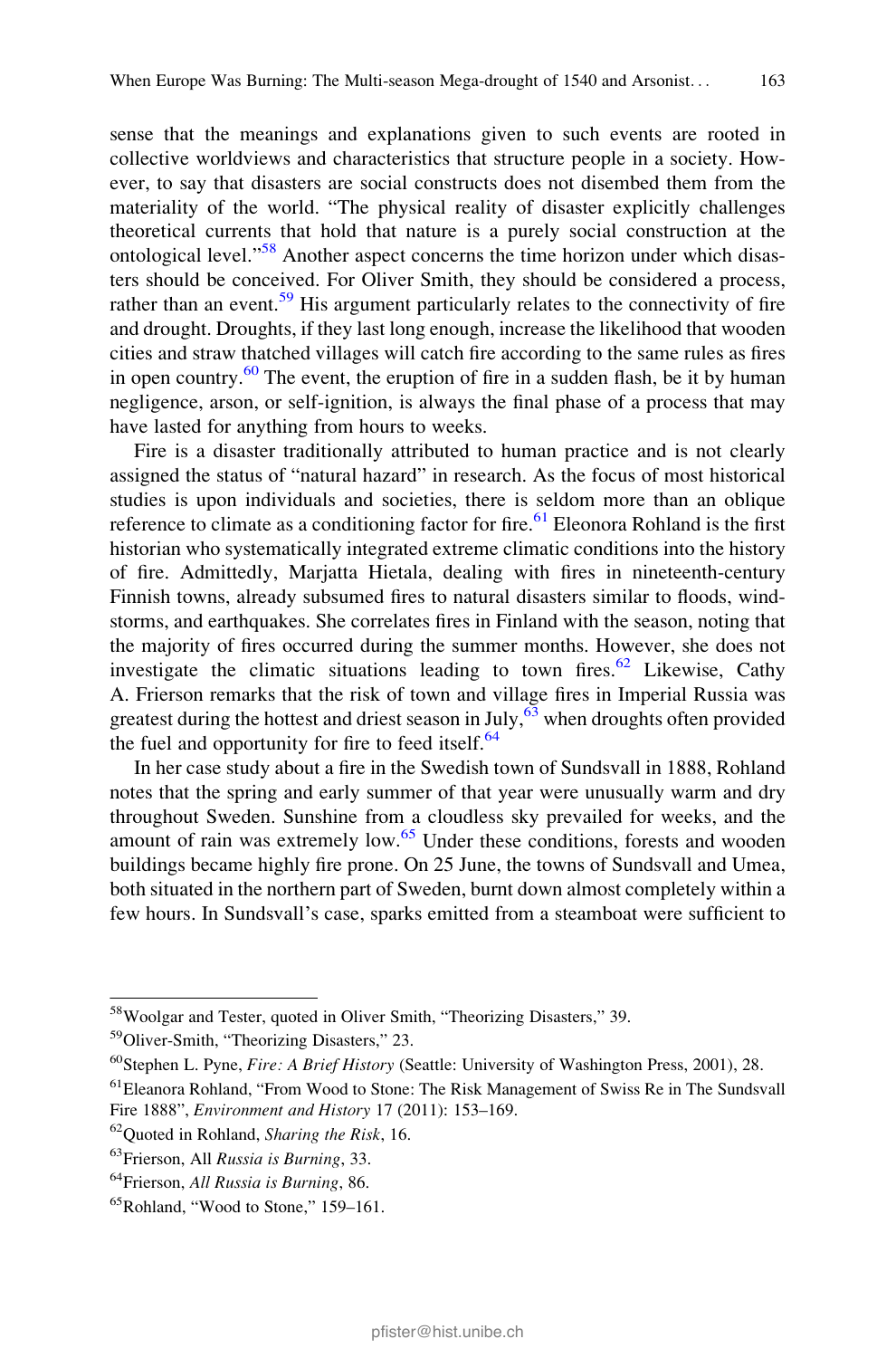trigger the fire.<sup>66</sup> About three dozen other fires broke out in villages, towns, and forests all over the country. According to press reports, "the sun was darkened by clouds of smoke, and in the evening looked like a blood-red ball." $67$  In fact, considering that the value of the lost property was the equivalent of about 1.5 billion Swedish crowns in 1998, when Nilsson made this calculation, there are good reasons to consider this a national catastrophe. In 1868, when town fires were unusually frequent in Germany,<sup>68</sup> persisting extreme warm and dry anomalies as a result of quasi-stable anticyclones extended over large parts of the continent. As Rohland demonstrates, insurance companies had tried to avoid a group of fire claims within the same year by spatially extending their policies beyond the range of known fire-regimes. However, they did not anticipate the occurrence of persistent warm and dry anomalies on such a large scale. As a result, insurance companies had to pay an unprecedentedly high number of claims in 1868, which pushed the balance sheets of Swiss Re into the red.<sup>69</sup>

Likewise, the blaze of Einbeck was not an isolated case. Zwierlein has set up a unique historical statistic containing 8200 records of town fires in Germany. The German *Städtebücher* (town books), compiled under the Nazi regime in a huge collective effort by historians, contain reports about all settlements in Germany existing by the cut-off date of 1 January 1936, that ever held a town charter (Stadtrecht). This statistic also includes small settlements with a few hundred inhabitants. According to Zwierlein's statistic, 33 town fires were registered in 1540 Städtebücher, not counting innumerable village fires. For a year without major war-effects, this value is by far the highest known from the Middle Ages to the nineteenth century, coming close to war-related peaks during the Thirty Years War.<sup>70</sup> Monika Spicker-Beck accepts the hypothesis of a correlation between drought and the arsonist scare of 1540, but does not link the elevated number of *Mordbrenner* trials in the years 1536, 1556, and 1559 to this argument.<sup>71</sup> Scribner argues that "the exceptional weather conditions of 1540 may explain the intensity of the panic, but not the pattern of accusations or convictions." The arsonist scare "was a general phenomenon throughout the century that points to broader explanations and a broader framework within which the panic in 1540 must be located."<sup>72</sup> Johannes Dillinger, on the other hand, uses the exceptional drought conditions to dismiss the argument that the high number of fires might substantiate

 $^{66}$ Eleonora Rohland, Sharing the Risk: Fire, climate and disaster. Swiss Re 1864–1906 (Lancaster: Crucible Books, 2011). 125.

<sup>&</sup>lt;sup>67</sup>Nilsson, "The End of a Pre-industrial Pattern," 280.

 $^{68}$ Zwierlein, Der gezähmte Prometheus, 83.

 $^{69}$ Rohland, *Sharing the Risk*, 126.

 $70$ Zwierlein, Der gezähmte Prometheus, 103-104.

<sup>&</sup>lt;sup>71</sup>Spicker-Beck, Räuber Mordbrenner, umschweifendes Gesind, 19. The years 1536 and 1556 also had unusually warm and dry springs and/or summers. See Christian Pfister, Wetternachhersage: 500 Jahre Klimavariationen und Naturkatastrophen, 1496–1995 (Bern: Paul Haupt, 1999), 290.

 $72$ Scribner, "The 'Mordbrenner' Fear in Sixteenth Century Germany," 42.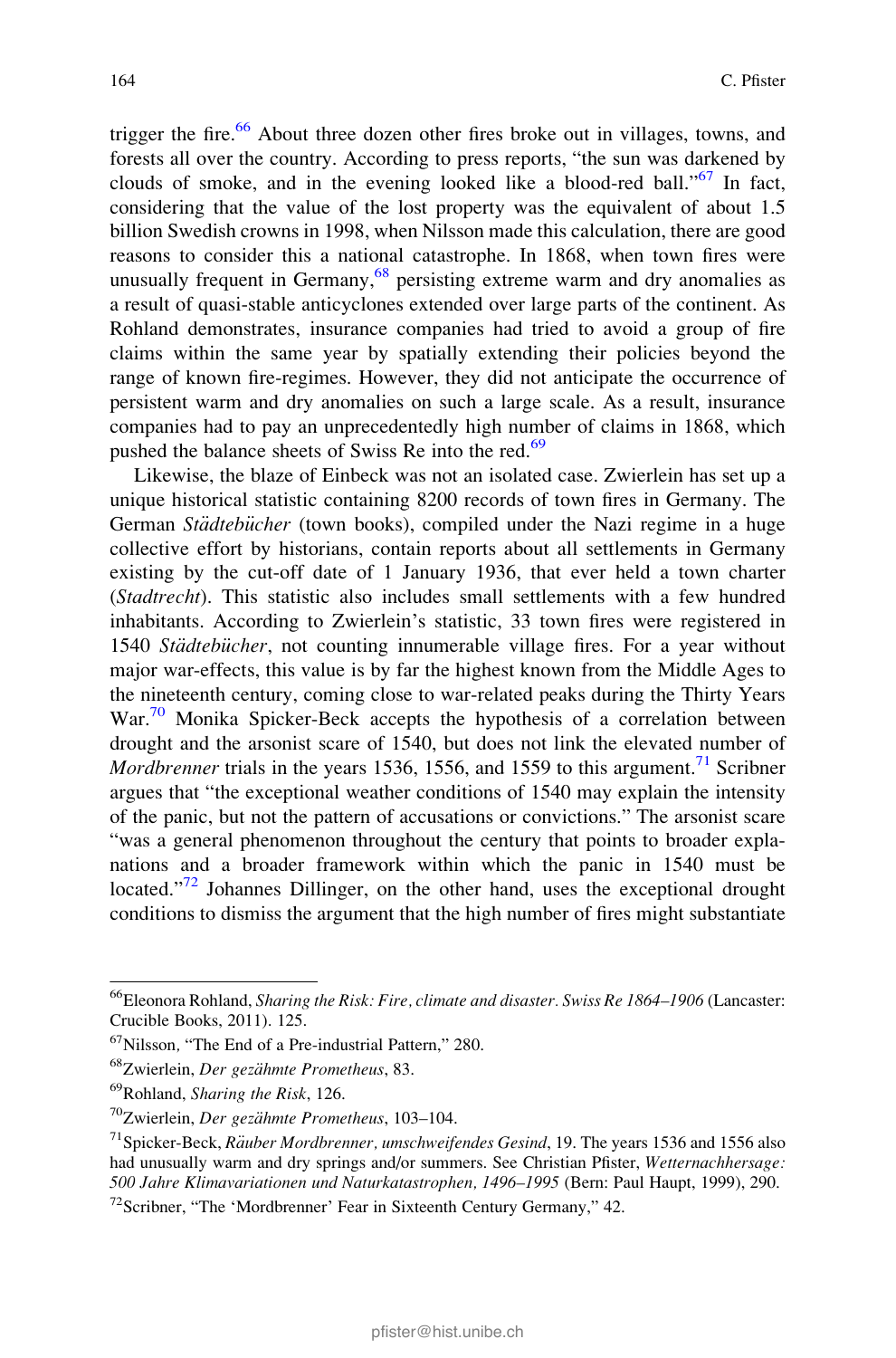the existence of organised arson.<sup>73</sup> Likewise, fire historian Cornel Zwierlein is convinced that the conflagrations were generated or at least promoted by the extreme heat and drought: "1540 was a year of natural fire hazard rather than a year of arsonist plots."<sup>74</sup> Understanding the unusual intensity and the wide dissemination of the arsonist scare involves relating the mental to the material, as suggested by Oliver Smith. Taking an historical climatology approach allows for putting local events in a large-scale meteorological context. Jürg Luterbacher et al. systematically reconstructed seasonal temperature, sea-level pressure, and precipitation for the whole of Europe from 1500 to the present, drawing on evidence from archives as well as nature.<sup>75</sup> Likewise, the recurrence of extreme events can be viewed on the basis of monthly and seasonal temperatures assessed from the so-called Pfister documentary indices for Germany, $76$  the Czech Republic, and Switzerland for the period from 1500 to the present.<sup>77</sup> In the language of sources, climatic events are usually characterised in terms of weather narratives dealing with processes on regional or local scales, and lasting from hours to whole seasons. Such narratives also discuss how (extreme) climate events affected humans, how they interpreted such anomalies on the basis of their worldviews, and how they responded to them (which is the subject matter of cultural history).

## Europe's Largest Natural Disaster<sup>78</sup>

## An Underestimated Record-breaking Event

Proceeding from the arsonist scare, the weather patterns in central Europe and their environmental and economic consequences in 1540 are investigated in somewhat more detail in the following sections.

<sup>73</sup>Dillinger, "Organized Arson as a Political Crime," 83.

 $74$ Zwierlein, Der gezähmte Prometheus, 107.

<sup>&</sup>lt;sup>75</sup>Jürg Luterbacher et al., "Reconstruction of Sea Level Pressure Fields over the Eastern North Atlantic and Europe back to 1500," Climate Dynamics 18 (2002): 545–561; Jürg Luterbacher et al., "European Seasonal and Annual Temperature Variability, Trends and Extremes Since 1500," Science 303 (2004): 1499–1503; Andreas Pauling et al., "500 Years of Gridded Highresolution Precipitation Reconstructions over Europe and the Connection to Large-scale Circulation," Climate Dynamics 26 (2006): 387–405.

<sup>&</sup>lt;sup>76</sup>Mauelshagen, Klimageschichte, 55.

 $77$ Petr Dobrovolný et al., "Monthly, Seasonal, and Annual Temperature Reconstructions for Central Europe Derived from Documentary Evidence and Instrumental Records since AD 1500," Climatic Change 101, no. 1 (2010): 69–107.

<sup>&</sup>lt;sup>78</sup> Axel Bojanowski, "Hitze-Jahr 1540: Wetterdaten enthüllen Europas größte Naturkatastrophe," Spiegel Online, July 2, 2009. [http://www.spiegel.de/wissenschaft/natur/hitze-und-duerre-1540](http://www.spiegel.de/wissenschaft/natur/hitze-und-duerre-1540-katastrophe-in-europa-im-mittelalter-a-978654.html) [katastrophe-in-europa-im-mittelalter-a-978654.html](http://www.spiegel.de/wissenschaft/natur/hitze-und-duerre-1540-katastrophe-in-europa-im-mittelalter-a-978654.html)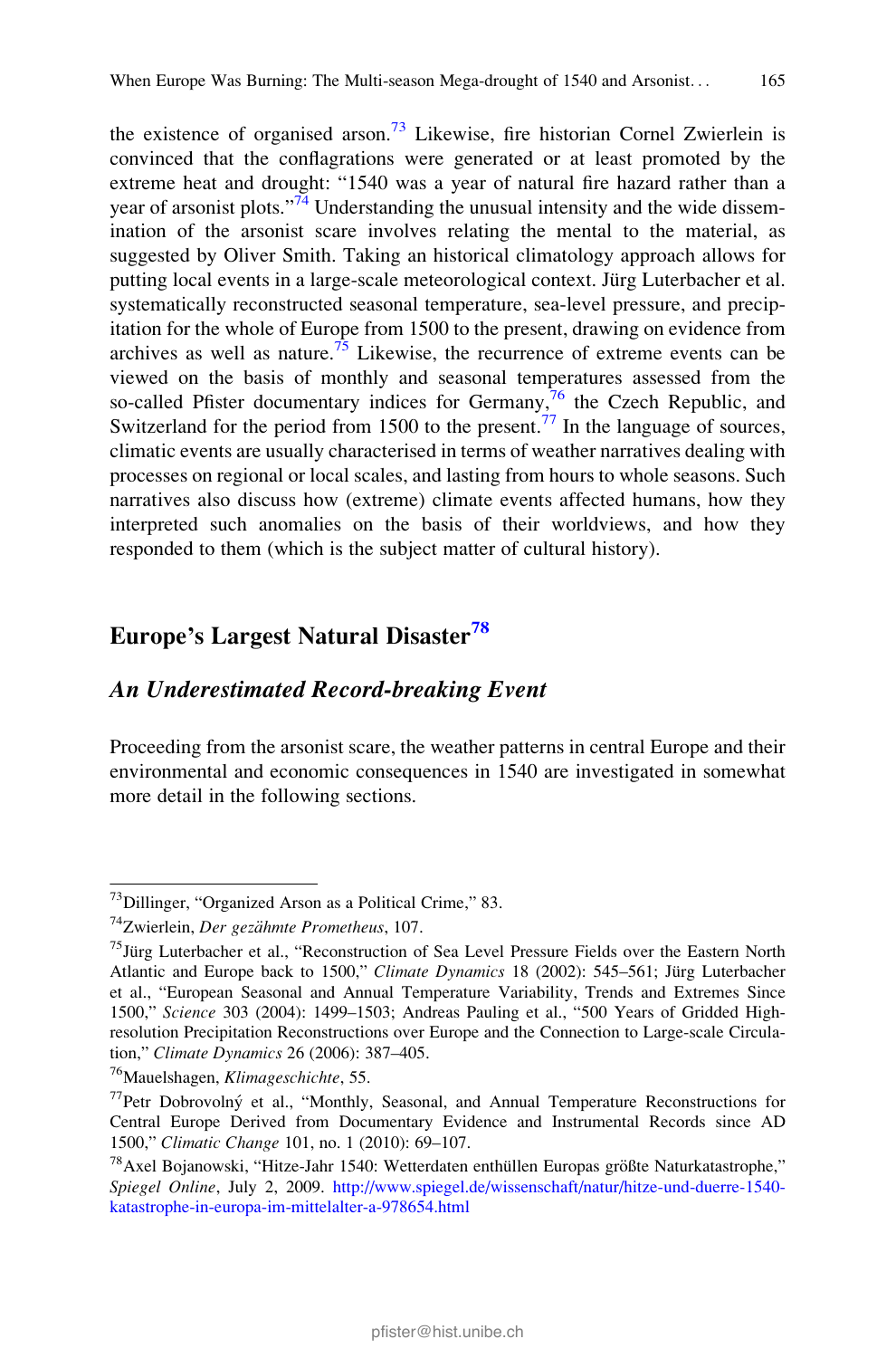

Fig. 1 Spatial distribution of 1540 documentary data related to the occurrence of drought. Dots: Documentary data evidence of drought (red) and abundance of precipitation (blue). Triangles: red warm anomaly; light blue cold anomaly; blue wet anomaly

Based on more than 300 first-hand documentary weather reports originating from an area of two to three million square km, Oliver Wetter et al. showed that Europe was affected by an unprecedented eleven-month-long Megadrought<sup> $\prime$ 9</sup> (Fig. 1).

The summer of 1540, as a reconstruction by Jacobeit et al. illustrates (Fig. 2), was characterised by a persistent diagonal south-west to north-east oriented ridge of high pressure over Europe connected to the Azores High, $\frac{80}{60}$  and surrounded by a low pressure system over the Atlantic and western Russia.

In order for us to truly comprehend the severity and dimension of this calamity, its human and environmental impact are discussed. Four specific aspects are

<sup>79</sup>Oliver Wetter et al., "The Year-long Unprecedented European Heat and Drought of 1540—A Worst Case," Climatic Change 125, no. 3 (2014): 353, doi: 10.1007/s10584-014-1184-2.

<sup>80</sup>Jucundus Jacobeit, Heinz Wanner, and Martin Gudd, "European Surface Pressure Patterns for Months with Outstanding Climatic Anomalies during the Sixteenth Century," Climatic Change 43, no. 1 (1999): 206.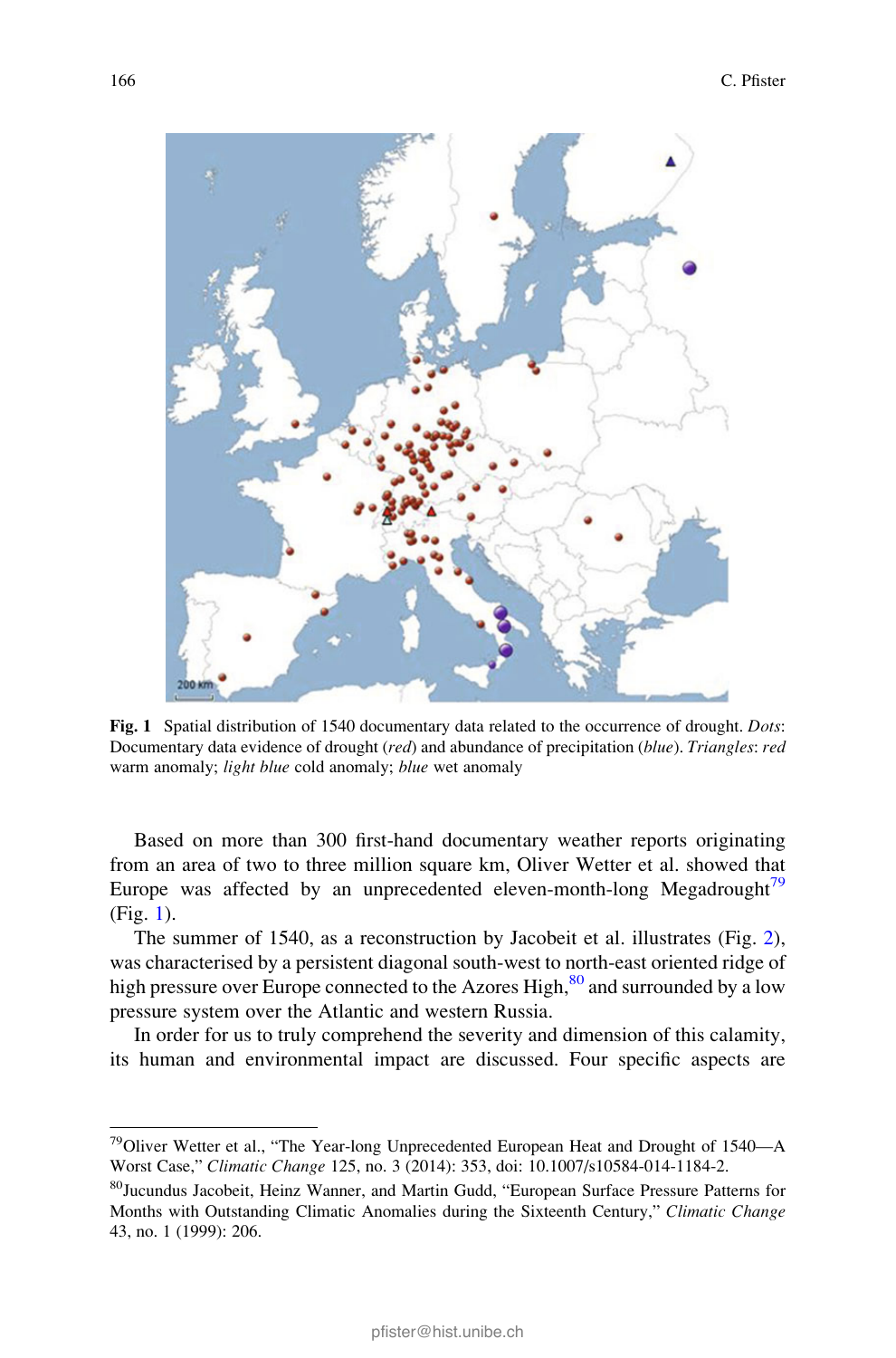

Fig. 2 Reconstruction of European surface pressure patterns for summer (JJA) 1540. Jaacobeit surface pressure patterns, 353

addressed, namely: the meteorological drought, which is the difference between actual and average precipitation computed over several decades; the hydrological drought, which is the discharge deficit of rivers, including the low level of lakes and groundwater-tables; the relationship between extreme drought and extreme temperatures; and the human impact of heat and drought and their relationship to forest and settlement fires.

#### The Meteorological Drought

Detailed descriptions of prevailing weather patterns and their impacts in Alsace and in the Swiss Mittelland are found in nine chronicles. $81$  In the Czech lands, 1540 was the driest year and the driest summer season in the past 500 years.<sup>82</sup> Regarding east central Europe, reliable data on precipitation frequency were obtained from the only weather diary for 1540 known in Europe, kept by Marcin Biem, a theologian and the president of Cracow University.<sup>83</sup>

Many chroniclers reported the date of rain spells and the quasi-rainless period in between as a proxy for drought severity. Dealing with sixteenth century documentary evidence prior to 1582 involves correcting dates from the Julian to Gregorian calendar by adding ten days. All dates hereinafter are given in Gregorian Style. In England, no rain fell "from June [about 10 July] to eight days after Michaelmas (18 October)." In Louny (Bohemia), it rained only once between 26 May and

<sup>81</sup>Wetter et al., "The Year-long Unprecedented European Heat and Drought," supplement, table S1, Poland.

<sup>&</sup>lt;sup>82</sup>Petr Dobrovolný et al., "Precipitation Reconstruction for the Czech Lands, AD1 1501–2010," International Journal of Climatology 35, no. 1 (2015) doi: 10.1002/joc.3957.

<sup>&</sup>lt;sup>83</sup>Wetter et al "The Year-long Unprecedented European Heat and Drought," supplement, table S1, Poland, source 1.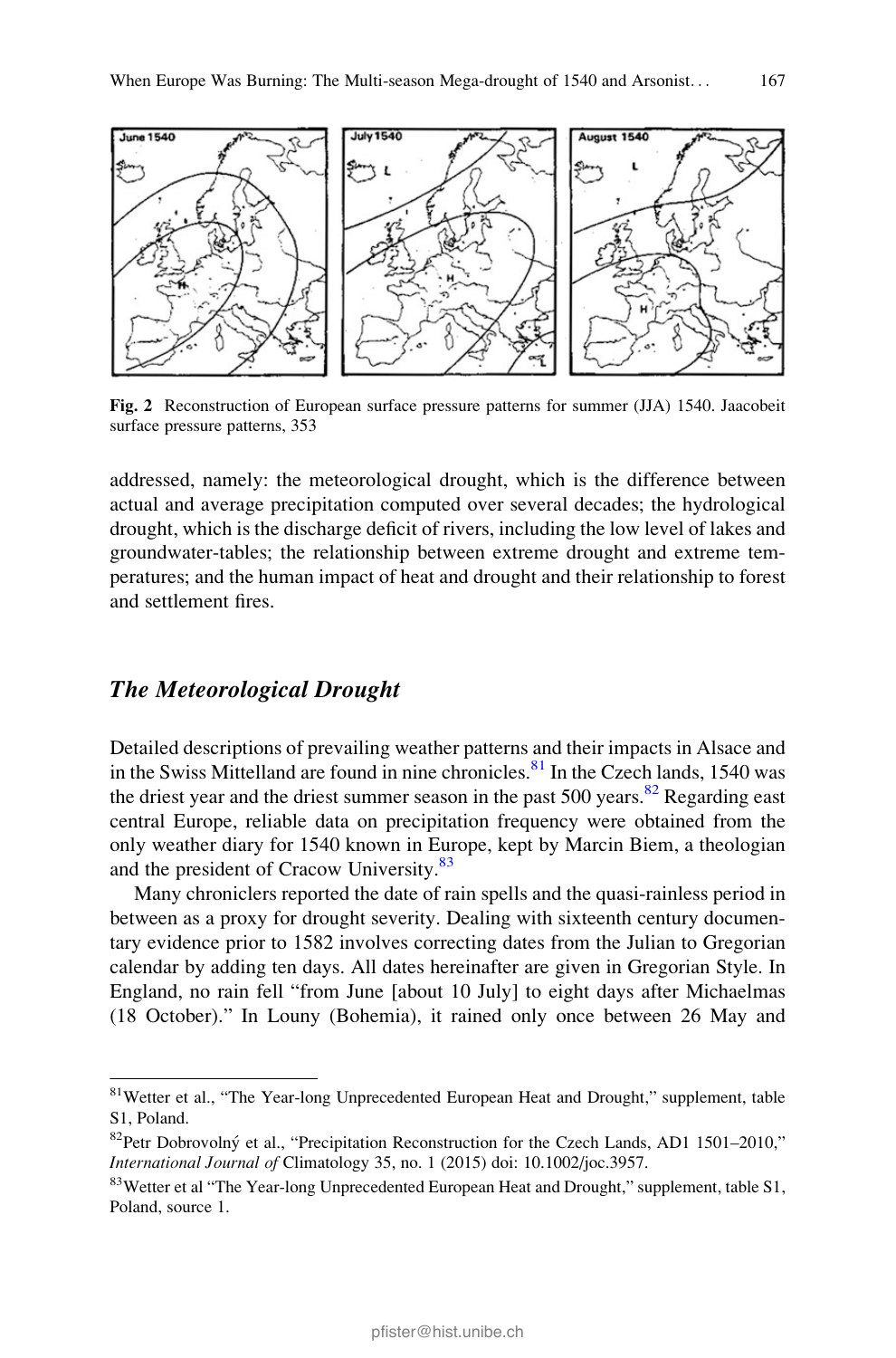|           | Spring    | Summer     | Autumn    | Year                 |
|-----------|-----------|------------|-----------|----------------------|
| 1540      | 4(18%)    | $15(41\%)$ | $8(30\%)$ | $38^{\degree}$ (29%) |
| 1901-2000 | 34.3      | 36.6       | 29.2      | 130                  |
| Minimum   | 22 (1934) | 20(1949)   | 18 (1920) | 95 (1921)            |

Table 1 Number of precipitation days in the Swiss Mittelland in 1540 compared to the 20th century average and the minima measured since 1864

<sup>a</sup>The annual value includes 10 precipitation days for January, for which observations are missing

13 October, on 8 August.<sup>84</sup> More detailed reports on rainy spells from Alsace and Switzerland allow a rough assessment of the number of seasonal rain days. Some chroniclers—Stolz in Guebwiller (Alsace), Ryff and Meyer in Basel, Bullinger in Zürich, and Salat in Lucerne—began keeping track of the time and amount of precipitation events with the growing duration and intensity of the drought. Ryff in Basel counted three "short and feeble" rain spells between the "beginning of summer" and St Martin's Day (21 November), each lasting no more than two or three days. Heinrich Bullinger, in Zürich, mentions six days between the beginning of February and 29 September, insisting that it never rained "during an entire day or an entire night" (Table 1)

Days with precipitation in spring, summer, and autumn were much lower than the twentieth century average, and even below the absolute minima of the period of regular network observation (since 1864). The annual value is 81% below the twentieth century average and even 40 % below the driest year since 1864.<sup>85</sup> The Lucerne botanist and politician Renward Cysat emphasises in this context that Alpine meadows were literally "irrigated" every morning by abundant dew, possibly generated by the intensive evaporation of firn fields and glaciers during the day which, at that time, were in their advanced "Little Ice Age" position.<sup>86</sup> Another remarkable feature of this summer was the absence of thunderstorms.<sup>87</sup>

<sup>&</sup>lt;sup>84</sup>Wetter et al. "The Year-long Unprecedented European Heat and Drought," supplement, table S1, United Kingdom, source 2; ibid., table S1, Czech Republic, source 2.

<sup>&</sup>lt;sup>85</sup>Wetter et al. "The Year-long Unprecedented European Heat and Drought," 355.

<sup>86</sup>Renward Cysat, "Stationes Annorum. Witterung. Missjahre. Teuerung," in: Collectanea chronica und denkwürdige Sachen pro Chronica Lucernensi et Helvetiae, Abt. 1: Stadt und Kanton Luzern, Bd. 1 Teil 1: "Collectanea chronica und denkwürdige Sachen zur Geschichte der Stadt Luzern, ed. Josef Schmid," Lucerne: Diebold Schilling Verlag, 1969, 898–962, here 905.

<sup>87</sup>Concurrent observations by Hirzel, Samuel, ed., "Die Chronik des Fridolin Ryff 1514–1541, mit der Fortsetzung des Peter Ryff 1543–1585," in Basler Chroniken vol. 1, Leipzig: S. Hirtzel, 1872, 18–192, here 115. Wolfram Stolz, Die Hans Stolz'sche Gebweiler Chronik. Zeugenbericht über den Bauernkrieg am Oberrhein, Freiburg i. Br.: Wolfram Stolz, 1979, 373 and an anonymous chronicler from Lindau quoted in Karl-Heinz Burmeister,"Der Heiße Sommer 1540 in der Bodenseeregion," in Schriften des Vereins für Geschichte des Bodensees und seiner Umgebung, vol. 126, (Lindau: Stettner, 2008) 59–87, here 61.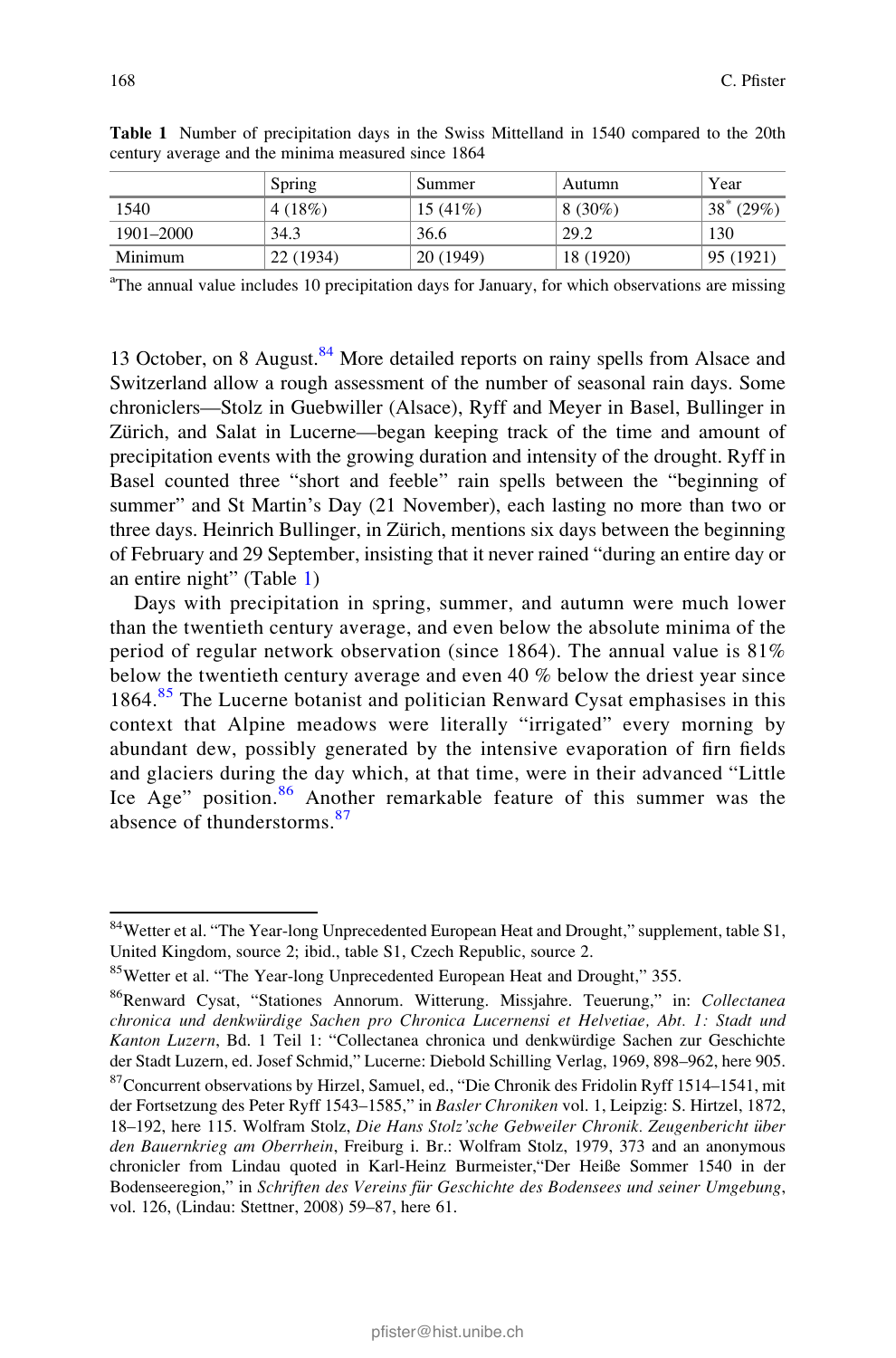

Fig. 3 Cumulative deviations of precipitation days in 1540 in Northern Switzerland and in Cracow (Poland) in comparison with twentieth century values. Source: Wetter et al. "The Yearlong Unprecedented European Heat and Drought of 1540—A Worst Case," p. 355

Considering the cumulative deficit of precipitation days from the 1901–2000 average (Fig. 3), the 1540 drought was significantly more persistent and extreme than the recent events in 2011, 2003 and 2015. Eye-witness observations about extreme soil desiccation and soil cracking confirm the hypothesis of a recordbreaking soil moisture deficit. Some cracks were so wide that people could put their feet into them.<sup>88</sup> Ploughing the ground in autumn was not possible in Moncrabeau (France) due to the drought, which suggests persistence of the extreme soil moisture deficit until October.<sup>89</sup>

The amount of precipitation depending on the observed rain days was estimated through a hierarchy of statistical models. From Figure 4, it can be concluded that

<sup>88</sup>Johann Jakob Goldschmid, "Erzellung seltsammer Natur-Geschichten [...] so sich bey uns in der Statt Wintertur zugetragen haben (bis 1543)," Ms fol. 3, Stadtbibliothek Winterthur, Winterthur.

<sup>&</sup>lt;sup>89</sup>"En ceste temps habions faulte de pluye et le monde ne povoyt semer les blez faulte de pluye les laboreurs enuys." Philippe Tamouzey de Larroque, ed., Livre de raison de la famille Dudrot de Capdebosc (1522 $-1675$ ) (Paris: Libraire Alphonse Picard, 1891), 16.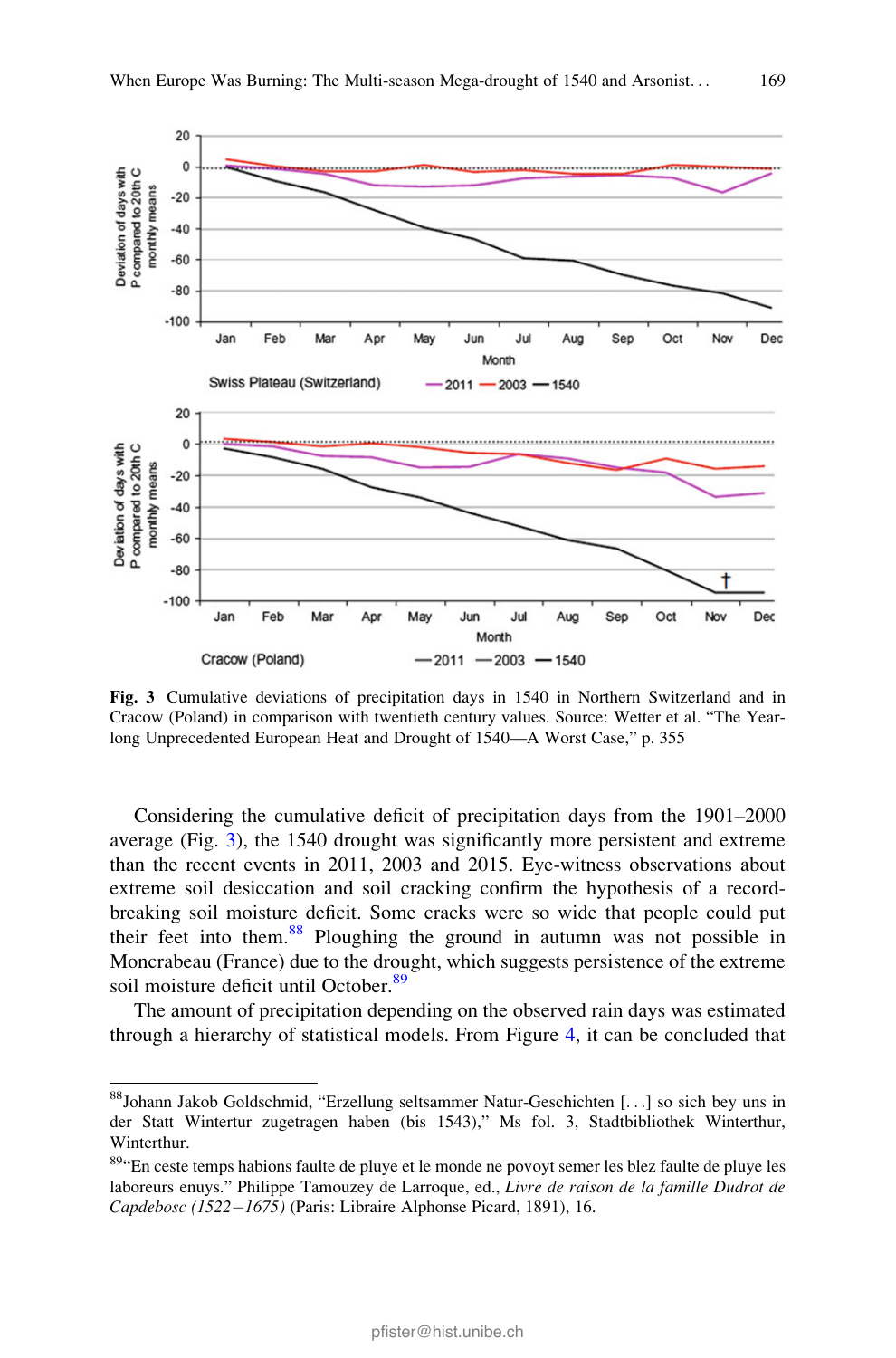

Fig. 4 Estimated 1540 seasonal precipitation in northern Switzerland and Cracow (%) compared to the twentieth century average. Source: Christian Pfister. "The 'Black Swan' of 1540: Aspects of a European Megadrought." In Climatic Change in Europe. Klaus Leggewie and Franz Mauelshagen, eds. Leiden: Brill, 2017.

throughout spring, summer, and autumn of 1540 the precipitation in western Europe remained significantly below the minimum of the previous hundred years. The reconstructed annual precipitation of 236 mm (24%) is somewhat below the estimate made by the author in  $1984.90$  No event of a similar severity is documented within the period in question. In Poland, the drought, though somewhat less severe, likewise persisted over three seasons.<sup>91</sup>

A region of two to three million square km, ranging from France to Poland and from central Italy to northern Germany, suffered from a dust-dry spring, followed by a torrid summer and an almost rainless autumn, which made 1540 the worst drought year of the last five centuries.

#### The Hydrological Drought

Hydrological drought is associated with the effects of periods of precipitation shortfall (including snow) on surface or subsurface water availability (i.e. streamflow, reservoir, and lake levels). A great number of observations detail the level of lakes and rivers. Many chroniclers report that brooks and wells, even those that had

 $90$ <sup>90</sup>The author estimated "a third at the most". Christian Pfister, Das Klima der Schweiz von 1525 bis 1860 und seine Bedeutung in der Geschichte von Bevölkerung und Landwirtschaft, vol 1, (Bern: Paul Haupt,1984),138.

<sup>&</sup>lt;sup>91</sup>Wetter et al., "The Year-long Unprecedented European Heat and Drought," 355.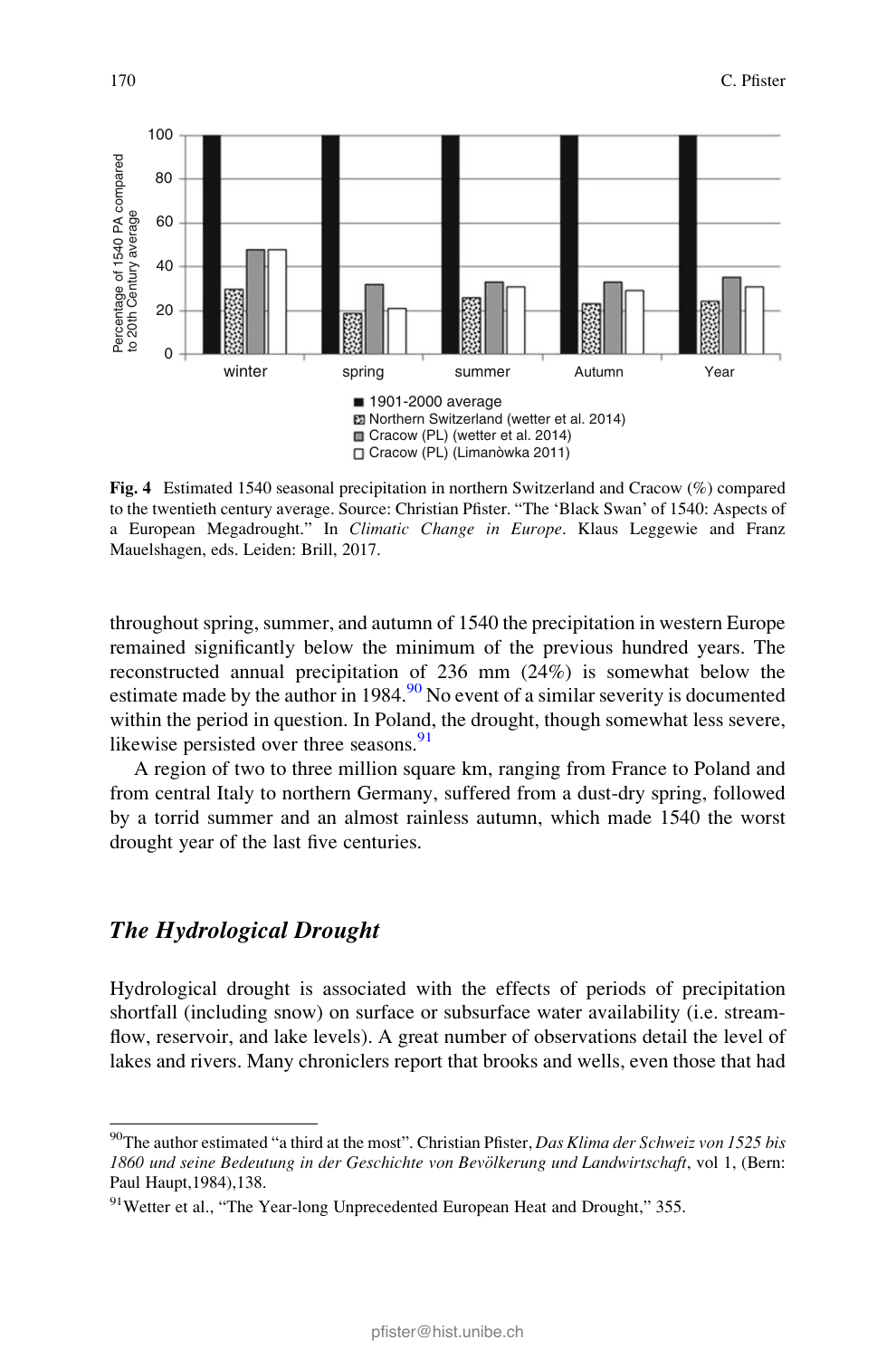so far never failed, fell dry between late spring and early summer.<sup>92</sup> In this situation of acute water shortage, people dug more than 1.5 m in vain for water in the bed of the Suhre, a small river in Canton Lucerne.<sup>93</sup> In Bad Gastein (Austria), several Alpine areas were not used for grazing because they lacked sufficient drinking water for cattle.<sup>94</sup>

Last but not least, this conclusion relates to the case of Einbeck. The town is situated at a small brook named "Das Krumme Wasser" (sinuous water). At the time of the disaster, the brook had most likely dried out. That is to say, water was not even available to put out a kitchen fire, not to mention a major blaze. In early August, the rivers Elbe, Saale, and Eger in Saxony could be crossed in the dry by stepping from one stone to the next.<sup>95</sup> The Rhine had become a runnel, still fed by the rapid melting of extended firn fields and glaciers in the Alps.<sup>96</sup> At Mülheim, downstream of Cologne, some people could cross the river on horseback.<sup>97</sup> Likewise, most rivers in France could be waded.<sup>98</sup> The level of the Thames was so reduced that salt water flowed upstream beyond London Bridge.<sup>99</sup> The eastern end of Lake Biel (Switzerland) completely dried up over a distance of  $750 \text{ m}$ .<sup>100</sup> Lake Constance dropped to such a low level that the lake floor, with its mountains and valleys, emerged over considerable distance. The island of Lindau was connected to the coast, so that people could walk around it. $101$  This level cannot be properly

<sup>96</sup>Bächtold, Salat, 56.

<sup>&</sup>lt;sup>92</sup>Wetter et al., "The Year-long Unprecedented European Heat and Drought," supplement, table S1.

<sup>93</sup> Jakob Bächtold, ed., Hans Salat. Schweizerischer Chronist und Dichter aus der ersten Hälfte des XVI. Jahrhunderts. Sein Leben und seine Schriften, (Basel: Bahnmaier's Verlag, 1876), 56.

<sup>94&</sup>quot;Gasteinerische Chronica, (ed. von Heinrich Zimburg und Herbert Klein, Herbert)" Mitteilungen der Gesellschaft für Salzburger Landeskunde, 81 (1941): 62.

<sup>95&</sup>quot;Elbe/Saal und Eger [near Meissen, Saxony] will man durchwaden/auch von einem Stein auf den andern trucken übergehen." Christian Lehmans Sen. Weiland Pastoris zu Scheibenberg Historischer Schauplatz derer natürlichen Merckwürdigkeiten in dem Meißnischen Ober-Erzgebirge (Leipzig: Tietze, 1699), 91.

<sup>97&</sup>quot;Der Rhein wart so klein, das einer bei Mulhem under Coln dardurch reit." K. Höhlbaum, ed., Das Buch Weinsberg. Kölner Denkwürdigkeiten aus dem 16.Jahrhundert. Vol. 1, (Leipzig: Duerr 1886), 52.

<sup>98&</sup>quot; Dans tout le Royaume de France fut si grosse sécheresse, que les rivières furent, dois [dès] le mois d'apvril jusques environ à la fin de novembre, si basses que l'on passoit à pied." N.N. Gauthier, ed., "Livre de raison de la famille de Froissard-Broissia de 1532 à 1701," Mé moires de la Société d'émulation du Jura, 4th ser., 2 (1886), 27-105, 34.

<sup>99.</sup> The Thamis was so shalowe, and the freshe water of so small strength, that the Salt water flowed aboue London bridge, till the raine had encreased the freshe waters. Charles Wriothesley, A Chronicle of England During the Reigns of the Tudors, from A.D. 1485 to 1559, ed,William Douglas Hamilton, vol. 1 (Westminster: Camden Society, 1875), 87.

<sup>&</sup>lt;sup>100</sup>"Unser see zu biellen [Biel] von rechberger hüsly garnach den halben theil bis gon Vingelz abgieng." A[rnold] Bähler, Bendicht Rechbergers Bielerchronik 1524-1566 (Biel: Buchdruckerei Schüler, 1902), 14.

<sup>101&</sup>quot;Der See war im Sommer so klein, daß man rings umb die Stadt gehen und im Wasser Berg und Thal sehen konnte." Sc'nell'sche Chronik, Lit 29: 99, Stadtarchiv, Lindau.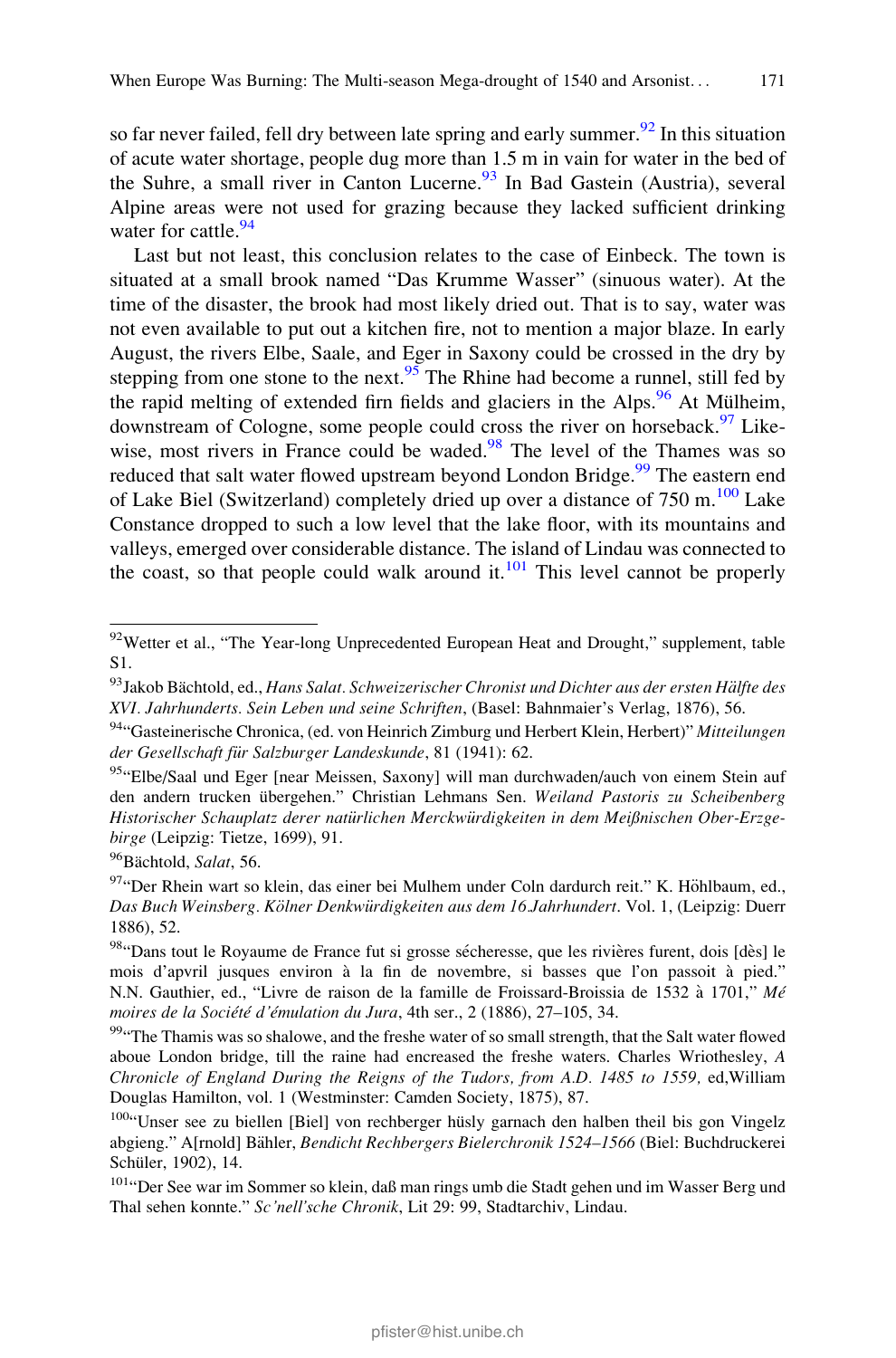compared to those of the instrumental period, because a railway dam was built in 1843 between the island and the mainland. However, the island of Lindau was also connected to the coast in March, 1672. Joseph Wittmann, the author of a scientific compilation about hydrological droughts of the Rhine and Lake Constance, equates the level of the lake in March 1672 with that in February, 1858, when it dropped to the lowest level ever measured so far. Under these circumstances, archaeological relicts were found on the dry floor of the lake.<sup>102</sup> A similar episode is known for 1540, when a woman named Anna Schmid came across a pot containing 900 silver coins from the time of Emperor Augustus.<sup>103</sup>

#### Year-long Heat

The conditions under which temperatures rise to record-breaking levels were intensively investigated after the hot summer of 2003. There is consensus that soil moisture- temperature interactions were a key driver in the sequence of events that led to the exceptional heat wave in early August 2003. Under average conditions, a considerable part of incoming solar energy, called latent heat, is used to evaporate water. The remaining sensible heat warms the air. After an extremely dry spring, less water is available for evaporation in the case of a persistent warm-dry spell in early summer. This tendency leads to a supplementary increase in air temperature. At the same time, it further intensifies soil moisture deficit and thus sensible heat via a feedback effect.<sup>104</sup> Erich Fischer et al. demonstrated from modelling experiments that, in the absence of soil-moisture feedback, summer 2003 would still have been warm, but it would not have been such a devastating event as it turned out to be.<sup>105</sup> With regard to record-breaking heat, the situation in western and central Europe in the summer of 2003, so far discussed in over one hundred scientific papers, is usually taken as a benchmark for future extreme events of this kind. According to an influential paper in the renowned journal (Nature) the heat of spring/summer 2003 was "probably even higher than in any other year since 1370." This conclusion was based on the analysis of a series of grape harvest dates from Burgundy (France).<sup>106</sup> Grape harvest dates are the best known phenological

<sup>&</sup>lt;sup>102</sup>Wetter et al., "The Year-long Unprecedented European Heat and Drought," 973, 979.

<sup>&</sup>lt;sup>103</sup>Burmeister, Bodenseeregion, 77.

<sup>&</sup>lt;sup>104</sup>An extended review is provided by Sonia Isabelle Seneviratne, Thierry Corti, and Martin Hirschi, "Investigating Soil Moisture: Climate Interactions in a Changing Climate; A Review," Earth Sciences Review 99, no. 3–4 (2010): 125–161.

<sup>&</sup>lt;sup>105</sup>Erich M. Fischer et al., "Soil Moisture–Atmosphere Interactions during the 2003 European Summer Heat Wave," Journal of Climate 20 (October 2007): 5081–5099.

<sup>&</sup>lt;sup>106</sup>Isabel Chuine, Pascal Yiou, Nicolas Viovy, Bernard Seguin, Valérie Daux Emmanuel Le Roy Ladurie, "Grape ripening as a past climate indicator," Nature 432 (2004): 89–290.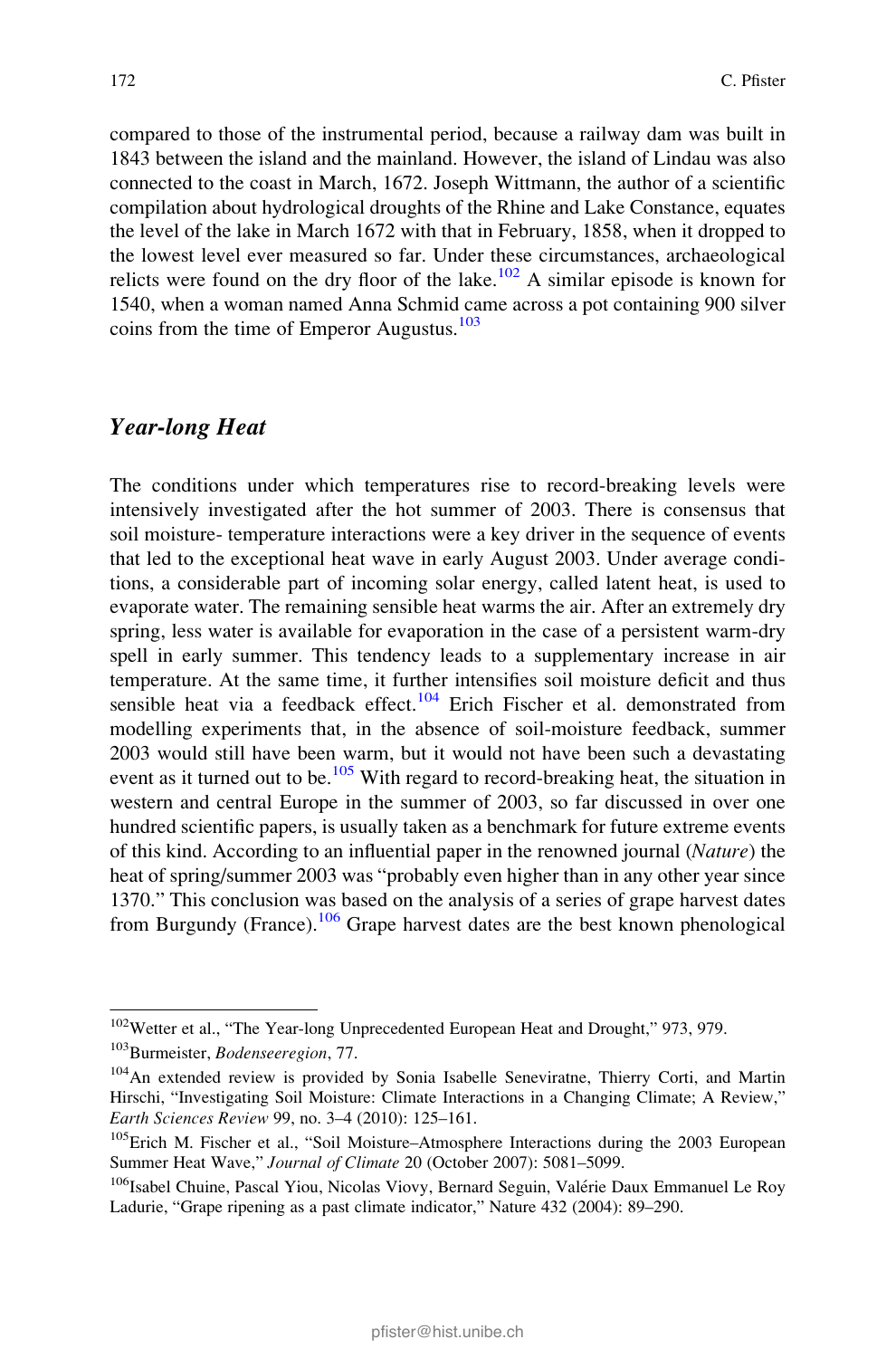proxy, dating back to the late Middle Ages. $107$  From a series of tree-ring maximum latewood density measurements in Lötschental (Canton Valais, Switzerland), it was concluded that the summer 2003 was the hottest since  $755 \text{ CE}$ .  $^{108}$ 

Oliver Wetter and the author challenged these findings with a view to the drought of  $1540$ .<sup>109</sup> Temperature patterns may, to some extent, be derived from detailed phenological observations in chronicles. Most chroniclers, in order to allow comparisons of outstanding anomalies over time, referred to indirect (bio) physical proxy data in the natural environment. They present such observations within their meteorological context, which allows for cross-checking the mutual comparability of narrative meteorological and (bio)physical proxy data. Unsurprisingly, phenological information is widely available for  $1540^{110}$ 

The month of March (Julian style), i.e. the period from 10 March to 10 April, 1540, except for the first three days when it rained, was consistently dry and sunny, albeit without the early appearance of cherry blossoms.<sup>111</sup> Ulrich Meyer (Winterthur) relates the lack of early blossoms to persistent cold winds.<sup>112</sup> In Guebwiller, ice was found every morning. The subsequent rapid development of vegetation suggests that the following four months were extremely warm: cherry trees were in full flower around 10 April in Ancy-sur-Moselle (France). One month later, cherries in the same region were already ripe.<sup>113</sup> The flowering of grapes in Schaffhausen and in Biel-Bienne ended in late May (10 June), about a month earlier than usual.<sup>114</sup> In Schaffhausen, the grapes were soft by 5 July and sampled on 4 August.<sup>115</sup> Reformer Heinrich Bullinger in Zürich tasted the first grape must (Sauser) on 10 August.<sup>116</sup> It was concluded from this evidence that the likely time of full grape maturity in 1540 was somewhere between 12 and 24 August.<sup>117</sup>

Pierre de Teysseulh, an official of the church of Limoges (central France), notes that "the grapes were like roasted and the leaves of the vines had fallen to the

 $107$ Emmanuel Le Roy Ladurie, Daniel Rousseau, and Anouchka Vasak, Les fluctuations du climat: 'De l'an mil à au'ourd'hui (Paris: Fayard, 2011), 61.

<sup>&</sup>lt;sup>108</sup>Ulf Büntgen, David C Frank, Daniel Nievergelt, Jan Esper, "Summer Temperature Variations in the European Alps, A.D. 755–2004," Journal of Climate 19 (2006): 5606–5623.

<sup>&</sup>lt;sup>109</sup>Oliver Wetter and Christian Pfister, "An Underestimated Record Breaking Event: Why summer 1540 was likely warmer than 2003," Climate of the Past 9, no. 1 (2013), 41–56.

<sup>&</sup>lt;sup>110</sup>The following evidence is based on Wetter and Pfister, "An Underestimated Record Breaking Event," supplement, doi: 10.5194/cp-9-41-2013.

<sup>&</sup>lt;sup>111</sup>Ulrich Meyer, Chroniken 1540–1576, Stadtbibliothek Winterthur Ms Quarto 102.

<sup>&</sup>lt;sup>112</sup>. Malachias Tschamser, Chronique de Thann (Colmar; Buchdruckerei von K. M. Hoffmann, 1864), 62.

<sup>&</sup>lt;sup>113</sup>E. de Bouteiller, ed., Journal de Jean le Coullon, 1537-1587 (Paris: D. Dumoulin, 1881), 22.

<sup>&</sup>lt;sup>114</sup>Hans-Oswald Huber, Schaffhauser Chronik. ed. by Jakob Bächtold, Schaffhausen, 1906, 24 Bähler, Rechberger, 15.

<sup>&</sup>lt;sup>115</sup>Huber, Chronik, 25.

<sup>116</sup>Heinrich Bullinger, Diarium (Annales Vitae), ed Emil Egli, Quellen zur Schweizer Reformationsgeschichte 2 (Basel: Basler Buch- und Antiquariats-Handlung, 1904), 98.

<sup>&</sup>lt;sup>117</sup>Wetter and Pfister, "An Underestimated Record Breaking Event," 46.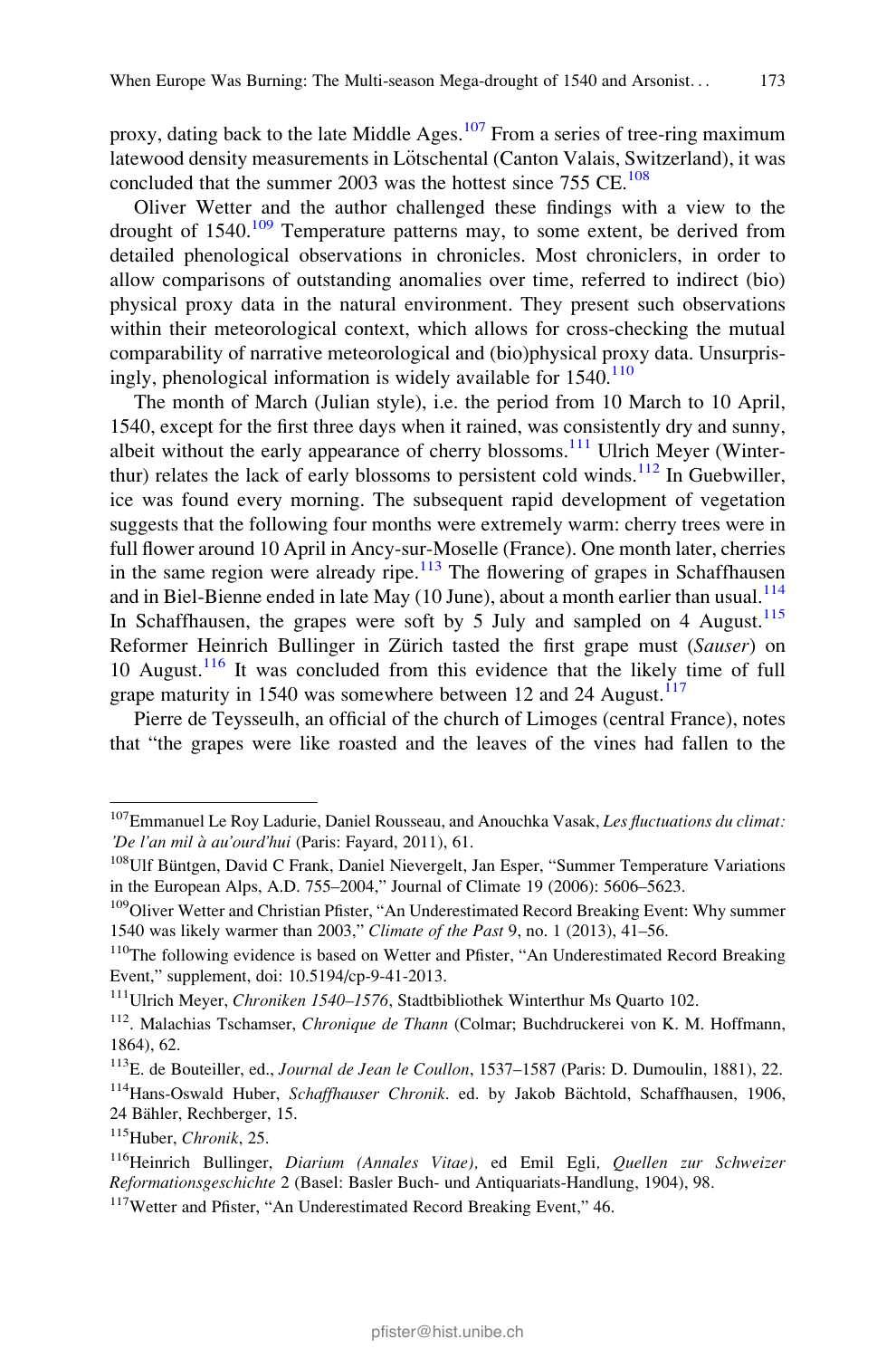ground like after a severe frost."<sup>118</sup> Vine-growers in Schaffhausen were "waiting for rain to begin the harvest," as chronicler Oswald Huber relates. Nevertheless, he writes, "they finally tackled the work because the plants were withering."<sup>119</sup> Vinegrowers at the shores of Lake Constance and in Alsace, after having picked the juicy grapes, interrupted the harvest because the remaining ones were almost dried out.<sup>120</sup> In Dijon (France), the beginning of the grape harvest was officially settled at 3 September, i.e. 20 days later than in 2003.<sup>121</sup> But this date is much later than the period of full maturity, because grape harvests were postponed until the next rain spell (Fig. 5).

By harvest time, many grapes had turned into raisins.<sup>122</sup> This led to the unintentional discovery of Spätlese, i.e. sweet, late vintage grapes yielding a sweet sherry-like wine which—due to an abundant harvest—was quite cheap. No wonder many people during that time were found completely drunk, lying in the streets and behind hedges "like pigs," as chronicler Hermann von Weinsberg reported from Cologne. He himself competed for drinking with his fellow students till he vomited and suffered from a hangover.<sup>123</sup> In Würzburg (Germany), the premium wine of 1540, stored in a nicely decorated barrel, was only offered to guests of the court. This sweet wine was so famous that Swedish soldiers conquering the town in 1631 searched for the precious barrel, though in vain, because it was hidden behind a wall.<sup>124</sup> Like the vines, trees also suffered from drought stress. According to chronicler Sebastian Fischer from Ulm (southern Germany), leaves fell to the ground at the peak of the worst heat wave in early August "as if it had been in late autumn." $125$  Drought impacts may be the reason why tree-rings from Lötschental (Canton Valais), situated in the rain shadow between two Alpine mountains, indicate a cool summer.<sup>126</sup>

<sup>&</sup>lt;sup>118</sup> Alfred Leroux, ed, "Extraits du Journal de Me Pierre de Teysseulh, chanoine de l'église de Limoges, 1533–1568", in Chartes, chroniques et mémoriaux pour servir à l'histoire du Limousin (Tulle : impr. Crauffon, 1886), 181–289, here 259.

<sup>&</sup>lt;sup>119</sup>Huber, Chronik, 25.

<sup>&</sup>lt;sup>120</sup>Burmeister, Bodenseeregion, 64; Stolz, Gebweiler, 379.

<sup>&</sup>lt;sup>121</sup>Thomas Labbé and Damien Gaveau, "Les dates de bans de vendange à Dijon: Etablissement critique et révision archivistique d'une série ancienne," Revue historique 657 (2011): 31.

<sup>&</sup>lt;sup>122</sup> Josua Kessler, Chronologie Santgallischer Begebenheiten vom Jahr 1540 bis Ende des Jahres 1645, aufgezeichnet durch J. K., Stadtschreiber in St. Gallen, Handschriften Nr. 74, Stiftsarchiv St. Gallen.

<sup>&</sup>lt;sup>123</sup>Hermann von Weinsberg, Gedenkbücher, 1:150, accessed June 29, 2011. [http://www.](http://www.weinsberg.uni-bonn.de/Edition/Liber_Iuventutis/Liber_Iuventutis.htm) [weinsberg.uni-bonn.de/Edition/Liber\\_Iuventutis/Liber\\_Iuventutis.htm](http://www.weinsberg.uni-bonn.de/Edition/Liber_Iuventutis/Liber_Iuventutis.htm)

<sup>&</sup>lt;sup>124</sup>Rüdiger Glaser, Rudolf Brázdil, Christian Pfister, Petr Dobrovolný, "Seasonal Temperature and Precipitation Fluctuations in Selected Parts of Europe during the Sixteenth Century," Climatic Change 43 (1999), 169–200, here, 192.

<sup>&</sup>lt;sup>125</sup>Sebastian Fischer, "Chronik besonders von Ulmischen Sachen", ed Karl Gustav Vesenmeyer, in Verein für Kunst & Alterthum für Ulm und Oberschwaben, Ulm, 1896. 29.

<sup>&</sup>lt;sup>126</sup>Wetter and Pfister, "An Underestimated Record Breaking Event," 49.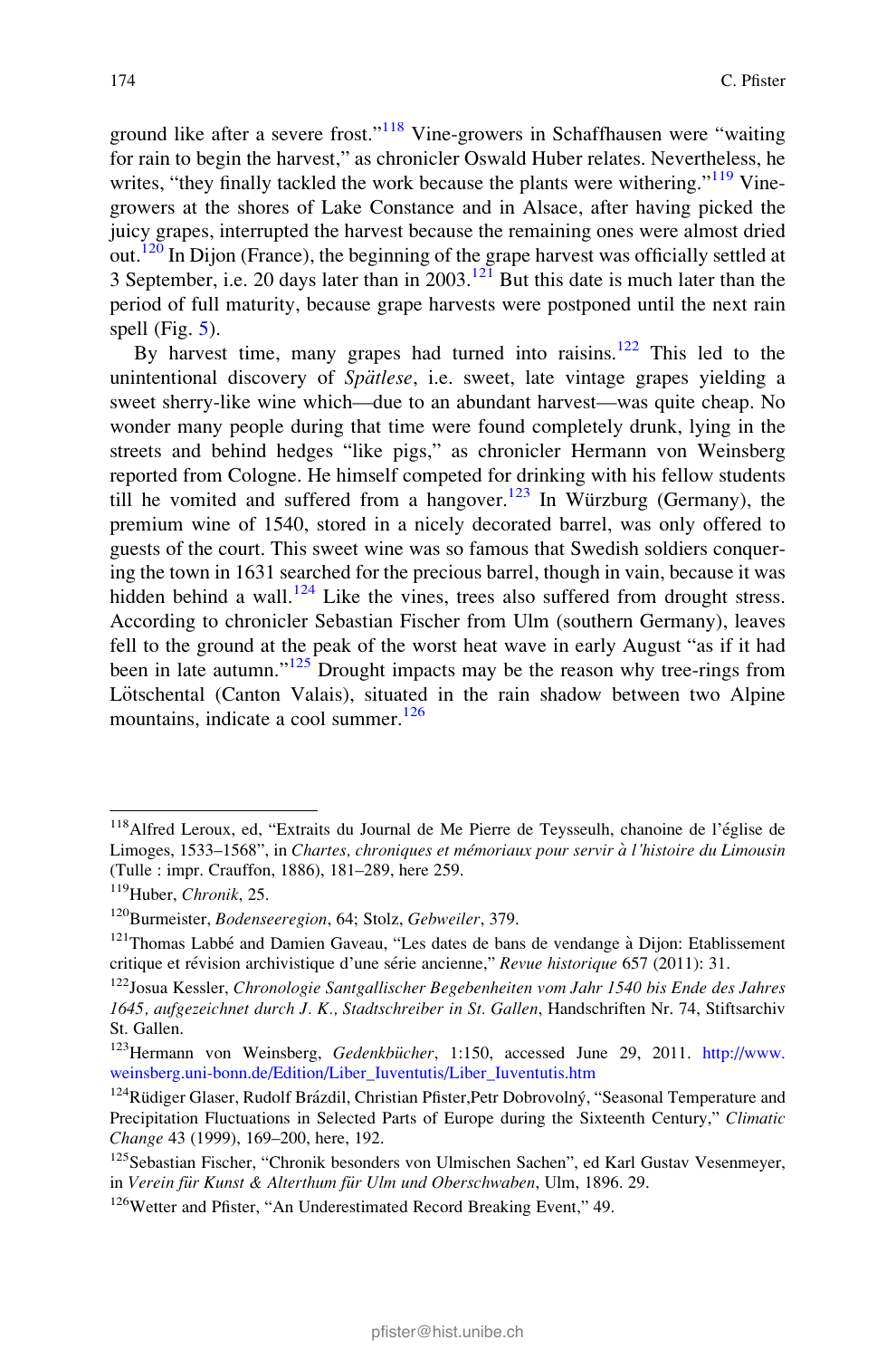Fig. 5 Extract from the chronicle of the vine-grower Hans Stolz (?-1540) from Guebwiller (Alsace) for 1540. "When the scorching heat went on and on, people in many places began picking grapes, but these were dried out, hence the vintage was stopped [in Guebwiller]. On St. Michaels Day [8th October] there came a good rain for two days and nights became cooler. Subsequently people began [again] picking grapes and the vine was excellent" (Stolz, Gebweiler, 379)

The heat appears to have become unbearable from early June, considering the fact that quarrymen in Besançon (France) got time off from hard physical work.<sup>127</sup> People in this town used to take refuge in cellars after 9 a.m. because they could not stand the heat in the streets during the day.<sup>128</sup> Streets in Cologne stank unbearably from the accumulated refuse and faeces not being washed away by rains.<sup>129</sup> "July became deadly torrid until the end" (i.e. 10 August), wrote Hans Stolz in Guebwiller.<sup>130</sup> The Reformer Martin Luther interpreted the "unspeakable" heat and drought persisting day and night" as a sign of the imminent Last Day, according to the Book of Revelation of John. "Welcome dear, Last Day," he

 $127$  Archives Municipales de Besançon, B.B.21, f111v.

 $128$ Gauthier, Froissard Livre de raison, 37.

 $129$ Weinsberg, Gedenkbücher 1:151.

<sup>&</sup>lt;sup>130</sup>Stolz, Gebweiler, 371.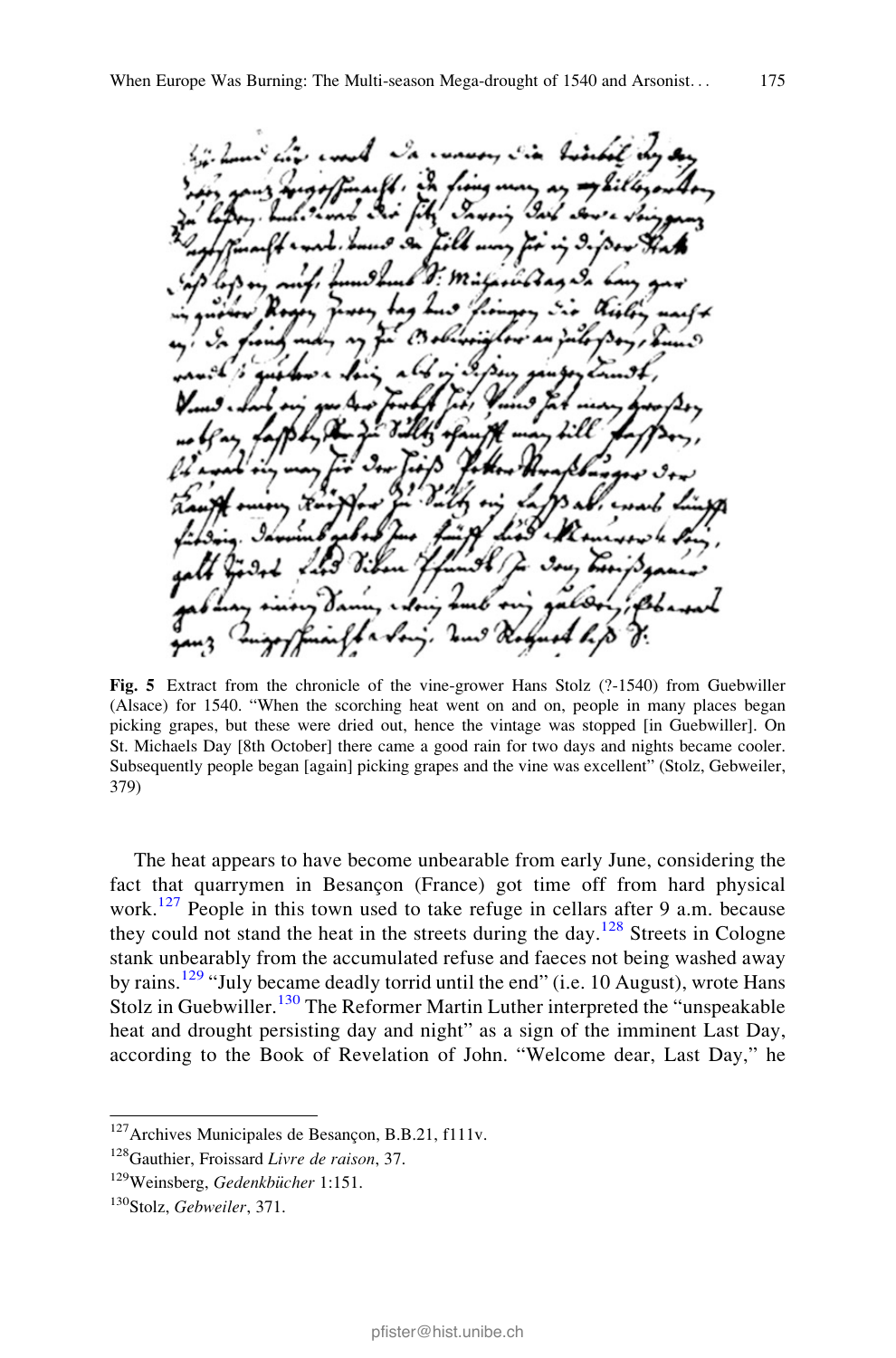wrote.<sup>131</sup> The holding of rogations for rain is reported from Anglican England and Northern Italy, $132$  while Protestants resorted to prayers. On 2 August, the town council of Ulm ordered the clergy to preach "about the hot and dry weather, begging God for rain."<sup>133</sup> According to a source from Dijon (France), guards against "incendiaries" (arsonists were "reinforced on 9 August."<sup>134</sup> This was the day when Einbeck burnt down. Based on a new long series of Swiss grape harvest dates (1444–2011), temperatures from April to July were statistically assessed at 4.7–6.8  $\degree$ C higher than the 1901–2000 average. Thus this period of the year was very likely  $2.7-4.1$  °C warmer than the corresponding 2003 value measured in Basel.<sup>135</sup> Orth et al. concluded from a modelling approach that there is a high probability that maximum summer (June–August) temperatures in 1540 exceeded those in 2003 whereas the probability for mean summer temperatures is rather  $low$ <sup>136</sup>

Concluding from observations of a second bloom of roses in Ulm (Germany) as well as cherry and apple trees and vine flowers in Guebwiller (Alsace) and Winterthur (Canton Zürich), autumn was much warmer in 1540 than in 2003, when October was already frosty and wintery.<sup>137</sup> Pastures were rich enough to feed small livestock and cattle. Cherries in Lindau, on the shore of Lake Constance, even reached maturity for a second time.<sup>138</sup> The reports of many chroniclers agree with each other in that the warm spell continued until Christmas (4 Jan 1541). It was sunny and warm weather "like in April" without any frost, and snow never covered the ground until Christmas (4 Jan 1541). At that time, in early January 1541, several individuals demonstratively swam across the Rhine at Schaffhausen, eager to

<sup>131&</sup>quot;Es ist allhier solche Hitze und Dürre, das unsäglich und untrüglich ist Tag und Nacht. Komm, lieber jüngster Tag." Martin Luther to his wife, 16. [26.] July 1540, accessed July 4, 2014, [http://](http://www.glaubensstimme.de/doku.php?id=autoren:l:luther:briefe:an_seine_frau_16_07_1540)<br>www.glaubensstimme.de/doku.php?id=autoren:l:luther:briefe:an\_seine\_frau\_16\_07\_1540

<sup>&</sup>lt;sup>132</sup>England: George W. Bernard, The King's Reformation: Henry VIII and the Remaking of the English Church (New Haven: Yale University Press, 2005), 579. Northern Italy: C. Borghi, ed.,"Cronaca Modenese di Tomasino De' Bianchi detto De'Lancellotti, 1538–1540," in Monumenti di Storia Patria delle province modenesi, Serie delle Cronache, vol. 7, (Parma: Fiaccadori, 1868), 114.

<sup>&</sup>lt;sup>133</sup>"Do huben die prediger uff der kantzel an, die leytt zu ermanen das man herzlich zu gott schreyen selte, und gott um regen bitten." Spicker-Beck, Räuber, Mordbrenner, unschweifendes Gesind, 48.

<sup>&</sup>lt;sup>134</sup>"[L]e 31.07 [n. s. 9.08], nouvelle procession pour la pluie. On renforce le guet contre les incendiaries." Sign. B 181, Registre des délibérations de la ville de Dijon, Les Archives Municipales de Dijon, Dijon.

<sup>&</sup>lt;sup>135</sup>Wetter and Pfister, "An Underestimated Record Breaking Event," 51.

<sup>&</sup>lt;sup>136</sup>Orth, René; Vogel, Martha; Luterbacher, Jürg; Pfister, Christian; Seneviratne, Sonia, Did European temperatures in 1540 exceed present-day records? Environmental Research Letters, 11 (2016): 1–10.

<sup>&</sup>lt;sup>137</sup>Wetter and Pfister, "An Underestimated Record Breaking Event," 58.

<sup>&</sup>lt;sup>138</sup>Burmeister, Bodenseeregion, 62.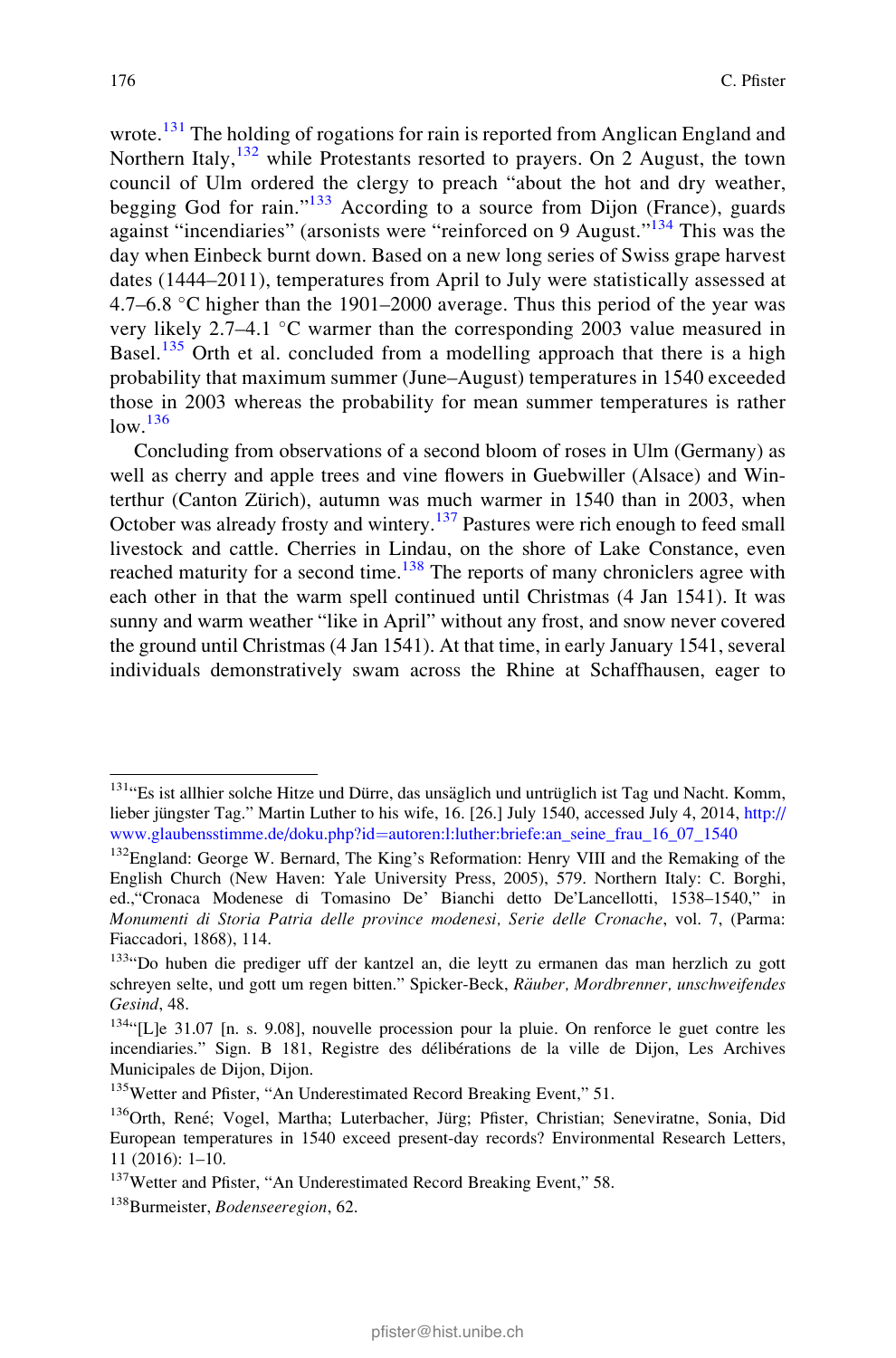capture the attention of chroniclers. Oswald Huber includes this episode in his narrative to demonstrate how extraordinarily warm, maybe about 15  $\degree$ C, the water still was at the end of what is now the longest known bathing period in European history.<sup>139</sup> In conclusion, the record-breaking heat in 1540 was an analogue case to the 2003 event, albeit more intense, broader spatially, and much longer-lasting.

## An Evidence-based Worst-case Scenario

The sufferings of both humans and animals, in many ways dreadful, are only scantily described in the sources. Where all wells and fountains were completely dry, people had to carry water over considerable distances, usually during the night.<sup>140</sup> For example, the inhabitants of the small village of Goldiwil situated 500 meters above the town of Thun (Canton Bern) had to get water from Lake Thun.<sup>141</sup> Well water was priced and became increasingly expensive in some regions.<sup>142</sup> Restrictions on bathing are reported from Schaffhausen and washing clothing except napkins was forbidden in Ulm. $143$ 

"The enormous heat promoted a widespread epidemic named the Big Death, killing about 3000 people in [Schaffhausen] and two-fifths in the countryside." Although these figures may be exaggerated, $144$  they nevertheless point to a very high mortality rate, as is also reported from Germany. Rather than "plague," as Hermann von Weinsberg thinks, $145$  dysentery or other intestinal diseases may have been the main cause, as is mentioned in reports from England and the Low

<sup>&</sup>lt;sup>139</sup>Wetter and Pfister, "An Underestimated Record Breaking Event," 58.

<sup>140</sup> Schmid, Cysat, Stationes, 905.

<sup>&</sup>lt;sup>141</sup>Gertrud Züricher, ed., Karl Friedrich Ludwig Lohners Chronik der Stadt Thun: In kurzen Auszügen zusammengestellt (Bern: Haupt, 1935).

<sup>&</sup>lt;sup>142</sup>Gabriel Walser, Neue Appenzeller Chronik oder Geschichte des Landes Appenzell der Innern und Äussern Rhoden (St.Gallen: self-published, 1740), 484.

<sup>&</sup>lt;sup>143</sup>"Wurde den Badern nur noch wöchentlich «drü malen Bad zu halten» erlaubt." Eduard Im Thurn, Chronik der Stadt Schaffhausen, vol. 3, Von Wiedererlangung der Reichsfreiheit bis zum Eintritt in den Bund der Eidgenossen, 1415–1501, Historische Gesellschaft zu Basel 223 (Basel, 1844), 68.

<sup>&</sup>lt;sup>144</sup>"In Folge der grossen Hize des vorigen Jahres entstand in diesem eine höchst mörderische Krankheit, welche der grosse Tod genannt wurde und nach unverbürgten Nachrichten an 3000 Personen in unserer Stadt, sowie zwei Fünftheile der Bewohner unserer Landschaft wegraffte." Wetter et al., "The Year-long Unprecedented European Heat and Drought," supplement, table S1, Switzerland, source 2c.

<sup>&</sup>lt;sup>145</sup>"Anno 1541 hat die sterbde an der pestilenz zitlich im jar gruwlich iren fortgank gewonnen, dan wiewol im jar zuvor 40 vil folks gestorben war, so hat doch diss jar seir weit ubertroffen, das fil tausent menschen gestorben sint, nit allein in Coln, dan allenthalben in Dutzlande starb es schrecklich." Weinsberg, Gedenkbücher, 1:150.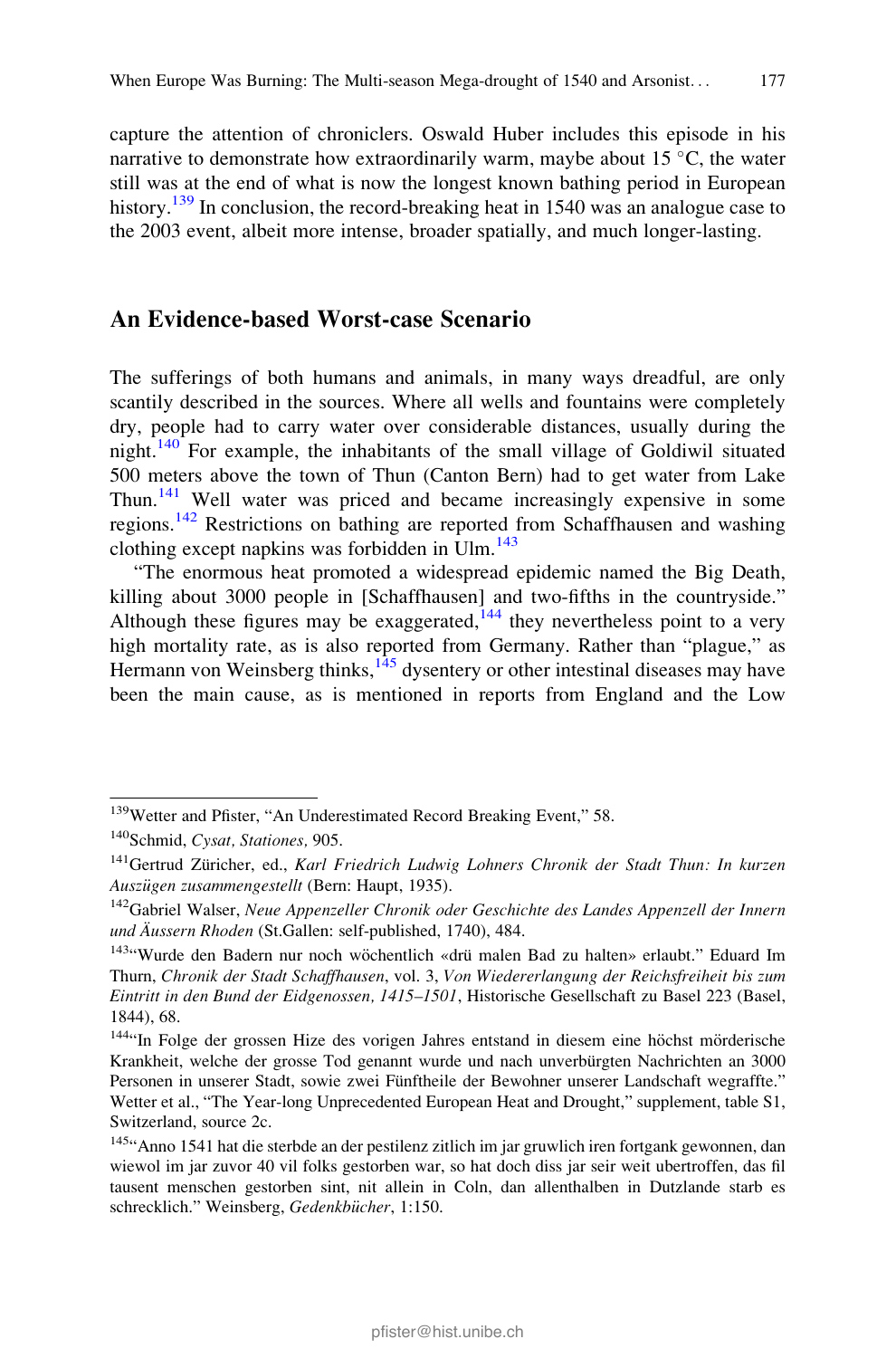Countries.<sup>146</sup> Considering the extreme heat combined with the long-lasting drought, we may assume that many people depended on drinking contaminated water.<sup>147</sup> That the loss of lives can be enormous under those circumstances is known from countries in the tropics today. Likewise, high mortality is documented in a well-researched case study from France, where a dysentery epidemic following the extreme drought in 1719 took 450,000 additional lives. This corresponds to 2 % of the entire French population at that time.<sup>148</sup> Around forty million people may have lived in western Europe around 1540. No data are available for the rest of the continent.<sup>149</sup> Assuming an excess mortality equal to that in France in 1719, the "Big Death" in 1540 may have killed more than one million people in Europe in excess, many of them being small children. In addition, tens of thousands were dispossessed by fire. Hundreds, perhaps thousands of innocents, vagrants, and beggars were tortured for arson and often cruelly put to death. Three branches of the economy particularly suffered from the drought: cattle breeding, water driven trade, and transportation. Watering of cattle and small livestock became critical. Animals were driven to drink over long distances up to more than ten kilometres.<sup>150</sup> Hay harvests completely failed and prices skyrocketed.<sup>151</sup> Cattle all over Europe died of thirst and hunger, as chroniclers from England, Alsace (France), Cologne (Germany), and Modena (Northern Italy) reported.<sup>152</sup> In many cases, animals

<sup>&</sup>lt;sup>146"</sup>In y latter ende of this moneth, was vniuersally through the realme greate death, by reason of newe hote agues and Flixes, and some Pestilence." Raphael Holinshed et al., Chronicles, comprising the Description and Historie of England, Ireland, and Scotland, augmented and continued John Hooker (London, 1587), 841. "Many people fell ill," we read in a chronicle from Ghent (Belgium), "[...] and there was red melisoen [illness] which in particular affected people's defecation very much, because many people died from mid-August until December which was caused by the great vehement heat." MS 2543, fol. 16, University Library, Ghent. Kindly provided by Adriaan de Kraker, Utrecht University).

 $147$ David Boyd Haycock, "Exterminated by the Bloody Flux," Journal for Maritime Research 4, no. 1 (2002): 18.

 $148$ Marcel Lachiver, Les années de misère: La famine au temps du Grand Roi, 1680-1720 (Paris: Fayard), 414–417.

<sup>&</sup>lt;sup>149</sup>Population in Germany France, The Low Countries, Switzerland, (Southern) England and (Northern) Italy may have been about 40 million in 1550. Jean-Pierre Bardet and Jacques Dupâquier, Histoire des Populations de l'Europe, vol. 1. Des origines aux prémices de la ré volution démographique (Paris: Fayard 1997), 369.

<sup>&</sup>lt;sup>150</sup>"Das Baursvolck muoßt an etlichen enden weit her [...] mit dem Viehe zuo trencken / fahren" (Christian Wurstisen, Basler Chronik, Basel: Henricpetri, 1580, 79). "In divers partes of this realme the people caried their cattle six or seven miles to watter them." Wriothesley, Chronicle, 123.

<sup>&</sup>lt;sup>151</sup>"Und ward das heuw thur, und das veche fast wolfeill."August Bernoulli, ed., "Die Anonyme Chronik bei Schnitt sammt Fortsetzung 1495–1541", Basler Chroniken vol. 6, 187–235, here 220.

<sup>&</sup>lt;sup>152</sup>For England: "Muche cattell died for lacke of water." Grafton, Richard, A chronicle at large: and meere history of the affayres of Englande, and kinges of the same [...] vol. 2 (London:

J. Johnson et al, 1809), 74. For Alsace: Stolz, Gebweiler, 376. For Cologne: "Vil beisten storben." Weinsberg, Gedenkbücher, 1:150. For Modena (Northern Italy): "Dominica a di 25 Questo dì [...] e` stato et excessivessivo caldo [...] fu uno secho antiquamente tanto grande che li poci [pozzi] se seccono per tutto el modeneso e moriva bestie assai de fame e de sete" [Sunday 25 July/4 August was an unbearable heat and a drought of such extent that the wells fell dry in the entire region and animals died from hunger and thirst.] Borghi, Cronica Modenense, 56.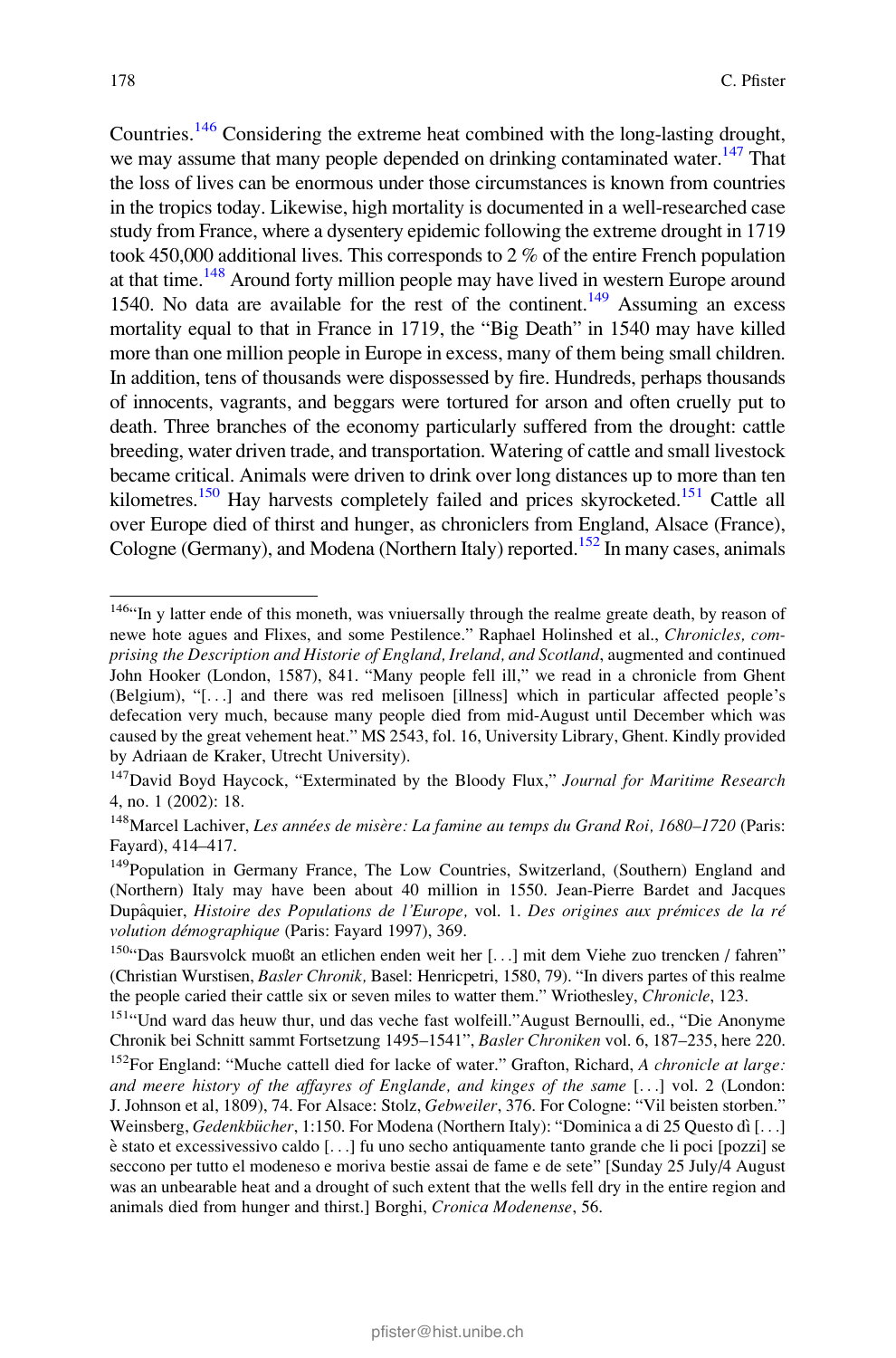may have died from heat stroke. Many more were probably slaughtered. Hence, prices for milk and dairy products soared.<sup>153</sup>

The main source of energy collapsed with the ebbing of water. For preindustrial societies, the worst effect of this situation was a standstill of mills except those within big rivers. Mills pulled by horse-drawn capstans were set up as a substitute in some places. In others, people resorted to the use of hand mills. Surging prices for flour and bread and the lack of water resulted in life-threatening circumstances, especially for poorer people.<sup>154</sup> Trades such as hammer mills fell idle, leaving the workers unemployed and dependant on begging.<sup>155</sup>

Likewise, rivers were important ways for transportation prior to the creation of railway networks. For example, preindustrial river transport before the early nineteenth century accounted for 90% of goods transported on the Middle Rhine.<sup>156</sup> Highly-priced goods comprised the lion's share of the upstream cargo and bulky goods dominated the downstream cargo.<sup>157</sup> Erich Weber demonstrated in his illustrative dissertation that river navigation on the Middle Rhine was impossible during "extreme low flows,"<sup>158</sup> although they were above those described in 1540. The situation of river navigation that year was not much better on the High Rhine. Ships between Lake Constance and Schaffhausen carried less than half their usual cargo,<sup>159</sup> whereas goods hauled downstream to the Basel fair were transported exclusively by land.<sup>160</sup> Navigation on the river Po in northern Italy was discontinued until late November, at which time water levels were usually high due to rains in the Apennines. $161$ 

The impact of these events on the natural environment is only casually mentioned. Oswald Huber reports that graylings (Thymallus thymallus L.) in the Rhine, in their unsuccessful search for cold water, finally died and were caught en masse by

 $153$ Hirzel, Ryff, 86.

<sup>&</sup>lt;sup>154</sup>Glaser et al., Seasonal, 192.

<sup>&</sup>lt;sup>155</sup>"Die Flössen/Mühlen und Hammer=Hütten [near Meissen, Germany] stunden müssig/die Hammer=Arbeiter liessen betteln." Wetter et al., "The Year-long Unprecedented European Heat and Drought," supplement, table S1, Germany, source 86.

<sup>&</sup>lt;sup>156</sup>Erich Maria Weber, Untiefen, Flut und Flauten: Der Güterverkehr auf dem Rhein zwischen 1750 und 1850; Die Modernisierung der vorindustriellen Rheinschifffahrt aus einer wirtschafts-, sozial- und umweltgeschichtlichen Perspektive betrachtet (Bern: self-published, 2005,) 501.

<sup>&</sup>lt;sup>157</sup>Weber, Untiefen, Flut und Flauten, 429.

<sup>&</sup>lt;sup>158</sup>Weber, Untiefen, Flut und Flauten, 457.

<sup>&</sup>lt;sup>159</sup>"Der Rhein war so klein und dünn, dass die schiff nicht halb geladen mochten herab kommen." Huber, Chronik, 96, Wetter and Pfister, "An Underestimated Record Breaking Event," supplementary material Sc3.

<sup>&</sup>lt;sup>160</sup>"Uff diese Baszler mesz diesz fierzigisten jorsz alle gutter über lant und mit wegen musten obenherab gfurt werden." Hirzel, Ryff 86.

<sup>&</sup>lt;sup>161</sup>"Il fiume Po è in secca proprio nel periodo autunnale [che generalmente è caratterizzato da piene, legate alla piovosità degli Appennini e della Pianura Padana]" [TheRiver Po was dry in autumn, whereas usually it reaches flood levels due to rainfalls in the Appenine Mountains and in the Po valley.] Borghi, Cronica, 58.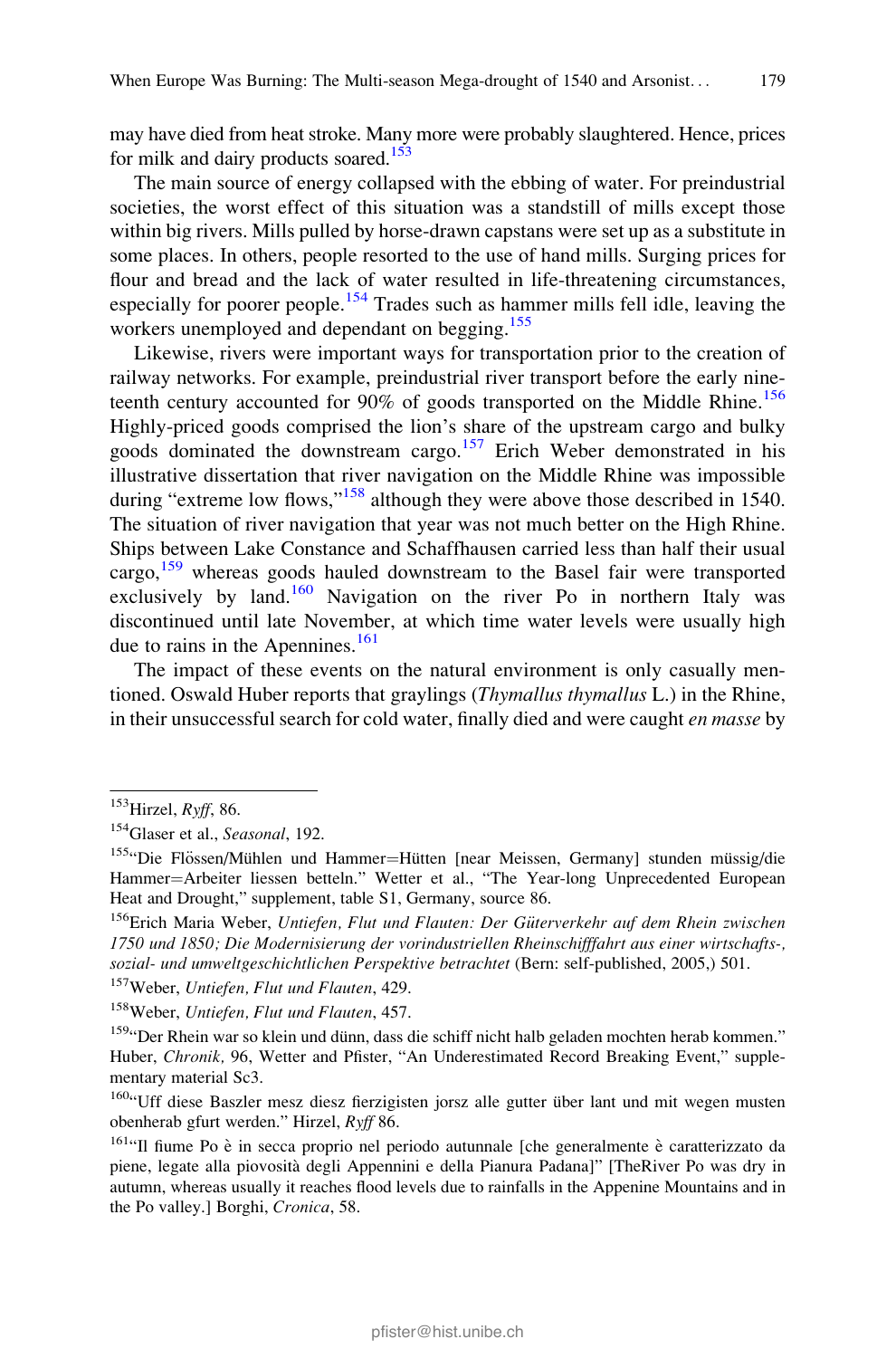hand.<sup>162</sup> Likewise, graylings died in the Rhine in great numbers as a consequence of water temperatures above  $26^{\circ}$ C in August 2003.<sup>163</sup> Considering the drying up of all brooks and smaller rivers over large parts of Europe in 1540, along with the extremely low levels of large rivers, the multi-seasonal drought in that year may have caused the greatest fish mortality rate in the second half of the last millennium. Forest fires that no one could get under control became rampant in many parts of the continent, such as the Vosges Mountains,<sup>164</sup> the Black Forest,<sup>165</sup> the Bohemian Forest, Thuringia, the Spessart Mountains,<sup>166</sup> Hungary, and Poland.<sup>167</sup> Contemporaries like Martin Luther anticipated the far-reaching consequences of this calamity in terms of rising prices of timber and firewood.<sup>168</sup> School-teacher Hans Salat left a ghastly account of the situation: "On Mary Magdalene's day (22 July) I went to Solothurn," he writes. "It was unbearably hot, everybody complained about water shortages. Forests were burning everywhere around. The sun and the moon, looking reddish at their rising and setting, were shining pale during the day, because the sky was dark of mist and smoke. Mount Pilatus (above Lucerne) could hardly been seen in the morning during fog conditions like in autumn."169 Similarly, the inhabitants of Schneeberg (Saxony) complained about eating stinking smoke during the night emitted from forest fires.<sup>170</sup> The scientist Marcin Biem reported from Cracow that the sun often retained a reddish colour throughout the day due to the presence of smoke in the air. Glaser et al. argue that this smoke could have been the effect of forest fire aerosols in the air, as a consequence of the frequent forest fires subsiding during the night.<sup>171</sup>

<sup>167</sup>Glaser, Seasonal, 193.

<sup>&</sup>lt;sup>162</sup>"Der Häwmonat war so häiss, dass die Jfer und Escher im Rhein ans land schwummen, kalt wasser zusuochen, und ehe sie wider recht ins wasser kommen mochten, fielen sie für grosser hitz an den ruggen, dass die fischer die in grosser menge mit den händen fiengen, waren faisst und guot." Huber, Chronik, 96.

<sup>&</sup>lt;sup>163</sup>Stephan Bader, Daniel Dévanthery, Auswirkungen des Hitzesommers 2003 auf die Gewässer. Dokumentation. Schriftenreihe Umwelt 369 (Bern: BUWAL, 2004), 74, 137.

 $164$ Tschamser, Thann, 65.

<sup>&</sup>lt;sup>165</sup>Spicker-Beck, Räuber Mordbrenner, umschweifendes Gesind, 231.

<sup>&</sup>lt;sup>166</sup>Wetter et al., "The Year-long Unprecedented European Heat and Drought," supplement, table S1, Germany, source 2.

<sup>&</sup>lt;sup>168</sup>On 26 July/4 August Martin Luther wrote to his wife: "ist ym Düringer walt mehr denn tausent acker holtz abgebrand vnd brennet noch, dazü sind heüte zeitung, das der wald bey werda aüch angangen sey. Vnd an vil orten mehr, hilfft kein lesschen.wills wil theür holtz machen." Wetter et al., "The Year-long Unprecedented European Heat and Drought," supplement, table S1, Germany, source 92.

<sup>&</sup>lt;sup>169</sup>"Um M. Magdalene [31 July n. st] gieng ich gen Soloturn [...] [es war] unbillich heiss, clagt sich all welt fast um wasser, und, und was am uf- und nidergang sunn und man bluot rot; schinendn ouch ganz bleich, dann der himel was tunkel von itel hitznebel. Es brunnend die weld an vil orten, [...] an eim morgen was es uf der wyti nit anders von rouh und hitz, als im herbst mit nebel, dass man Pilatusberg kum sehen moht." Bächtold, Salat. 56.

<sup>&</sup>lt;sup>170</sup>Christian Meltzer, Bergkläufftige Beschreibung Der Churfürstl. Sächß. freyen und im Meißnischen Ober-Ertz-Geburge löbl. Bergk-Stadt Schneebergk (Schneeberg: Meißner/Pfützner, 1684).

<sup>&</sup>lt;sup>171</sup>Glaser, Seasonal, 193.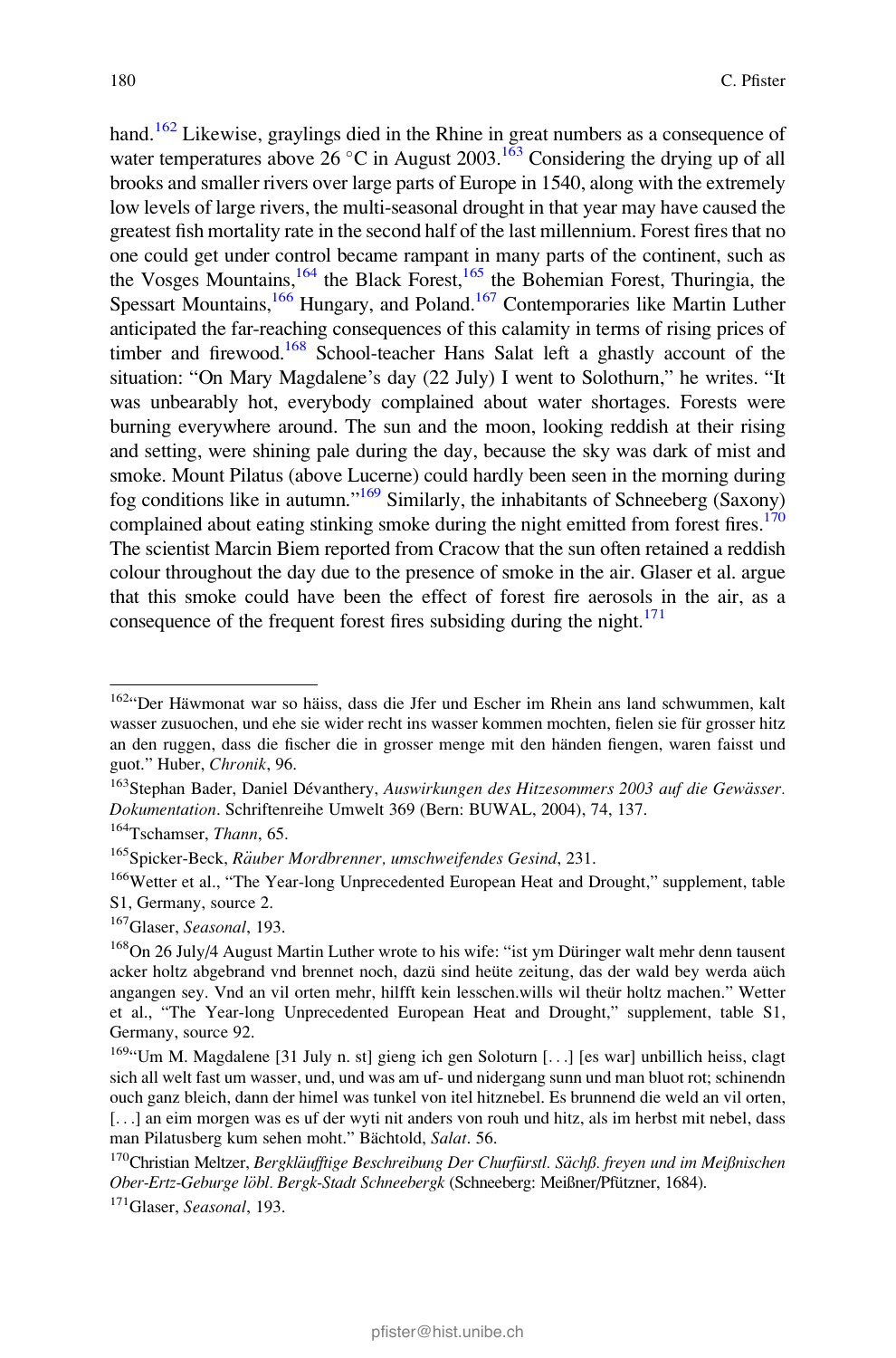These congruent descriptions by Salat in Lucerne and Biem in Cracow—two cities situated at a horizontal distance of 900 km—bear witness to the fact that the record-breaking heat and drought of this year had turned the environment into a breeding ground of wildfires, leaving large parts of the continent under a dome of haze and stinking smoke. The fire disasters in 1540 affected a large area, far larger than other known large-scale natural hazards such as severe floods or violent winter storms. These facts give reason to believe that settlements became fire-prone at about the same rate as the forests. Hence, large parts of Europe might well have had a peacetime maximum of town and village fires in 1540, analogous to Zwierlein's findings for Germany.<sup>172</sup> If the spring/summer drought of 1888, considering the financial losses, were a national catastrophe for Sweden,  $173$  the multi-seasonal drought of 1540 was a large-scale disaster for continental Europe outside Russia. This calamity may have acted as a major break in economic development. According to Eric L. Jones, "net capital formation was held down in the preindustrial world, not merely by lower incomes and lower savings propensities, but by a weaker capacity to control and recover from natural and social calamity," among which he includes urban and rural fires.<sup>174</sup> The longer-term economic impact of the drought in 1540 was, in addition to burnt-down settlements, multiplied by the large-scale destruction of forest and substantial losses of cattle, thereby reducing the availability of draught power and the manure needed for grain production over the subsequent decades.

#### Conclusion: Scapegoats of Climatic Extremes

Through reports on and the experience of unprecedented wildfires and settlement fires, people became aware of the heightened risk of fire and responded to this threat with a kind of fire paranoia. The "emergency situation" in the environment thus entailed an emergency situation within society. Though some chroniclers realised that forests merely caught fire from heat and drought, $175$  the notion that town and

 $172$ Zwierlein, Der gezähmte Prometheus, 104.

<sup>&</sup>lt;sup>173</sup>Nilsson, "The End of a Pre-industrial Pattern," 280.

 $174$ Eric Lionel Jones, The European Miracle: Environments, Economies, and Geopolitics in the History of Europe and Asia (Cambridge: Cambridge University Press, 1987), 39.

<sup>&</sup>lt;sup>175</sup>E.g. "Dorauff im Sommer eine gewaltige Hitze und Dürre erfolget, daß die Wälde um die Stadt [Annaberg, Saxony] allenthalben zu brennen angefangen." Georg Arnold, Chronicon Annabergense continuatum (Annaberg: Hasper,1812). "Dann es seindt an vill ortten durch vberschwenckhliche hitz die meder angezundt worden vnd außbrunen." Chronik von A.P. Gasser, 2° Cod. Aug. 40., Stadtbibliothek Augsburg. "Jm dürren Sommer war ein solche Hitz / daß es viel Brunsten [town and village fires] / so von der Sonnen angiengen" Johann Ginschopf, Chronica Oder Eygentliche Beschreibung vieler Denckhwürdigen Geschichten die sich im Fürstenthumb Württemberg sonderlichen vmb Stutgart her zugetragen und beschrieben worden (Tübingen: Brunn, 1630), 48. Michael Kleinlawel writes for 1534 in his Strasbourg Rime Chronicle: "Eine solche Hitz ist dazumal/ [1534] in dem sommer entstanden / das Häuser von der Sonnenstral/ angiengen und verbrandten," quoted in Spicker-Beck, Räuber, Mordbrenner,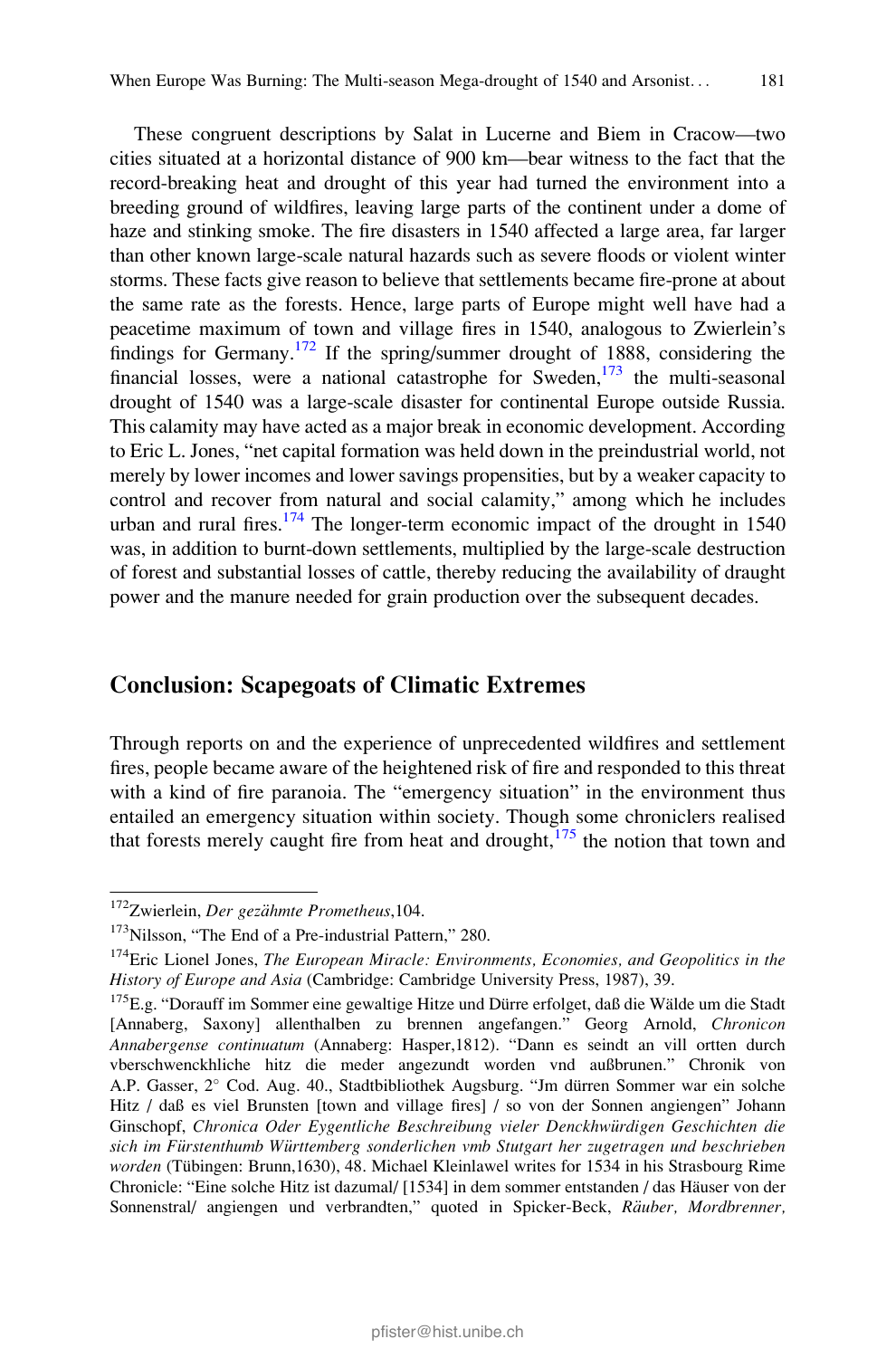city fires might be started independent of human intervention was outside people's experience and beyond their imagination. No wonder that the proliferation of fires was attributed to conspiracy.<sup>176</sup> As the fires had a continental dimension, it goes without saying that the related fire scare and conspiracy theories very likely also reached beyond the regions studied by Scribner and Spicker-Beck. Only fragments of evidence are available to date. The Turks, occupying Hungary, were blamed for arsonist attacks in the Hapsburg Empire.<sup>177</sup> On 4/14 May 1540, the Lower Austrian authorities announced an extremely rich bounty of 80 talers to be paid for information about arsonist plots.<sup>178</sup> The arsonist scare is also attested in Dijon  $(France).<sup>179</sup>$ 

Societies therefore met the danger in three ways: through appealing to God and the saints about the root problem, which was the drought; through reducing the risk of fire by placing guards; and finally through a kind of "symbolic policy" by hunting vagrants and beggars. Though the blaze of Einbeck occurred at the peak of a several-month-long heat wave and drought, it may never be established with certainty whether the fire broke out by self-ignition, by accident, or through malicious arson.<sup>180</sup> In a situation when timber, be it in the environment or fitted into buildings, had become fire-prone, a careless handling of domestic fire still entailed the greatest risk.<sup>181</sup>

Scapegoating was, and still is, a widely-known practice for explaining the inexplicable. Barry Coward and Julian Swann argue, with regard to early modern Europe, that in case of loss of control due to unexpected political or religious upheavals, conspiracy theory offered plausible and convincing explanations.<sup>182</sup> Their assessment also applies to unprecedented natural disasters. Fear of "outsiders suspected of being engaged in espionage" had a genuine basis in the considerable

umschweifendes Gesind, 224. Spontaneous ignition is mentioned in the case of Nossen (Kreis Meissen, Saxony) on 22/31 July 1540. Zwierlein, Der gezähmte Prometheus, 104.

<sup>&</sup>lt;sup>176</sup>Scribner, "The 'Mordbrenner' Fear in Sixteenth Century Germany," 47. "Und es waren auch uiel beser [böser] brenner im Landt hin und wider, allenthalben, die gelt namen, und branten dörfer holtz und weid." Villinger Chronik, quoted in Spicker-Beck, Räuber Mordbrenner, umschweifendes Gesind, 231.

<sup>&</sup>lt;sup>177</sup>Helleiner, "Brandstiftung als Kriegsmittel," 331.

<sup>&</sup>lt;sup>178</sup>Helleiner, "Brandstiftung als Kriegsmittel," 338.

 $179\text{°[L]}$ e 31.07 [n. s. 9.08], nouvelle procession pour la pluie. On renforce le guet contre les incendiaries.' Sign. B 181, fol. 6, Registre des délibérations de la ville de Dijon, Les Archives Municipales de Dijon, Dijon.

<sup>&</sup>lt;sup>180</sup>Andreas Heege, Einbeck 1540: Brandstiftung! Der Einbecker Stadtbrand von 26. Juli 1540; Archäologischer Befund und politische Hintergründe (Einbeck: Einbecker Geschichtsverein, 2005).

<sup>&</sup>lt;sup>181</sup>For example, villagers from the Schaffhausen region asked the town authorities for fire-fighting equipment which they got with the warning not to house foreign vagrants overnight. Wetter et al., "The Year-long Unprecedented European Heat and Drought," supplement, table S1, Switzerland, source 139.

<sup>&</sup>lt;sup>182</sup>Coward and Swann, introduction to Conspiracies and Conspiracy Theory in Early Modern Europe, 2.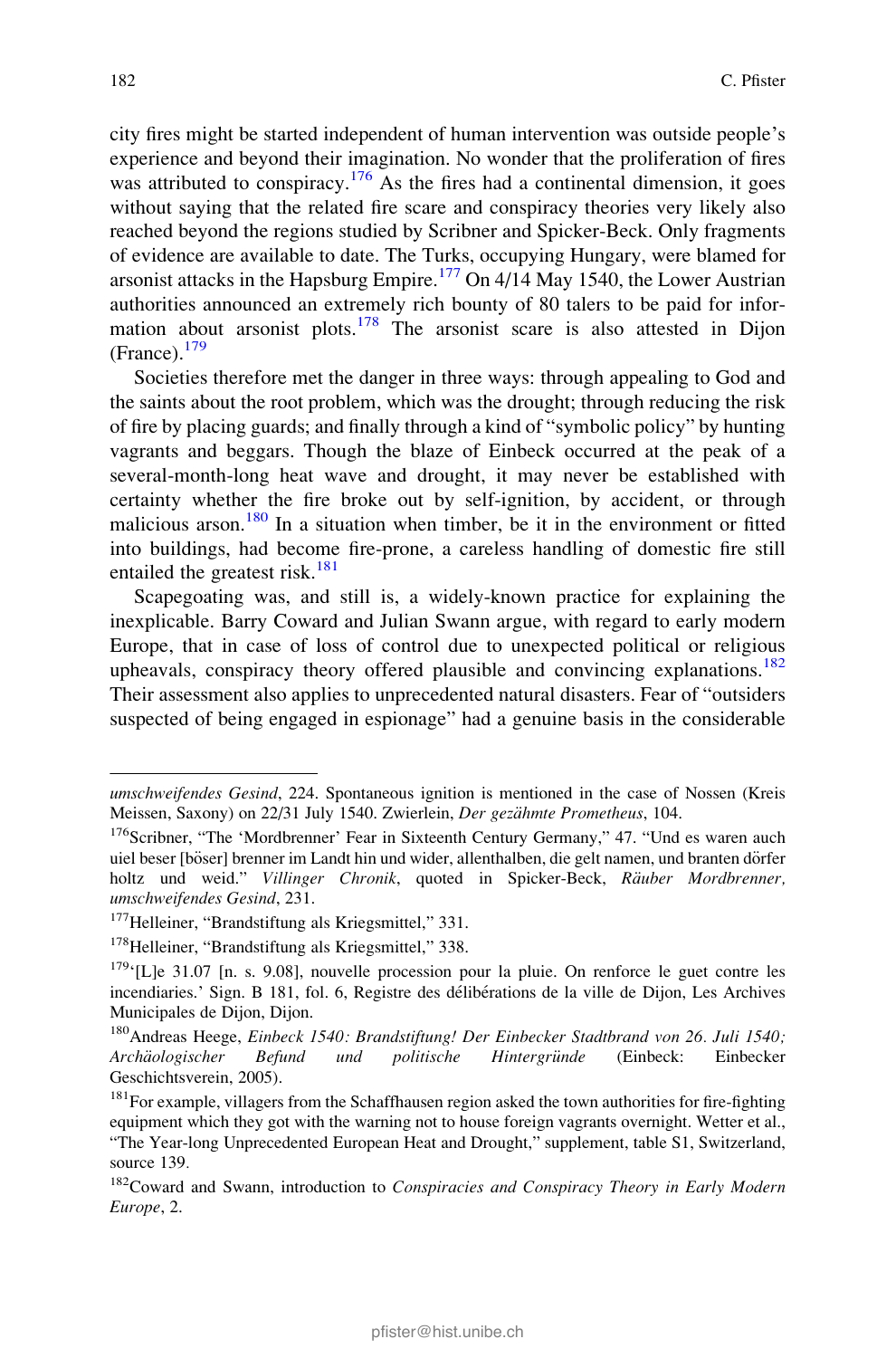number of people continuously on the move in sixteenth-century Germany.<sup>183</sup> Opposition to them had the effect of teaching sixteenth-century society to "accept the idea of territorial organisation."<sup>184</sup>

Klaus Graf suggested that the arsonist paranoia might be a "functional forerunner of the witches craze after 1560."185 Johannes Dillinger deals with this argument in somewhat more detail by pointing out that gender stereotypes played an important role in the construction of the arsonist conspiracies.

Even though there were of course itinerants of both sexes, the members of the imaginary arsonist gangs were all supposed to be male. Women were eliminated from the alleged arsonists' conspiracy. On the other hand, there was a competing picture of gender-specific crime, that of witch.<sup>186</sup>

According to Wolfgang Behringer, one frequent ground for witch hunts appears to have been accusations of indulging in weather magic that was then presumed to be the cause of "unnatural weather."<sup>187</sup> However, the witchcraft craze seems rather to have been a forerunner of the arsonist paranoia than vice versa. The new crime of sorcery in terms of weather magic emerged as early as the 1430s, in the territories of the Duchy of Savoy, when the frequency and severity of winters increased, causing a series of Europe-wide famines and mortality crises.<sup>188</sup> However, it needed the disastrous "witches hammer," published in 1486 by Heinrich Kramer, to propagate the idea that witches were in fact an occult sect enabled by their pact with the devil to commit horrible crimes against a fictitious collective in the form of crop destruction by hailstorms, untimely frost, and cold rains. The designation of witches as a sect necessitated applying trial according to the rules of the inquisitorial procedure, which, in contrast to the accusational procedure, allowed authorities to conduct the investigation and prosecution on the basis of secret denunciation.<sup>189</sup>

This kind of trial severely restricted the right to a fair hearing. It allowed application of torture to force confession and convictions from indications. In particular, the notion of sects inspired the application of torture to get the names of other members of the sect.<sup>190</sup> It seems that this practice only became more

<sup>&</sup>lt;sup>183</sup>Scribner, "The 'Mordbrenner' Fear in Sixteenth Century Germany," 43.

<sup>&</sup>lt;sup>184</sup>Dillinger, "Organized Arson as a Political Crime," 112.

<sup>&</sup>lt;sup>185</sup>Klaus Graf, review of Die Hexen und ihr Prozeβ: Die Hexenverfolgung in der Reichsstadt Esslingen, by Günter Jerouschek, Zeitschrift für die Geschichte des Oberrheins 141 (1993): 438. <sup>186</sup>Dillinger, "Organized Arson as a Political Crime," 110.

<sup>&</sup>lt;sup>187</sup>Wolfgang Behringer, "Climatic Change and Witch-Hunting: The Impact of the Little Ice Age on Mentalities," Climatic Change 43, no. 1 (1999): 335, 339.

<sup>&</sup>lt;sup>188</sup>Wolfgang Behringer, "Detecting the Ultimate Conspiracy, or how Waldensians became Witches," in Coward and Swann, Conspiracies and Conspiracy Theory in Early Modern Europe, 13–34. Chantal Camenisch et al. The 1430s: A cold period of extraordinary internal climate variability during the early Spörer Minimum with social and economic impacts in Northwestern and Central Europe, Climate of the Past, 12 (2016) 2107–2126.

<sup>&</sup>lt;sup>189</sup>Cohen, "Inquiring Once More after the Inquisitorial Process," 51.

<sup>&</sup>lt;sup>190</sup>Walter Rummel and Rita Voltmer, Hexen und Hexenverfolgung in der Frühen Neuzeit (Darmstadt: Wissenschaftliche Buchgesellschaft, 2008), 238–240.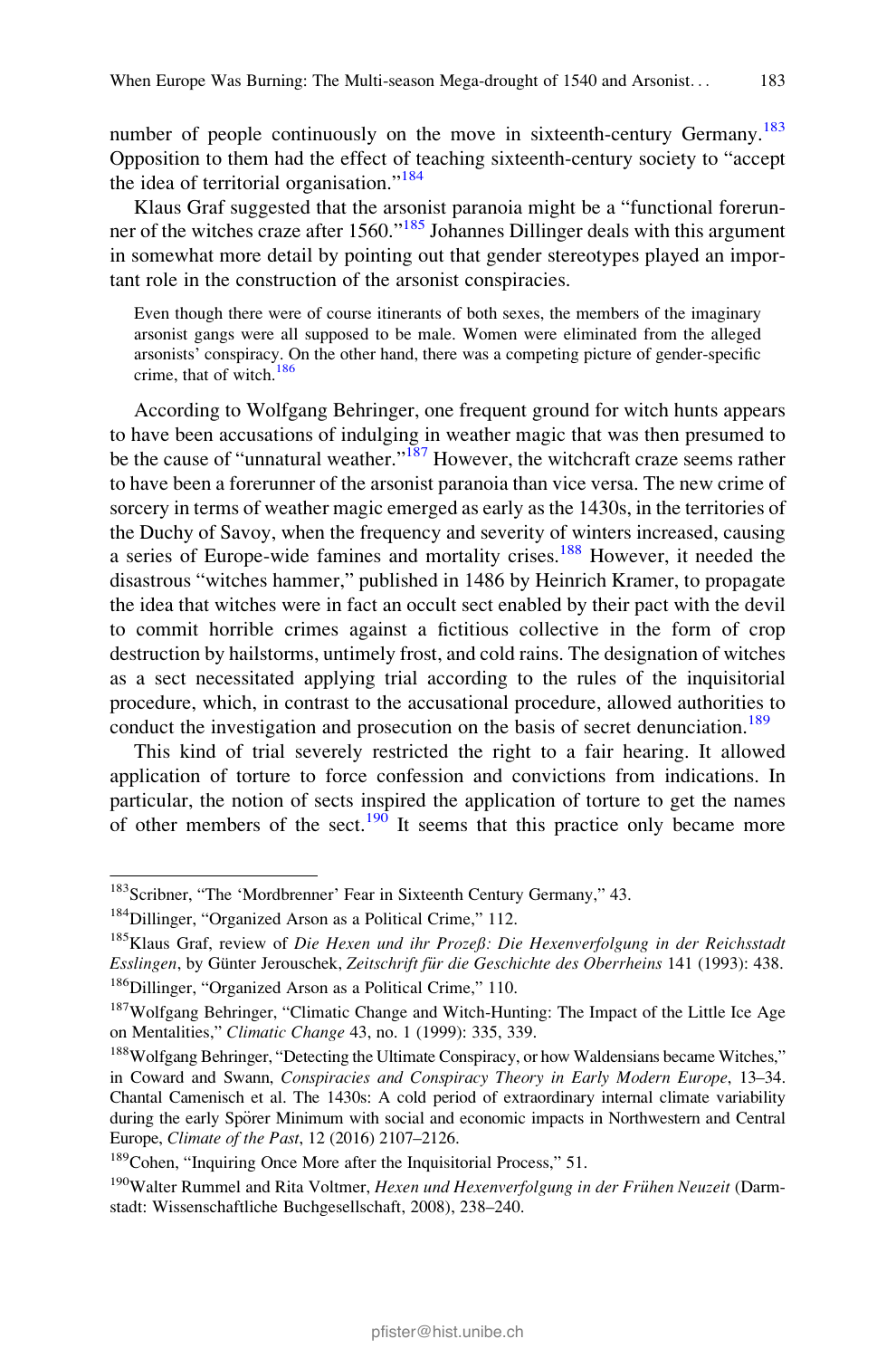generally accepted after the climatic deterioration in the late sixteenth century.<sup>191</sup> Whether the persecution of arsonists might have spurred the application of exceptional procedures in the case of climate-related crimes needs to be further investigated. Thus there seems to have been a dichotomy between male arsonist conspiracy, blamed for "warm" disasters in the human realm, and female magic generating "cold" disasters in the natural world.

Findings of historical climatology suggest that arsonist paranoia, like the witches craze, grew out of a longer-term climatic trend. Summers in central Europe during the  $1530s$  were  $0.9^{\circ}$ C warmer than the twentieth century average, when disregarding the period after 1990 influenced by global warming. Three hot summers involving an effect of repetition and increasing intensity are documented in the seasonal statistic set up from Pfister Indices for this period: 1534 (rank 10), 1536 (rank 2), and finally  $1540$  (rank 1).<sup>192</sup> An arsonist scare during the heat and drought of 1536 is documented for Württemberg, as the government kept lists of supposed arsonists who were searched for between Tuttlingen and Frankfort, and Trier and Munich.<sup>193</sup>The multi-season drought of 1540 and the resulting wildfires in central Europe are comparable to the 2010 wildfire disaster in Russia,  $^{194}$  but disregarding conflagrations in Portugal, Greece, Australia, and California within the last decade. There are also striking similarities in the way such disasters were conceived in the recent past and today, as they are still blamed on arsonist activities to some extent. Fire is a good servant, but a bad master, as the saying goes. In the latter case, it gets out of human control, but according to the self-image of humans, it is still man-made. The experience of drought-induced conflagrations of towns and villages in central Europe involving a loss of control over fire contradicts human experience and imagination. Thus, as in the case of Einbeck, conspiracy theory directed against political opponents offered a means of explaining the seemingly inexplicable. In the public imagination, vagrants and beggars living outside of parish structures formed a criminal counter-society hidden from the authorities and the public. Such qualities made it plausible to suspect them as the perpetrators of organised arson.<sup>195</sup> In conclusion, 1540 was not just a year with a dry summer. Rather, western and central Europe were suffering from a five-hundred-year drought beginning with a

<sup>&</sup>lt;sup>191</sup>Behringer, "Climatic Change and Witch-Hunting;" Christian Pfister, "Climatic Extremes, Recurrent Crises and Witch Hunts: Strategies of European Societies in Coping with Exogenous Shocks in the Late Sixteenth and Early Seventeenth Centuries," The Medieval History Journal 10, no. 1–2 (2007), 1–41.

<sup>&</sup>lt;sup>192</sup>Data from Dobrovolný et al., "Precipitation Reconstruction for the Czech Lands," see also Oliver Wetter and Christian Pfister, "Spring–Summer Temperatures Reconstructed for Northern Switzerland and South-Western Germany from Winter Rye Harvest Dates, 1454–1970," Climate of the Past 7, no. 4 (2011): 1307–1326.

<sup>&</sup>lt;sup>193</sup>Spicker-Beck, Räuber, Mordbrenner, umschweifendes Gesind, 12; Dillinger, "Organized Arson as a Political Crime," 112.

<sup>&</sup>lt;sup>194</sup>David Barriopedro et al., "The Hot Summer of 2010: Redrawing the Temperature Record Map of Europe," Science 332 (2011): 220–224.

<sup>&</sup>lt;sup>195</sup>Dillinger, "Organized Arson as a Political Crime," 110.